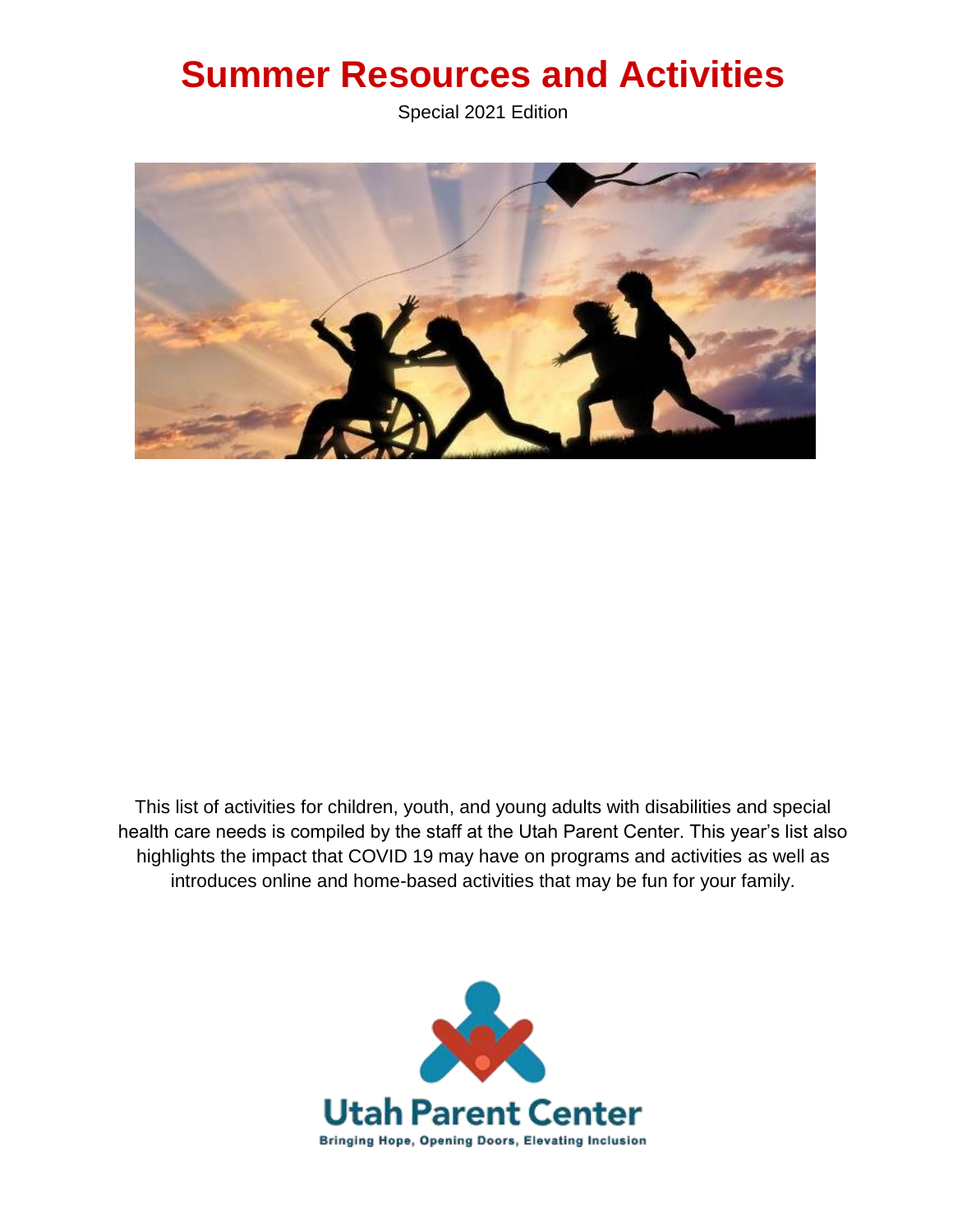## **UTAH PARENT CENTER INFORMATION DISCLAIMER**

The Utah Parent Center's mission is to help parents help their children with disabilities to live included, productive lives as members of the community. We accomplish this through the provision of information, training, and peer support. The Utah Parent Center is a private, non-profit organization that receives federal funding to be Utah's Parent Training and Information Center by the Office of Special Education. The Center also receives funding from other federal, state, and private agencies, organizations, and individual donors. The Utah Parent Center (UPC or Center) does not represent or endorse any particular point of view, program, organization, business, or professional unless expressly stated and no endorsement may be inferred by the UPC or any of its funding sources. Every effort is made to provide accurate and complete information. Information provided to the UPC by other individuals, agencies, or organizations is solely the responsibility of the source and readers are encouraged to contact them with questions or concerns. Only approved items are included herein. The UPC is not responsible for information or services provided by agencies, organizations, or individuals listed. **Readers are responsible to investigate resources to determine if appropriate when making informed decisions.** Permission to reprint the information herein is granted with complete attribution.

## *Table of Contents:*

<span id="page-1-0"></span>

| Table of Contents:                                                      | $\overline{2}$ |
|-------------------------------------------------------------------------|----------------|
| Cache, Box Elder & Rich Counties                                        | 3              |
| Davis, Morgan and Weber Counties                                        | 5              |
| <b>Salt Lake County</b>                                                 | 9              |
| <b>Summit County</b>                                                    | 18             |
| <b>Tooele County</b>                                                    | 19             |
| Juab, Millard, Piute, Sanpete, Sevier, & Wayne (Six County Association) | 24             |
| Beaver, Iron, Garfield, Kane and Washington Counties                    | 25             |
| <b>STATEWIDE</b>                                                        | 26             |
| Classes/Camps (Non Disability Specific)                                 | 32             |
| <b>Community Education</b>                                              | 39             |
| <b>Canyons Community Education</b>                                      | 39             |
| Free and Low Cost Activity Ideas                                        | 39             |
| From Home – Online/Virtual Opportunities                                | 44             |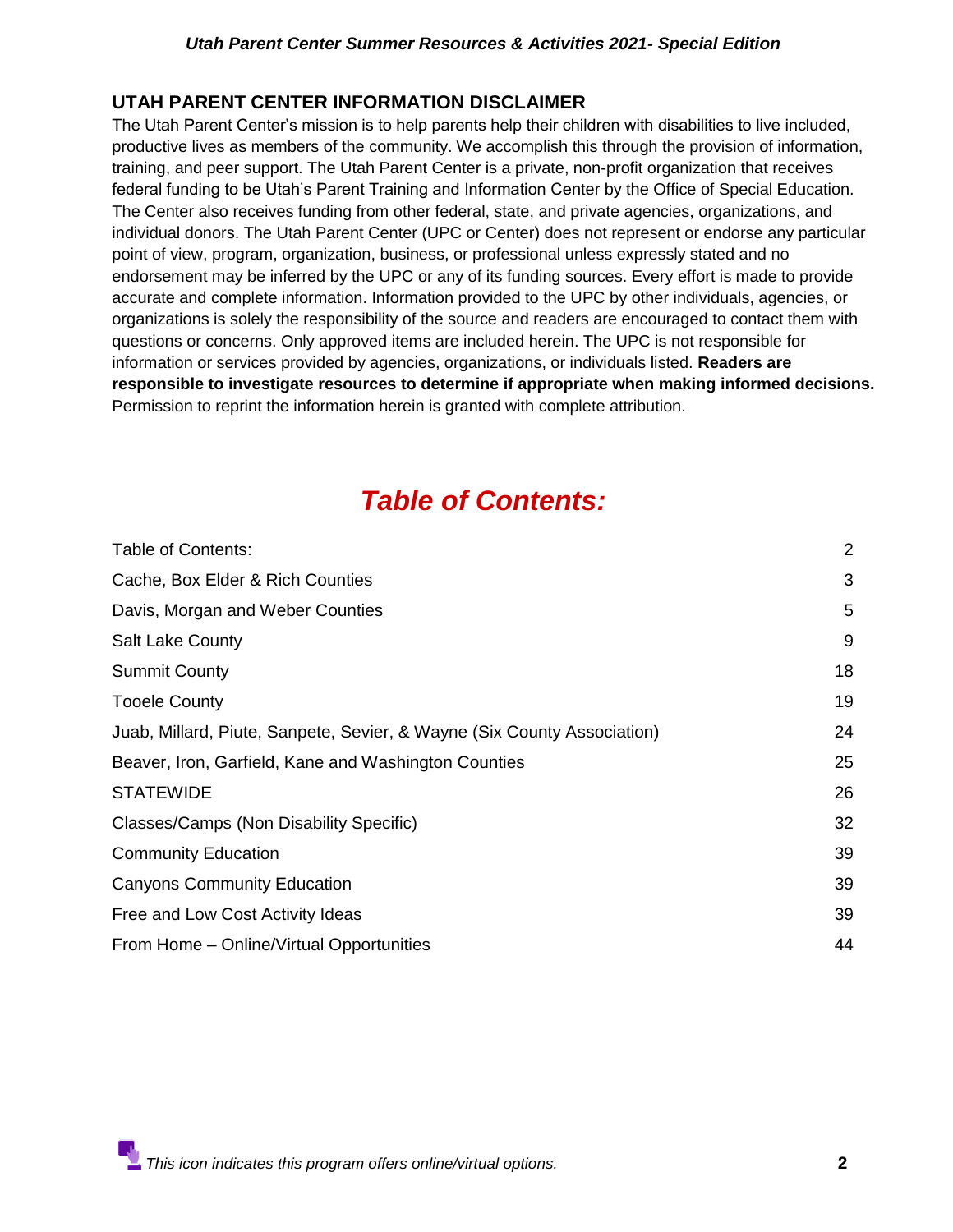## <span id="page-2-0"></span>*Cache, Box Elder & Rich Counties*

**Common Ground Outdoor Adventures**: Provides adaptive equipment and support which enable people with disabilities to participate in outdoor recreation alongside their peers. In-person and virtual activities available.



**Website:** [www.cgadventures.org](http://www.cgadventures.org/) **Phone:** (435) 713-0288 **Location:** Logan **Age:** All ages **Email:** alex.cgoa@gmail.com

**COVID-19 information:** During these ever-changing times, CGOA remains committed to providing activities to our clients in any way we can. We are working hard to adapt to new and exciting platforms. We are excited to introduce our new digital activities, where all of us can still get together, make memories, and stay engaged in our wonderful community. Our activities will be hosted on Zoom and Facebook Live. Check out our calendar for more information! These activities are a resource for all of us to stay active, whether we are able to meet in person or not. Please share the activities with your friends and family, the more the merrier! <http://cgadventures.org/programs/digitalprograms/>

**Stride Services (formerly the Developmental Skills Laboratory):** Has a new name and logo, but the changes are a lot more than skin-deep. Stride Services (formerly the Developmental Skills Laboratory) provides services to youth and adults with developmental disabilities living in Cache Valley (Utah) and southern Idaho. Services focus on inclusion and integration, individualized support ensuring access to the community, independence, and productivity. Stride Services provides opportunities to seek employment in competitive integrated settings and adheres to the Home and Community-Based Settings Regulation requirements.

| Website: http://www.cpd.usu.edu/stride-services                                         |                              |
|-----------------------------------------------------------------------------------------|------------------------------|
| <b>Phone:</b> (435) 797-8528                                                            | <b>Location: Logan (USU)</b> |
| <b>Email:</b> drake.rasmussen@usu.edu                                                   | Age: Up to 21 years          |
| <b>COVID-19 information:</b> Open on a case by case basis. Contact program for updates. |                              |

**Logan Adaptive Aquatics:** People with disabilities are welcome to come utilize the Logan Aquatic Center. Families are encouraged to come and swim with their loved ones. Lifeguard is on duty. Noodles and lifejackets are available. The leisure pool is wheelchair accessible.

**Website:** 

[https://www.loganutah.org/government/departments/parks\\_and\\_recreation/aquatic\\_center/ada](https://www.loganutah.org/government/departments/parks_and_recreation/aquatic_center/adaptive_programs.php) [ptive\\_programs.php](https://www.loganutah.org/government/departments/parks_and_recreation/aquatic_center/adaptive_programs.php)

**Location:** 451 South 500 West, Logan **Phone:** (435) 716-9250 **Cost and Duration:** Vary based on program

**COVID-19 information:** In 2020 the aquatic center was closed for updates. The city of Logan looks forward to a grand reopening slated for May 2021.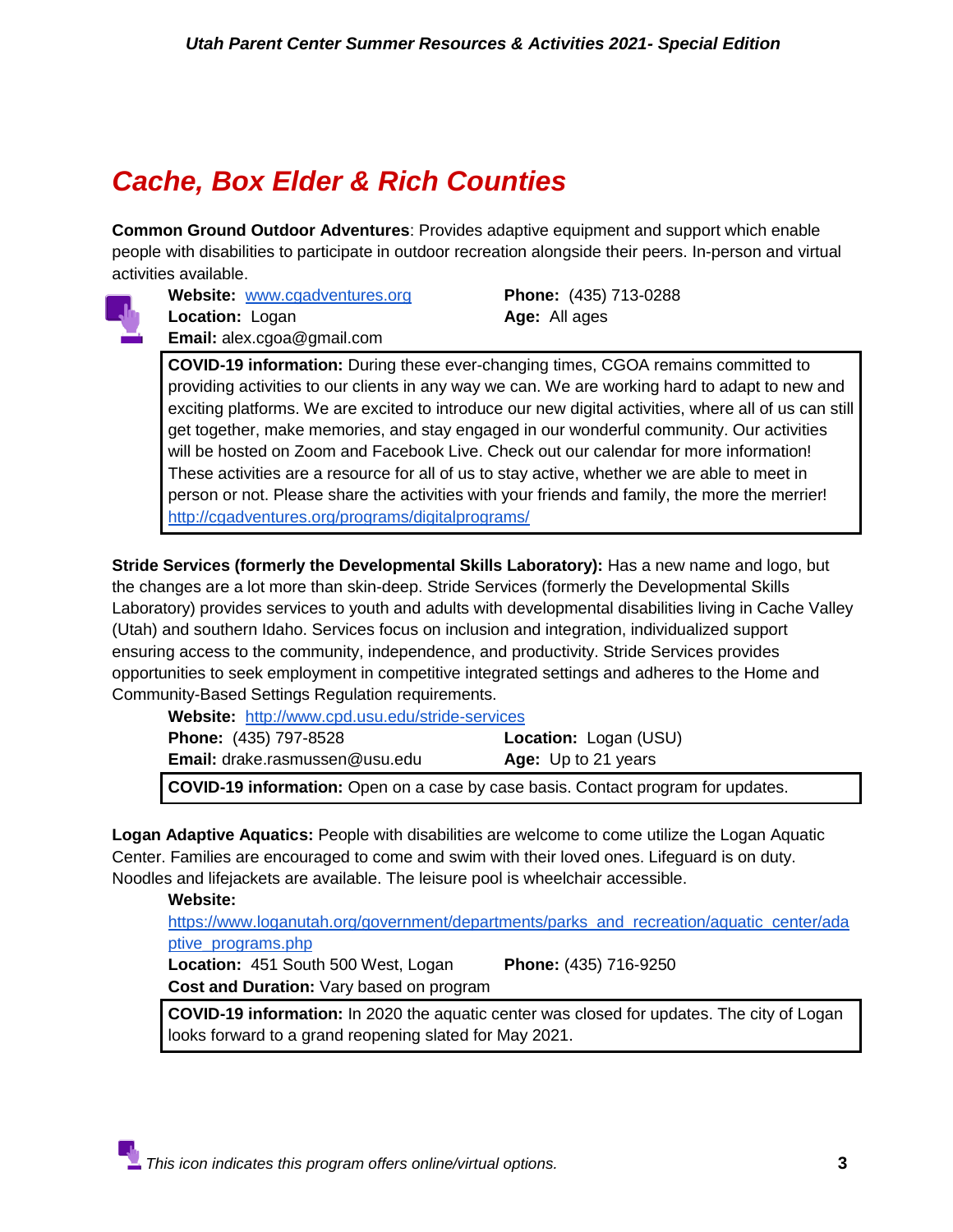**OPTIONS for Independence**: A nonresidential Independent Living Center where people with disabilities can gain more control and independence over their lives. They offer weekly activities throughout the year. Always call first.

| Website: http://www.optionsind.org/ | Phone: (435) 753-5353                           |
|-------------------------------------|-------------------------------------------------|
| <b>Location:</b> Logan & Brigham    | <b>Email:</b> mkaneko@optionsind.org            |
| <b>Age:</b> All ages                | <b>Cost and Duration: Vary based on program</b> |
|                                     |                                                 |

**COVID-19 information:** Please be aware that all of OPTIONS' activities listed for 2021 are contingent on COVID-19 and instruction/mandates from the National, State and Local Governments. OPTIONS' first concern is your safety!

**RISE Services Inc.:** Offers afterschool and summer programs as well as day programs. Summer programs provide children with enjoyable recreational activities that include skill development. The programs have a high staff-to-child ratio.

**Phone:** (435) 752-2405 **Location:** Logan

**Website:** [http://www.riseservicesinc.org](http://www.riseservicesinc.org/) **Email**: utfsplacements@riseservicesinc.org

**Covid-19 information:** Open according to guidelines. For the people we support: RISE will be offering to provide these supports to you at home. This applies to all individuals regardless of if you live in a residential home with RISE, a residential home with another provider, or at your own home. Local RISE personnel can work with you to help arrange these supports.

**Special Olympics- Golden Spikers:** Year-round sports training and athletics competition for people with disabilities. Team practices in Brigham City and Tremonton, and welcome athletes of all ages from all over Box Elder County. Contact: Lara Krause

| <b>Website: http://sout.org/golden-spikers/</b> | <b>Age:</b> All ages                                                                       |
|-------------------------------------------------|--------------------------------------------------------------------------------------------|
| <b>E-mail:</b> goldenspikers@gmail.com          | <b>Phone: 801-363-1111</b>                                                                 |
|                                                 | <b>Covid-19 information:</b> All program schedules are tentative based on Covid-19 levels. |

**TOP Sports Activities:** Addresses the recreational and leisure activities needs of children and youth with disabilities living in the Cache Valley area. Activities include: t-ball, basketball, soccer, bowling, and swimming.

**Website:** http://cpd.usu.edu/services/top-sports-activities **E-mail:** [ericaj174@yahoo.com](mailto:ericaj174@yahoo.com)

**Phone:** (435) 797-3727 **Age:** Swimming-all ages, others-start at age 2 ½



**Covid-19 information:** Check us out on Facebook for schedules, registration information, updates, and online activities.<https://www.facebook.com/cpdusu/>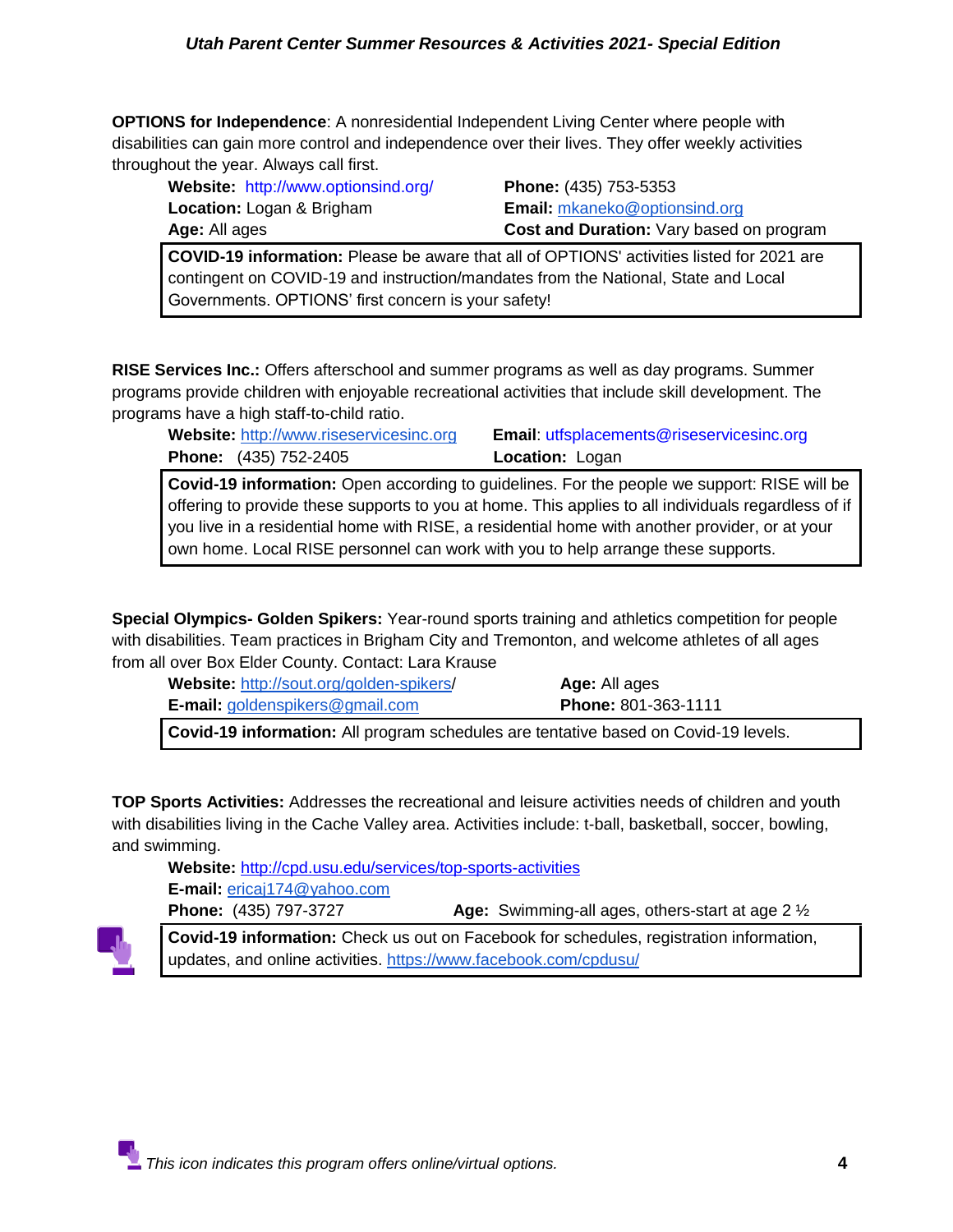## <span id="page-4-0"></span>*Davis, Morgan and Weber Counties*

**Bear-O-Care:** Offers year-round respite care services for children and adults with significant disabilities. Children will have a variety of activities to choose from. Every session has a Manager, Respite leaders, and volunteers from local high schools and universities. Depending on need, an RN or LPN can be onsite to administer medications, deliver g-tube feedings, or assist with other needs (please specify your needs in the registration form).

| Website: http://www.bearocare.org/ | <b>Phone:</b> (801) 419-4731                    |
|------------------------------------|-------------------------------------------------|
| Ages: 6 through adulthood          | <b>Location: 355 E 400 S Ste.106, Bountiful</b> |

**COVID-19 information:** BOC is opening in phases for current clients & accepting inquiries for future attendees. Respite will not be provided at this time due to Covid-19. Please [contact us](https://www.bearocare.org/contact-us) if you are interested in learning more.

**Clearfield City Recreation:** A variety of activities including a Summer Recreate in the Park program and Friday Adventures. They do allow care/support personnel for the person with a disability to attend with them for free. Open from 8 a.m. to 5 p.m. The pool now has new equipment and more specific programs.

**Recreation Manager**: Jackie (801)-525-2794

#### **Youth Leagues (soccer, baseball, basketball, pickle ball)**

Recreation options vary throughout the year. Registration ages that fall within grade categories are determined by what grade your child will be as of August 31.

**Website:** <https://clearfield.city/parks-recreation/youth-sports-leagues/>

| <b>Cost: Private Pay</b>                                                               | <b>Location: 55 South State Street, Clearfield</b> |
|----------------------------------------------------------------------------------------|----------------------------------------------------|
| <b>COVID-19 information:</b> Open based on safety guidelines. See website for details. |                                                    |

**Freedom Riders:** Freedom Riders is a non-profit equestrian program specifically designed for children with physically disabilities. Freedom Riders uses well-trained horses and specialized equipment to provide balance, coordination, endurance, and improve ambulatory skills to children with cerebral palsy and other physical challenges. Participants, with the help of dedicated volunteers, meet each week during the summer months to learn horsemanship skills as well as stretching exercises and games on horseback.

**Website:** <http://freedomridersutah.com/>

**Location**: Golden Spike Event Center 1000 N 1200 W St, Ogden **Contact Via Messenger**:<https://www.facebook.com/FreedomRidersUtah/>

**Covid-19 information:** We are excited to move ahead with our 2021 program April 14 - July 27. We will be following COVID-19 guidelines. Check us out on Facebook for schedules, events, and updates. <https://www.facebook.com/FreedomRidersUtah/>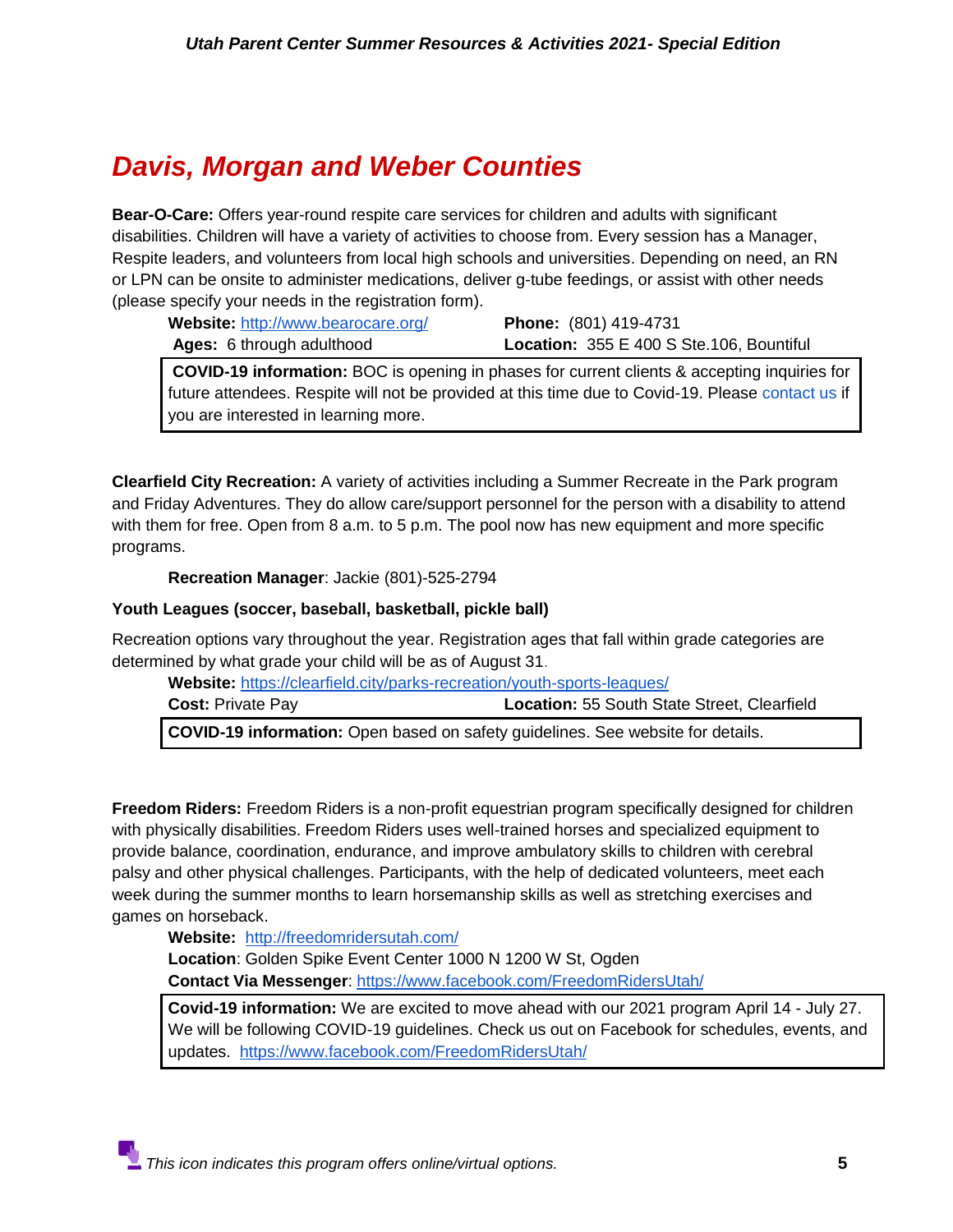**GiGi's Playhouse:** An achievement center with 14 different programs for individuals of all ages with Down syndrome. Free programs as well as great volunteer opportunities available. Summer activities include Preschool Prep, Dance, and Summer Camp.

**Location:** 1916 N 700 W #140, Layton **COVID-19 information:** All in-person programming suspended until further notice. \*\*Virtual programming available at Gigi's at Home- <https://gigisplayhouse.org/gigisathome/>

**Email:** [layton@gigisplayhouse.org](mailto:layton@gigisplayhouse.org) **Phone:** (801) 784- 7429

**Hoofbeats to Healing:** Hoofbeats to Healing is dedicated to providing therapeutic horseback riding, using an effective natural approach to horseback riding therapy. They work with a **variety** of different

| disabilities. Application needs to be done in person.                            |                                        |
|----------------------------------------------------------------------------------|----------------------------------------|
| <b>Website: www.hoofbeats.us</b>                                                 | <b>Phone:</b> (801) 836-4325           |
| <b>Cost: Private Pay/ scholarships</b>                                           | Location: 5859 N Cottonwood Canyon Rd, |
| COVID-19 information: Open summer 2021. Contact program for details and updates. |                                        |

**I See You**: This new organization's purpose is to help individuals and entire families with invisible illnesses. They will be hosting activities throughout the year, such as art therapy. To learn more visit their website, call, or e-mail Lisa. Like their Facebook page to receive info on events:

**Facebook:** <https://www.facebook.com/iseeyoufoundation/> **Location:** Wasatch Front **Phone:** (801) 410-1773  **Website:** [www.iseeyouutah.org](http://www.iseeyouutah.org/) **Email:**[hoddi@iseyouutah.org](mailto:hoddi@iseyouutah.org) **Cost:** Free **COVID-19 information:** Support groups open. Contact program for details and updates.

**LiL Flippers:** Tumbling gym for children to experience a wide variety of activities using equipment made specifically for this age group. We have a group specifically for special needs. Call the office for details.

**Website:** [www.lilflippers.com](http://www.lilflippers.com/) **Phone:** (801) 593-8484

**Age:** Preschool (may req. Parent Involvement)

**Location:** 1246 W Flint Meadows Dr. #102, Kaysville

**COVID-19 information:** All classes will open with 4 enrolled children. Please check with the office to make sure the class you are interested in is open! To schedule your free trial class please call our office at 801-593-8484.

**Ohana Day Center:** Ohana is a unique day center for adults with cognitive and developmental disabilities. Members can anticipate and attend activities that are best suited for them by checking the planned weekly schedule. Summer activities include biking, hiking, fishing, swimming, canoeing, art specialists, music therapists, bowling, cultural studies, and life skills.

**Website:** [www.ohanadaycenter.com](http://www.ohanadaycenter.com/) **Phone:** (801) 683-8986 **Age:** 18 yrs + **Location:** 1492 S 800 W #E, Wood Cross **Cost:** \$50.00 a day includes lunch. There are other activities for a discounted price.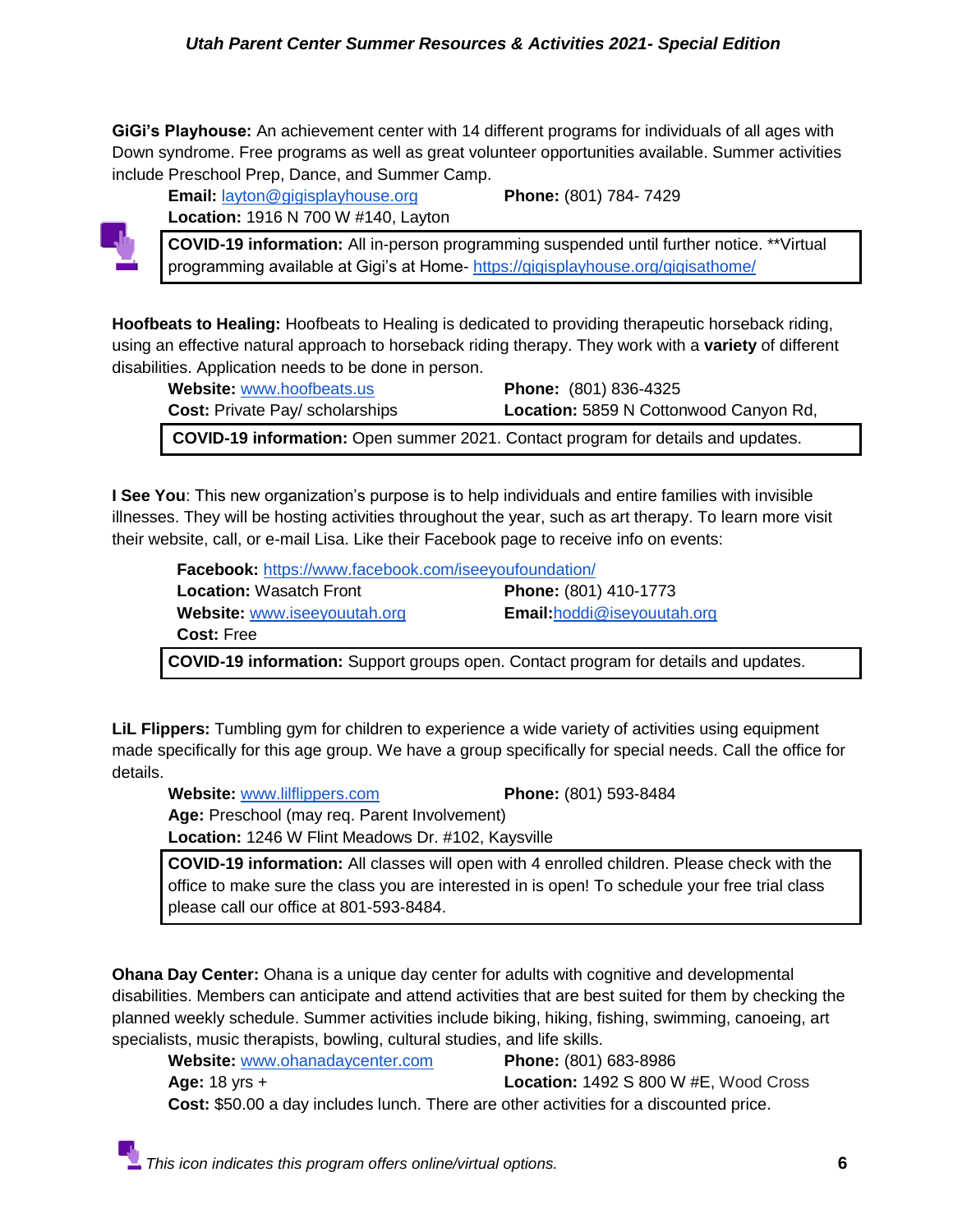**Covid-19 information:** Accepting new clients.

**Rite Care Learning Centers:** A therapist is paired with the child and parent for weekly sessions. The participation of the parent or other attending adult is essential. When the adult learns along with the child, the concepts taught can be reinforced at home.

**Website**: <https://www.ritecareutah.org/> **Phone:** (801) 486-0579 **Location:** 3755 S Washington Blvd Suite 1A, South Ogden

**Covid-19 information:** We are still here for you! RiteCare of Utah's therapists are working with you to meet your child's therapy goals. While we have made the difficult decision to suspend in-person treatment for now, we are happy to have the option to still do great therapy via telepractice. [https://www.ritecareutah.org/Ed/04/02/ritecare-of-utah-covid-19-update/](https://www.ritecareutah.org/2020/04/02/ritecare-of-utah-covid-19-update/)

**Sky's Old School Martial Arts**: Martial arts/ self-defense classes for anyone 5 yrs old and up. We also have special needs classes. We offer a special class for anyone that might need a little more help in class. This could be as little as short attention span, ADD, Impulse control, or could be anyone with Down syndrome, Autism, or anything else. Year-round classes, once a week, cost; \$50 monthly

|                                                          | <b>Phone:</b> (801) 686-1607 |
|----------------------------------------------------------|------------------------------|
| Location: 370 S 500 E Suite 170, Clearfield<br>Age: $5+$ |                              |

**COVID-19 information:** Open classes with limited numbers. Contact program for details.

**South Davis Recreation Center Adaptive Swimming**: This special needs program provides individual and personalized instruction based on experience and ability in the water. When possible, students are placed into regular classes and appropriate swim levels. This is a unique opportunity for those with special needs to learn how to swim. Offered year-round

**Website:** <http://www.southdavisrecreation.com/aquatic/adaptive-aquatics> **Phone:** (801) 298-6220 **Location:** 550 N 200 W Bountiful

**Cost:** \$40 per session (2 x per week/ 4 weeks)

**COVID-19 information:** Classes cancelled. Facility open on a limited basis. Go to or call <https://southdavisrecreation.com/covid-facility-hours/> for updated information.

**SwimKids:** Where Fun & Safety Meet. With over 30 years'- worth of experience teaching children 4 months and up, SwimKids can tailor lessons specifically to your child's needs and abilities. Our welltrained, enthusiastic, and caring instructors are eager to teach your child to swim. Offering regular classes year-round.

 **Website**: [https://www.swimkidsutah.com](https://www.swimkidsutah.com/) **Email:** [kaysville@swimkidsutah.com](mailto:kaysville@swimkidsutah.com) **Phone**: (801) 691-7946 (call or text) **Location**: 2288 W 600 N, Kaysville

**COVID-19 information:** Classes open. Contact individual locations for more details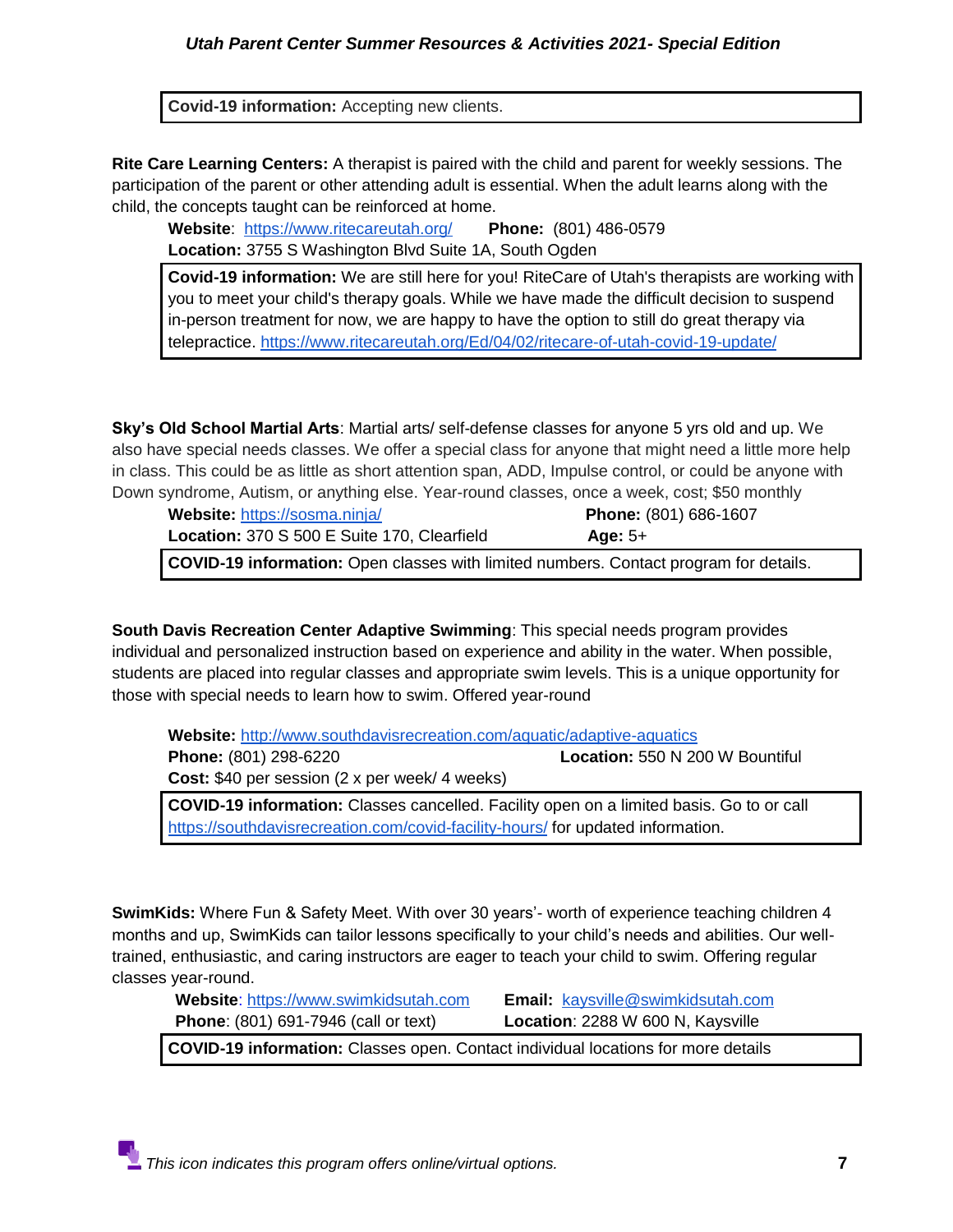**TURN Community Services, Inc**.: Offers various activities through their summer day camps. They also offer Saturday Day Camp and activities throughout the year for all ages. Turn accepts private pay and DSPD clients.

**Website**: [www.turncommunityservices.org](http://www.turncommunityservices.org/) **Phone:** (801) 820-5471 **Location**: 1906 W 1800 N, Clinton **Age:** 6-22 (specifically summer camp

**COVID-19 information:** Summer camps cancelled. Contact for day program information.

**North Ogden Summer Camps:** Sports, science, and arts and crafts programs. Register online. **Website:** <https://northogdenrecreation.sportsiteslabs.com/player#Root0> **Website**:<https://www.northogdencity.com/parksrec/page/summer-camps>

**Covid-19 information:** Contact programs for updates and information.



**Weber Summer Days:** Building confidence, making memories, and forming life-long friendships are just a part of the fun to experience at Summer Day Camp! The YMCA's Summer Day Camp is a fun and unique experience that gives children and teens the opportunity to discover their full potential, play, learn something new and develop new skills that last a lifetime. Camp at the YMCA is all about learning outside of school, exploring and appreciating the outdoors, and leadership development at all ages!

**Phone:** 1.877.690.YMCA (9622) **Email:** [ymca@ymcautah.org](mailto:ymca@ymcautah.org)

**Website:** <https://ymcautah.org/summerdaycamp/webercounty>

**Covid-19 information:** Contact programs for updates and information.

**Utah High School Cycling League's Elevate Program:** In partnership with the NAC and the Utah High School Cycling League, a unique opportunity for any high school student with a disability to learn how to mountain bike with the goal of competing as a member of their school's mountain bike team. Email Tasha to register.

**Website**:<https://www.utahmtb.org/elevate-program/>

**Email**: [tasha@utahmtb.org](mailto:tasha@utahmtb.org) **Age:** High school students

**Covid-19 information:** Contact programs for updates and information.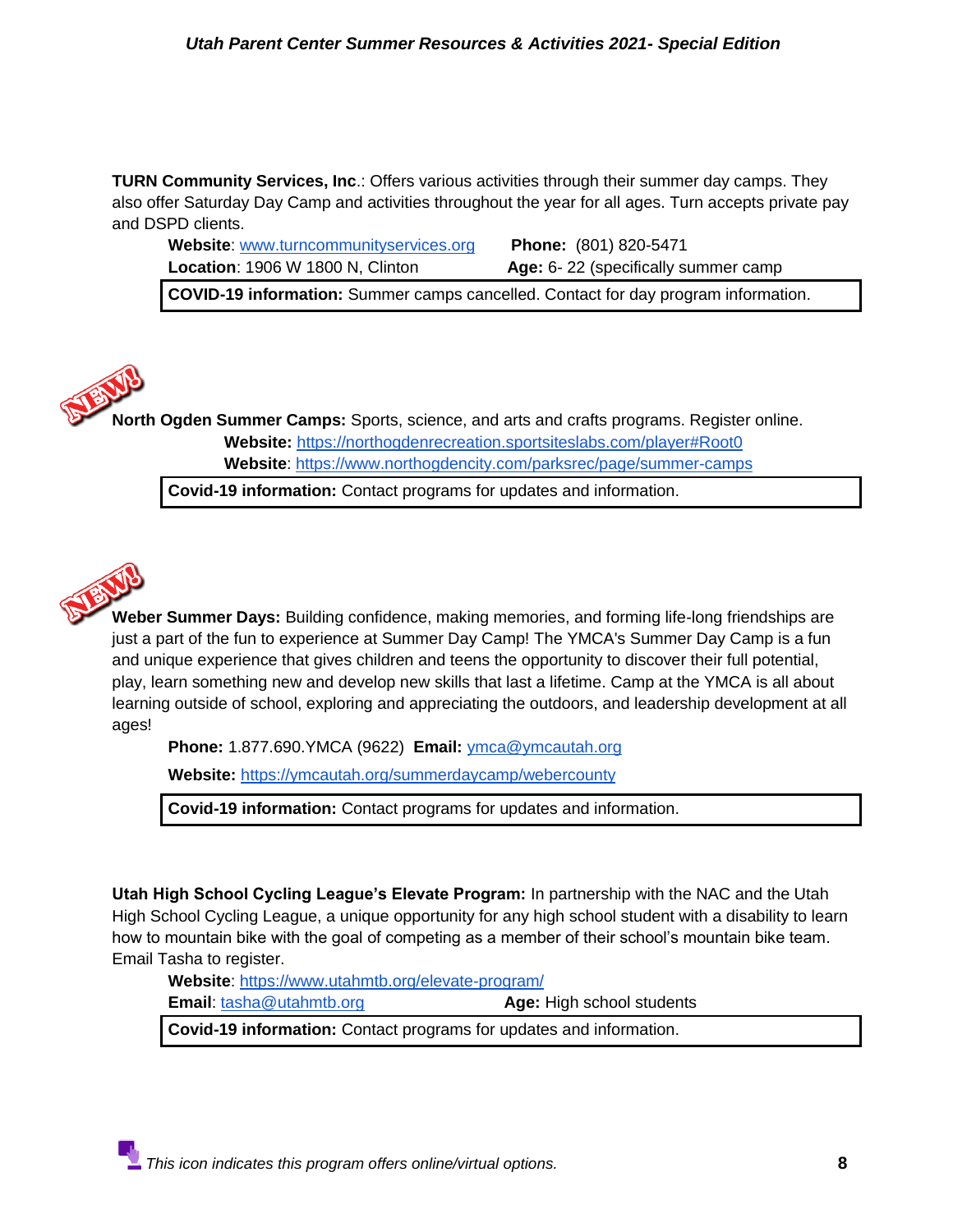## <span id="page-8-0"></span>*Salt Lake County*

**Adaptive Recreation Salt Lake County:** SL County offers many adaptive rec programs. **Otters Swim Club** provides swimming instruction for kids and teens age 3yrs + with autism or intellectual disabilities. **Adaptive Swim Club 9** is for adults and youth age 15 yrs + with physical, visual, or intellectual disabilities. **Inclusive Swim Lessons, Water Polo, Archery, Baseball, Bowling, Hockey, and many more!** Locations vary across the SL valley visit website for details, registration, and cost of each program. Currently providing Adaptive Recreation on Facebook.

- **Facebook page:** <https://www.facebook.com/SaltLakeCountyAdaptiveRecreation>
	- **Website:** <https://www.slco.org/adaptive/>**Phone:** (385) 468-1515
- **Location:** Varies in SL County

**COVID-19 information:** Due to Covid precautions, programming is limited at this time. Visit us on our Facebook page<https://www.facebook.com/SaltLakeCountyAdaptiveRecreation> to keep in touch or contact us at (385) 468-1515 for the latest updates.

**Angel Hands:** AHF provides monthly social outings for our families of children with rare disorders. Many of our children do not go out in public due to their conditions or physical limitations. AHF has taken families to professional hockey, basketball, and baseball games. We have had private swimming parties, pizza parties, Christmas parties, fishing parties, picnics, taken kids snow skiing, and we also have gone to movies and the circus. Many of these events are luxuries that our families cannot afford due to the financial hardships brought on by the diseases. 2021 schedule available online.

**Website:** <http://angelshands.org/>

**Location:** 11152 Sunup Way, South Jordan, UT 84095

**Covid-19 information:** Our various committees are planning events, but we will have to follow county restrictions and recommendations. We are not hosting family activities until it is safe for mass gatherings. Contact for updates.

**Art Access/VSA Utah:** Art Access hosts two types of public workshops:

- Accessibility and Disability Justice Workshops
- Professional Development for Emerging Artists (coming this spring) **Website**: [www.accessart.org](http://www.accessart.org/) **Phone**: (801) 328-0703 **Location**: 230 S 500 W #125, SLC

**Covid-19 information:** Very limited events/programs. We are looking forward to safer times when we can gather again in our workshop space! Email us at [workshops@artaccessutah.org](mailto:workshops@artaccessutah.org) if you have any questions.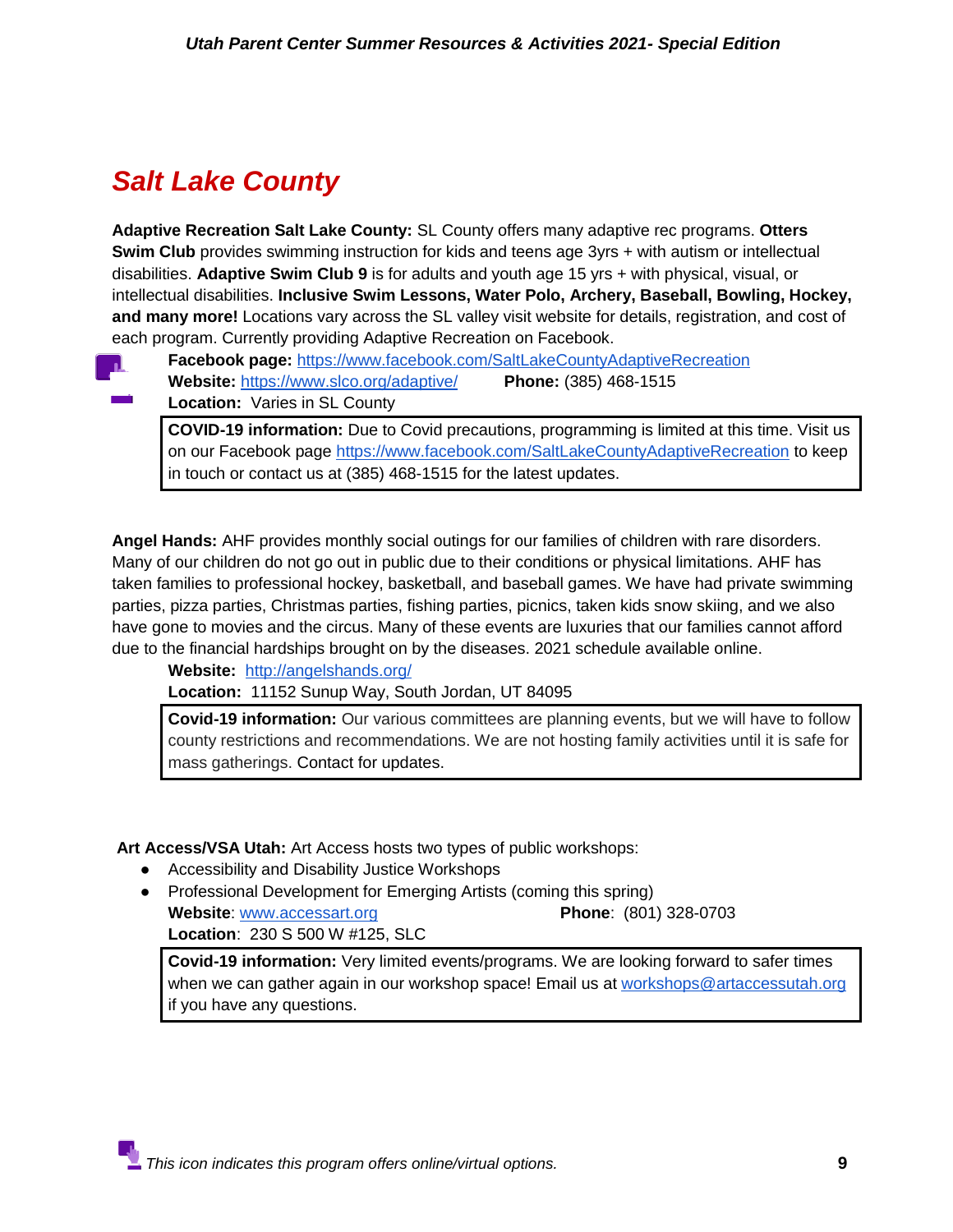**Bear-O-Care:** Offers year-round respite care services for children and adults with significant disabilities. Children will have a variety of activities to choose from. Every session has a Manager, Respite leaders, and volunteers from local high schools and universities. Depending on need, an RN or LPN can be onsite to administer medications, deliver g-tube feedings, or assist with other needs (please specify your needs in the registration form).

 **Website:** <http://www.bearocare.org/> **Phone:** (801) 419-4731

**Ages:** 6 through adulthood **Location:** 2464 W 12600 S Ste. 180 Riverton

**Email:** Trudi O'Brien [trudibearocare@gmail.com](mailto:trudibearocare@gmail.com)

**COVID-19 information:** Not currently providing respite due to Covid-19. BOC is opening in phases for current clients & accepting inquiries for future attendees. Please [contact us](https://www.bearocare.org/contact-us) if you are interested in learning more

**Boys and Girls Club:** Programs for children of all abilities.

**Website:** <https://www.gslclubs.org/> **Age:** Grades K-12 **Murray:** 244 E Myrtle Ave 801-484-0872 **Sugar House: 968 E Sugarmont Dr 801-485-0101** 

**COVID-19 information:** <https://www.gslclubs.org/covid-19-safety-plan.html>

**Camp Kostopulos:** Offering year-round and Summer Camps for children, teens, and adults with physical, developmental, and intellectual disabilities. This upcoming Summer 2021, Camp K will continue to provide our big hit Day Camps (Monday-Friday), along with bringing a brand-new program to life– Summer Saturday Mini Day Camps– hosted on Saturdays! Our wonderful staff are excited to continue creating memorable experiences for our participants. We are very thankful to our families who are entrusting us with providing care to their loved ones during these unprecedented times.

> **Website:** [www.campk.org](http://www.campk.org/) **Phone:** (801) 582-0700 **Location:** 4180 E Emigration Canyon Rd. **Cost and Duration:** Vary based on program

**COVID-19 information:** Since the pandemic hit our world, we are proud to have successfully kept Camp K open; following all health and safety guidelines, with no health issues and with zero documented evidence of any transmission of COVID-19 at Camp K. Camp Kostopulos' top priority is the health and safety of our campers and staff. After much consideration of the current situation regarding the COVID-19 pandemic and discussion with trusted medical professionals from the Health Department, we made the difficult decision not to host overnight camp programs in 2021.

**Camp Takoda**: Their mission is to provide a safe and effective summer treatment program to support children (ages 8-16) with invisible disabilities (ADD/ADHD, ASD, ODD, Anxiety, Depression, and other Executive Functioning Disorders) in the community. Scholarships available. Please call for payment information.

| Website: http://www.camptakoda.com/                | <b>Phone:</b> (801) 808-8947 |  |
|----------------------------------------------------|------------------------------|--|
| Location: 1970 E. Lincoln Ln, Holladay             | Age: $8-16$                  |  |
| Covid-19 information: Contact program for details. |                              |  |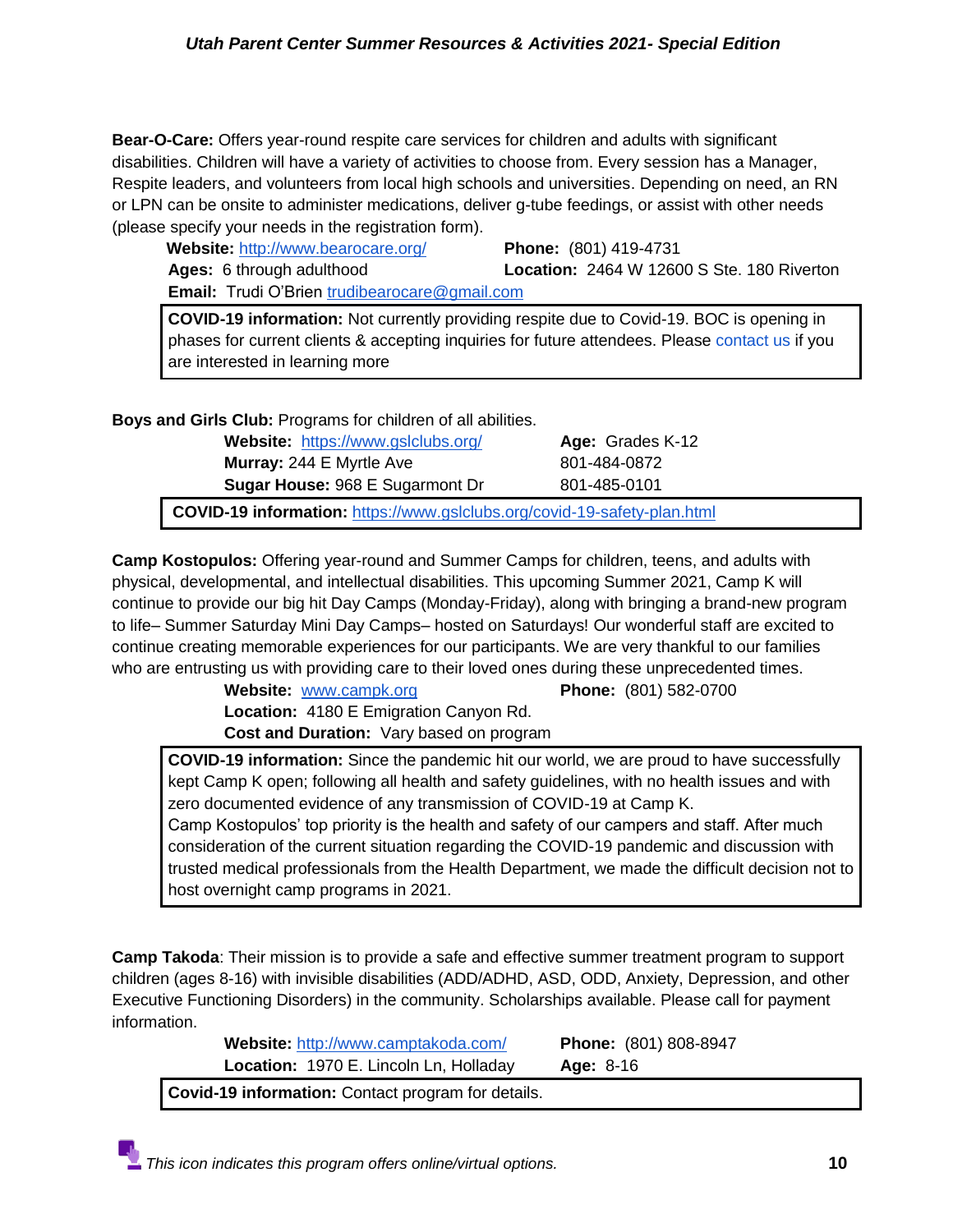**Columbus Community Services:** Offers programs to provide transition services including social and interpersonal skills, skills to access the community, and employment skills. Serves families looking for community-based respite and supervised care for individuals who want to participate in structured activities that may or may not have DSPD services. The program operates from 8 a.m. to 3 p.m., Monday-Friday.

| <b>Website:</b> http://www.columbusserves.org/ | <b>Age:</b> 16-through adulthood |
|------------------------------------------------|----------------------------------|
| <b>Phone:</b> (801) 262-1552                   | Location: 3495 S West Temple SLC |
|                                                |                                  |

**COVID-19 information:** For more information go to: [https://www.columbusserves.org/covid-](https://www.columbusserves.org/covid-19-announcement-update/)[19-announcement-update/](https://www.columbusserves.org/covid-19-announcement-update/)

**Dancers with Disabilities:** Our unique fine arts half-day camps will include dance, music, theatre, visual arts, and film. With our positive approach and engaging philosophy, this experience will be different from any other. Discover and celebrate your artistic capabilities! DSPD accepted.

**Website:** [https://tannerdance.utah.edu/programs/disabilities-programs-for-children-and-adults/](https://tannerdance.utah.edu/programs/disabilities-programs-for-children-and-adults)

 **Cost:** \$144 **Age**: 5-18

 **Email**: joni.wilson@utah.edu **Location:** Tanner Dance (U of U)

**COVID-19 information:** Tanner Dance is now open for onsite classes, under a very thorough and rigorous health and safety plan. Read details regarding the re-opening plan here: <https://tannerdance.utah.edu/uncategorized/covid19/>

Girls on the Run: During the two weeks (broken into 2 weeks), girls entering 3<sup>rd</sup> – 5<sup>th</sup> grades will enjoy building friendships in a fun and inclusive setting that includes interactive games, being physically active, and expressing creativity through arts and crafts and storytelling. Camp GOTR provides a oneof-a-kind opportunity for girls to develop self-confidence, have fun with friends, and learn life skills they can use now and as they grow. Two Salt Lake City Locations

> **Website:** [www.girlsontherunutah.org](http://www.girlsontherunutah.org/) **Cost:** \$190.00 **SLC:** [heidi@girlsontherunutah.org](mailto:heidi@girlsontherunutah.org) **Phone**: 801-913-5584



**COVID-19 information:** May Programs available now! Online interaction available for registered participants. Go to: [https://www.girlsontherunutah.org/News/post/covid-19](https://www.girlsontherunutah.org/News/post/covid-19-information) [information](https://www.girlsontherunutah.org/News/post/covid-19-information)

**Eaton Alliance:** Provides around-the-clock living solutions to people with Autism and other developmental disabilities in all aspects of life in a variety of programs. Programs include: residential, day programs, supported living, host homes, and professional parenting.

**Website:** [www.eatonalliance.com](http://www.eatonalliance.com/) **Phone:** (801) 768-0608 **Location:** 825 N 300 W, Ste W107, SLC

**Covid-19 information:** Contact program for information.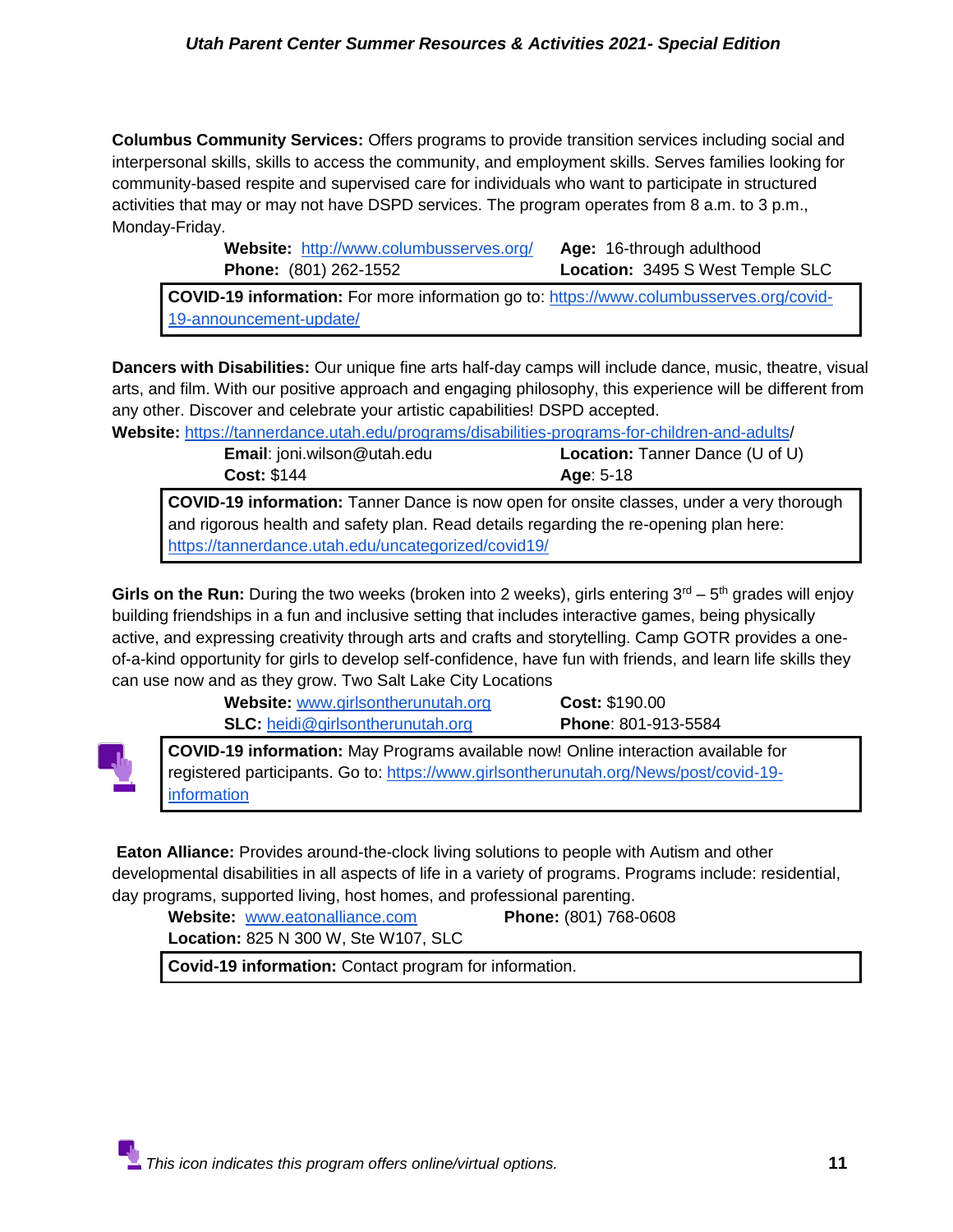**Harmony Music Therapy**: All ability music groups. Individual and group music therapy. Individual adapted music lessons. There are also adaptive musical instrument lessons.

**Website:** [info@harmonymusictherapy.com](https://harmonymusictherapy.com/)

**Phone:** (801) 200-3273 **Location:** 8261 Viscounti Dr Sandy **Ages:** All **Price:** See website \$30 to \$125 per session

**COVID-19 information:** In-person lessons available, virtual lessons can be arranged. Contact program for more information.

**Hydrotherapy with Liz Egan**: Liz Egan provides hydrotherapy and has a wealth of experience helping children with special needs move, stretch, and relax using water therapy techniques.

**Location:** Cottonwood Heights Recreation Center

**Cost:** \$20 per half hour session **Phone**: Liz Egan (801) 209-1521

**COVID-19 information:** Open for sessions. Program follows the Utah Health Dept. guidelines.

**I See You Utah**: This new organization's purpose is to help individuals and entire families with invisible illnesses. They will be hosting activities throughout the year, such as support groups, music therapy, and art therapy.

> **Location:** Davis, Salt Lake & Utah Counties **Phone:** (801) 410-1773  **Cost:** Free **Website:** [www.iseeyouutah.org](http://www.iseeyouutah.org/)

**COVID-19 information:** Support groups open. Contact program for details.

**Jewish Community Center Summer Camps**: Enrolls children and teens with special needs into their summer camps program depending on the needs.

**Website**: [http://slcjcc.org](http://slcjcc.org/)

**Phone: (801) 581-0098** 

Age: entering  $1<sup>st</sup> - 10<sup>th</sup>$  grade

**COVID-19 information:** Summer camps open for 2021, call for details.

**Just For Kids Pediatric Occupational Therapy**: Provides occupational therapy services to children with sensory processing disorder, autism, and developmental delay. In the summer, Just for Kids provides intensive individual occupational therapy, social skills camp, writing camp, and field trips.

**Website:** [www](http://www.otjustforkids.com/)**[.](http://www.otjustforkids.com/)**[otjustforkids.com](http://www.otjustforkids.com/) **Email:** [Susan@otjustforkids.com](mailto:Susan@otjustforkids.com)

**Phone**: 801-231-9207

**COVID-19 information:** Open - Masks required, hand washing, hand sanitizing, and temperature is taken of all who enter our premises. Also, no bare feet and it's important for the client to wear clean socks with tread on the bottom. Everything is cleaned and sanitized between clients.

**Lifelong Learning Center:** Provides help for all participants ages 18+ to realize their individual and unique potential. Their day programs provide life skills, job skills, and social skills so students can achieve a greater degree of independence and participate more fully in society.

**Phone:** (801) 746-7251

**Age:** 18 and older **Location:** 2440 South 900 West, SLC

**COVID-19 information:** Contact program for details.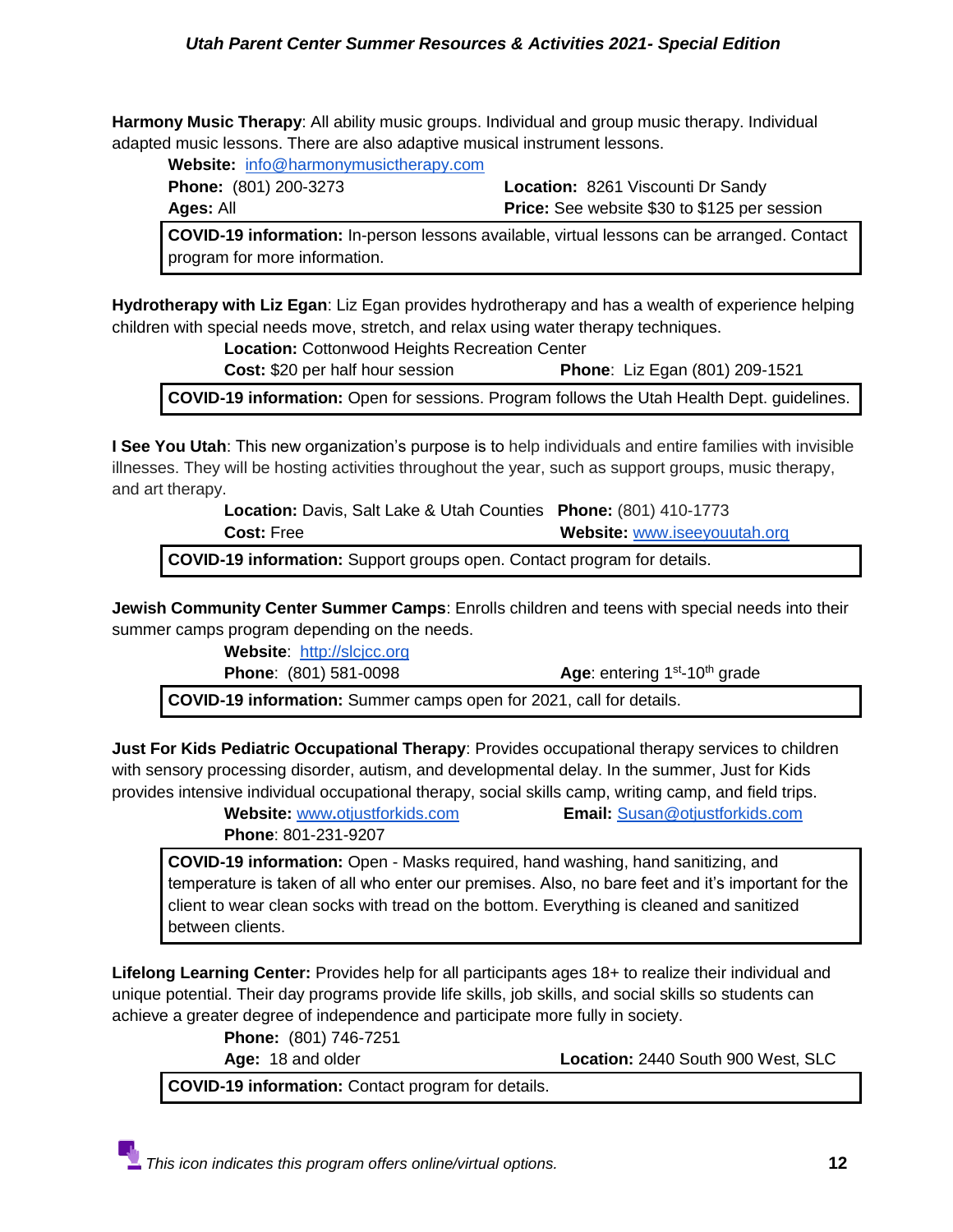**Murray Greenhouse Foundation:** Offers a solution for individuals with disabilities age 22 and older. Conceived as a safe and nurturing learning place whose cornerstone is their greenhouse. The foundation provides the teaching of individualized independent living skills and employment skills for people with disabilities. Space is limited.

| Website: http://www.murraygreenhouse.org/ Phone: (801) 266-0669 |                                |
|-----------------------------------------------------------------|--------------------------------|
| Age: 22 and older                                               | Location: 6366 S 900 E, Murray |
| <b>COVID-19 information:</b> Contact program for details.       |                                |

**Neighborhood House:** Neighborhood House provides a safe, home-like environment for nonaggressive individuals 18 years and older who need supervised care during the day. Our programs ensure our clients receive the physical, mental and social services they need. We also have summer camps for children ages 6-14. Children with disabilities are welcome!

| Website: http://nhutah.org/                 | <b>Cost: Varies</b> |
|---------------------------------------------|---------------------|
| Children's Campus: 1050 W 500 S             | (801) 363-4589      |
| Riverside Adult Day Center: 423 W 1100 W    | (801) 363-4593      |
| Cottonwood Adult Day Center: 1580 E Vine St | (801) 277-3264      |

**COVID-19 information:** Open for business based on the Utah Health Dept. guidelines.

**Rite Care Learning Centers:** A therapist is paired with the child and parent for weekly sessions. The participation of the parent or other attending adult is essential. When the adult learns along with the child, the concepts taught can be reinforced at home.

**Website**: <https://www.ritecareutah.org/> **Phone:** (801) 486-0579 **Location:** 650 East South Temple, SLC **Email:** [sarah.farr@ritecareutah.org](mailto:sarah.farr@ritecareutah.org)



**Covid-19 information:** We are still here for you! RiteCare of Utah's therapists are working with you to meet your child's therapy goals. We are beginning to take LIMITED in-person appointments outdoors at our Ogden clinic. Contact us for information regarding procedures and our Salt Lake clinic.

**Sandy City Recreation:** Sandy City Recreation offers spring sports and summer camps.

**Phone**: (801) 568-2900 **Email:** [recreation@sandy.utah.gov](mailto:recreation@sandy.utah.gov)

**Website:** [https://sandyparksandrec.activityreg.com/ClientPage\\_t2.wcs](https://sandyparksandrec.activityreg.com/ClientPage_t2.wcs)

**Covid-19 information:** Face coverings will be required and social distancing enforced. Coaches will be responsible for a verbal symptom check of their players prior to each game and practice. Other precautions will be communicated as necessary leading up to the first games and practices. Sandy Recreation reserves the right to revise practice opportunities and/or game schedules as necessary throughout the COVID-19 pandemic. Sandy City also reserves the right to cancel the SEASON without notice based on the direction from the State of Utah or Salt Lake County Health Department.

**SLCC Summer Reading Skills Program:** Offers a 5-week long summer program for struggling reader's grades k-12. They provide individualized attention, group instruction, and engaging materials.

**Website:** <http://www.slcc.edu/continuinged/programs/youth-summer-reading.aspx>

**Phone:** (800) 964-8888 **Age:** Grades K-12

**Location**: Taylorsville, Sandy, West Jordan, and West Valley City

**COVID-19 information:** Open based on the Utah Dept. of Health guidelines.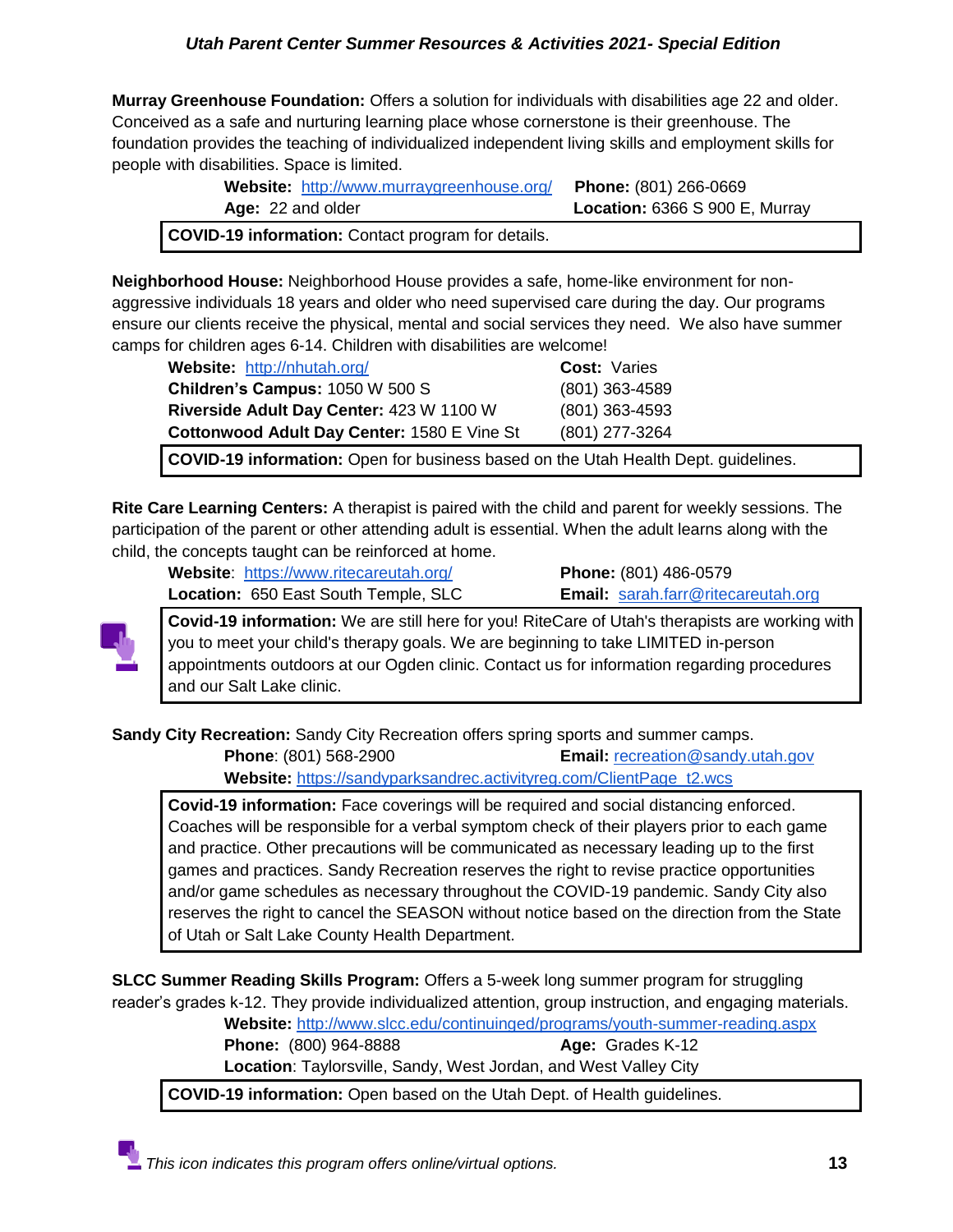**Special Needs Scouts and Autism Spectrum Inclusive Scouts**: Scout troop 1910 for boys ages 11+ (can help with paperwork for those who are close to 18 to prevent them from aging out of the program) who are on the spectrum or who have close ties to a boy in the troop (family member, etc.). Every Scout has at least one parent registered as a leader or as an active member of the troop committee. Additional Autism Spectrum troops will be starting soon in other areas of Salt Lake.

 **Phone:** 801-440-5070 **Email:** [john.garrett@scouting.org](mailto:john.garrett@scouting.org)

**Website:** <https://scoutlander.com/publicsite/unithome.aspx?UID=34163>

**Covid-19 information:** Contact program for information.

**Stable Place:** Dedicated to improving the lives of people and horses. They work to create an environment where horses and people can help heal each other, regardless of physical, mental, or emotional challenges. Please contact and schedule a visit to this private residence. The address is not posted.

| d 40 tufanwattan : Oantaat nyanyan farisfanyaattan |                                          |
|----------------------------------------------------|------------------------------------------|
| <b>Location: West Valley City</b>                  | <b>Phone:</b> (801) 860-3906             |
| Website: https://www.thestableplaceslc.com         | <b>Email:</b> info@thestableplaceslc.com |

**Covid-19 information:** Contact program for information.

**Superior Adaptive Swim School:** S.A.S.S. teaches swimming lessons based around safety, survival, technique, and fun. S.A.S.S. instructors each have their own way of teaching children and focus individually on what their swimming needs are. Morning and evening private, semi-private, and group classes are available. All levels are covered. Swim therapy is also available.

> **Website:** [www.swimsass.com](http://www.swimsass.com/) **Phone:** (801) 637-7140 **Main Office:** 2012 S 1300 E, Salt Lake **Email:** [sapswim32@gmail.com](mailto:sapswim32@gmail.com) **Location:** varies, call or email for specific pool & class locations

**COVID-19 information:** Contact us if you want to set up classes for when we open back up again! Call to find out which recreation centers are open.

**SwimKids:** Where Fun & Safety Meet. With over 30 years'- worth of experience teaching children 4 months and up, SwimKids can tailor lessons specifically to your child's needs and abilities. Our welltrained, enthusiastic, and caring instructors are eager to teach your child to swim.

| Website: https://www.swimkidsutah.com       | <b>Email:</b> holladay@swimkidsutah.com |
|---------------------------------------------|-----------------------------------------|
| <b>Phone:</b> (801) 691-7946 (call or text) |                                         |
| Holladay: 4679 S 2225 E Holladay            | Sandy: 11916 S Woodridge Road           |
| Sandy,                                      |                                         |

**COVID-19 information**: Classes open. Contact individual locations for more details

**TOPSoccer: A Program of Utah Youth Soccer Association:** Designed to bring the opportunity of learning and playing soccer to any boy or girl, ages 4-99 that has a mental or physical disability, to provide meaningful learning, development, and physical participation opportunities through soccer.

|                              | Website: http://www.utahyouthsoccer.net/top-soccer |
|------------------------------|----------------------------------------------------|
| <b>Phone:</b> (801) 307-5150 | Age: All ages                                      |

**COVID-19 information:** Currently looking for players. Opening based on Utah Health Dept. guidelines. Contact county locations for details.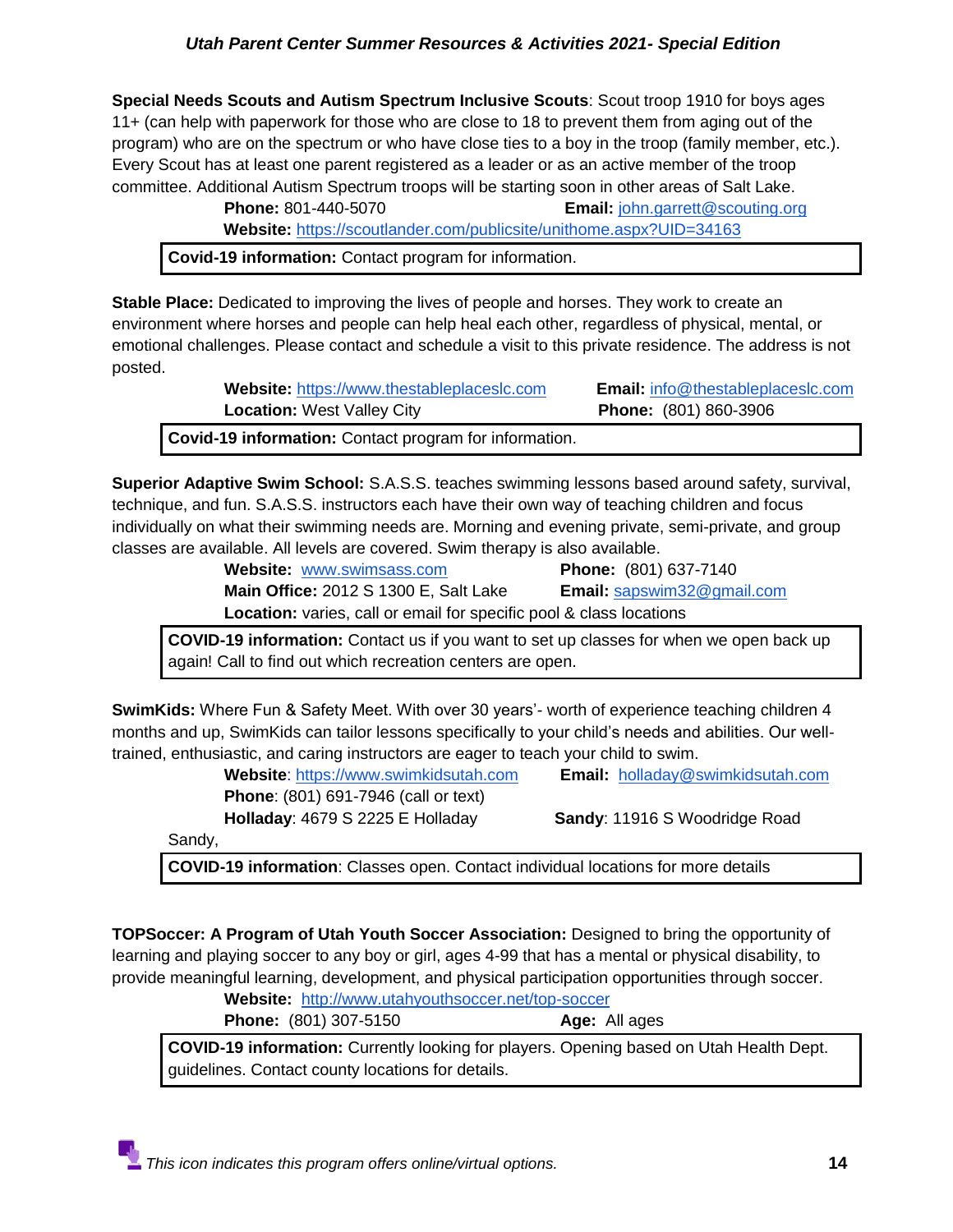**Tracy Aviary and Botanical Garden in Liberty Park:** Tracy Aviary inspires curiosity and caring for birds and nature through education and conservation.

**Website:** <https://tracyaviary.org/>**Phone:** 801-596-8500 **Location:** 589 E. 1300 S., Salt Lake City, UT

**Covid-19 information:** Tracy Aviary's eight acres of gardens will help maintain social distancing practices.

**Note:** Our first priority is ensuring the safety of our guests and staff. We will be controlling the number of visitors on our grounds and taking other safety precautions including:

- Monitoring attendance and social distancing
- Online and Touch Free ticket purchasing
- Face coverings per Salt Lake County guidelines

We ask guests who have been in close contact with someone that has tested positive for COVID-19 or have any symptoms to kindly plan to visit at a later date.

The safety of our staff, guests, volunteers, and the birds in our care is always our top priority, so we will continue to closely monitor this evolving situation.

**TRAILS (Technology Recreation and Independent Lifestyles):** TRAILS is an outreach program designed specifically for persons with spinal cord injuries. They facilitate recreational activities to help individuals return to the community. The services they provide are available year-round, including skiing, hand cycling, kayaking, canoeing, swimming, wheelchair tennis, and more.

| Website: http://healthcare.utah.edu/rehab/support-services/trails.php |                                                 |
|-----------------------------------------------------------------------|-------------------------------------------------|
| <b>Phone:</b> (801) 581-2526                                          | <b>Location:</b> University of Utah Health Care |

**Covid-19 information:** One-on-one programming available. Call for more information.

**TURN Community Services, Inc**.: Offers various activities through their summer day camps. They also offer Saturday Day Camp and activities throughout the year for all ages. Turn accepts private pay and DSPD clients.

> **Website**: [www.turncommunityservices.org](http://www.turncommunityservices.org/) **Phone:** (801) 359-8876 **Location**: 423 W 800 S, Suite A200 **Age:** 6- 22 (summer camp)

**COVID-19 information:** Programs open on a limited basis for existing clients. All public TURN Summer camps are canceled until further notice. Contact program for more information.

**U Can Learn Center**: Non-profit learning/tutoring center specializing in evaluating and treating the 'blockages' to learning, in particular, central auditory processing, visual processing, language delays, ADD and ADHD, and dyslexia, with locations in Murray and South Jordan.

**Website:** [http://ucanlearn.net](http://ucanlearn.net/) **Phone:** (801) 308-1258

**Location:** 6375 S Highland Drive, #202, Salt Lake City

**COVID-19 information:** Call program for more information.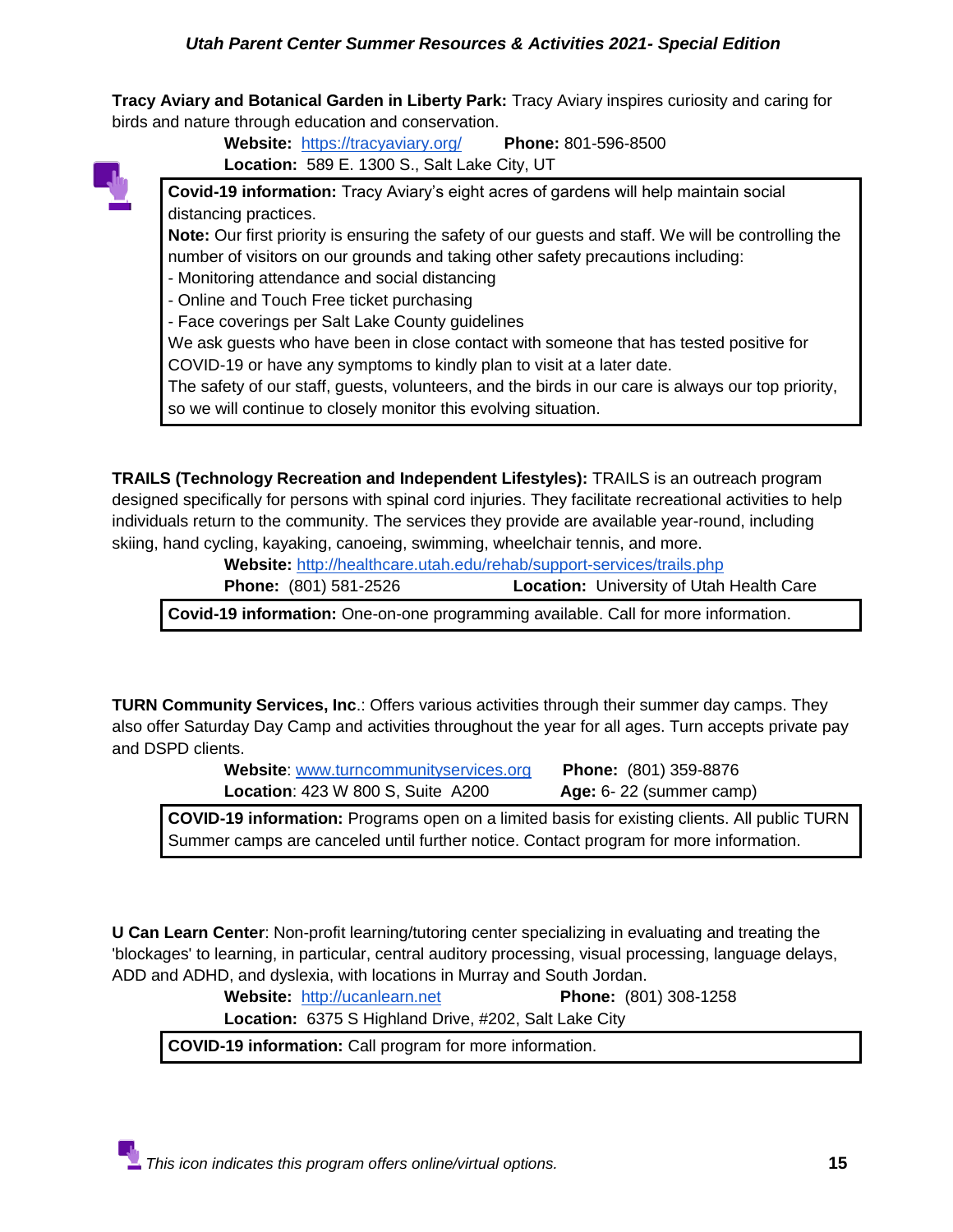**U of U Reading Clinic**: Offers Reading Assessment and Intervention, Professional Development, Mobile Reading Clinics, and Consultation Services. The clinic helps students become successful readers and is a resource for parents, teachers, and struggling readers, especially those students in grades one through three. Children who qualify for services are enrolled on a "first-come, first-served basis" when space is available. Programs are available in the summer.

| Website: www.uurc.utah.edu   | Location: 5242 S 480 W, Suite 100, Murray |
|------------------------------|-------------------------------------------|
| <b>Phone: (801) 265-3951</b> | <b>Email: uurc@ed.utah.edu</b>            |

**COVID-19 information:** Call for more details or check online for updates. <https://www.facebook.com/UofUReadingClinic>

**Utah Independent Living Center:** Dedicated to assisting persons with disabilities to achieve greater independence by providing services and activities to enhance independent living skills and promote the public's understanding, accommodation, and acceptance of their rights, needs, and abilities. ASL Video Phone: 801-657-5220.

**Age:** 14-22

**Website:** [www.uilc.org](http://www.uilc.org/) **Location:** 3445 S Main St, Salt Lake City **Phone:** (801) 466-5565 **Cost and Duration:** Vary based on program



**COVID-19 Information:** In light of concerns about the COVID-19 virus and current restrictions, the Utah Independent Living Center will be partially open to the public only for individual appointments with staff; please call to make an appointment. We are requesting that masks be worn while meeting at our building. Some classes will be held in person if there is enough interest. Most classes are held virtually via ZOOM meetings. Transportation will be very limited and not available for all classes. We are open and answering phones from 8:00 am to 4:00 pm including over the lunch hour.

**Walking with KPeasey in Utah**: Helping individuals complete endurance races from 5Ks to Marathons to various distances of triathlons. They pair each differently-abled athlete with an assistant. They also aid each athlete with obtaining equipment or coaching required to complete the race. **Website:** [www.kylepeasefoundation.org](http://www.kylepeasefoundation.org/) **Location:** Salt Lake City

**Covid-19 information:** Races are still happening. Check websites for dates and to sign up!

**Wasatch/Snowbird Adaptive Sports**: Has many different programs Spring, Summer, & Fall including nature hikes, fishing, adaptive biking, Snowbird activities (Tram rides, bungee jumping, alpine slide, and Zip Rider rides), mine and water tunnel tours, GPS/orienteering classes, etc. Register online.

**Website:** <http://wasatchadaptivesports.org/summer-programs/>

**Phone:** (801) 933-2188 **Email:** [info@wasatchadaptivesports.org](mailto:info@wasatchadaptivesports.org)

**COVID-19 Information:** In compliance with the recommended health guidelines in regards to COVID-19, programs will look a little different as we strive to social distance throughout lessons and to mitigate any risks that may contribute to the spreading of the virus.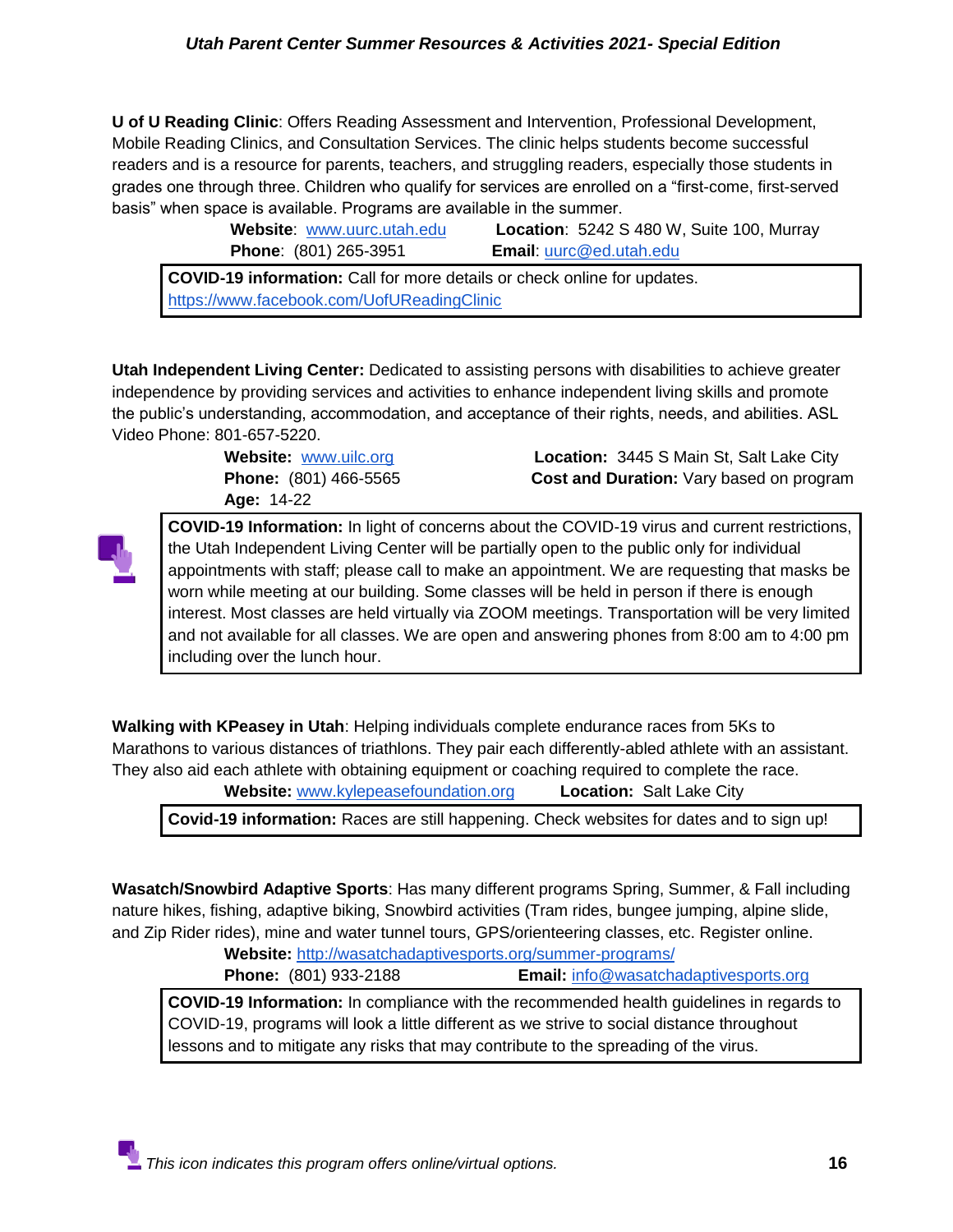**West Valley Family Fitness Center**: Contact Parker Chapple for specific questions with Adaptive recreation programs.

> **Website**: [www.wvc-ut.gov/fitnesscenter](http://www.wvc-ut.gov/fitnesscenter) **Location**: 5415 W 3100 S West Valley **Phone**: (801) 955-4000

**COVID-19 information:** State and County Covid protocols are all in place so you can enjoy the amenities of the facility. If you have additional questions, please email [candace.whitaker@wvc.ut.gov](mailto:candace.whitaker@wvc.ut.gov)

A mask is required to enter and exit the facility. Patrons can remove their mask once they begin working out. Equipment has been spaced 6 feet apart. To use areas like the basketball hoops or pool you will need to reserve a time slot at the front desk. We ask that you social distance to the best of your abilities.

**Wheelchair Tennis Camp:** Wheelchair activities are organized through Utah Tennis Association and Utah Wheelchair Tennis Committee members. Junior Wheelchair workouts are held weekly at Liberty Park during summer months. Adult clinics are held weekly throughout the year. Wheelchairs are available to borrow upon request. Utah annually hosts a national, week-long All-Comers wheelchair camp.

**Website:** <https://www.utahtennis.com/wheelchair-tennis> **Phone:** (801) 944-8782 ext 112 **Ages:** Teens and adults **Location:** Main office 2469 E. Fort Union Blvd Suite 104

**COVID-19 Information:** Covid safety measures in place for players and spectator's safety. To receive updates or to get more information, please contact Laurie Lambert by Email or call 801-944-8782 x112.

**Zoo for You:** Hogle Zoo offers hands-on animal classes for children with a variety of special needs. There are classes for children with autism, students that are deaf/blind, and children with general special needs. Cost includes an accompanying adult. Visit the website for details, times, and to purchase your admission.

**Website**: [https://www.hoglezoo.org/education\\_programs/zoo\\_classes/](https://www.hoglezoo.org/education_programs/zoo_classes/) **Phone**: (801) 584-1700 **Age**: 6-22 (depending upon exhibit)



**Covid-19 information:** For a full list of temporary changes and requirements due to the COVID-19 virus, including state regulations, please visit the page below: <https://www.hoglezoo.org/zoos-open/> For online/virtual experiences:<https://www.hoglezoo.org/virtual-experiences/>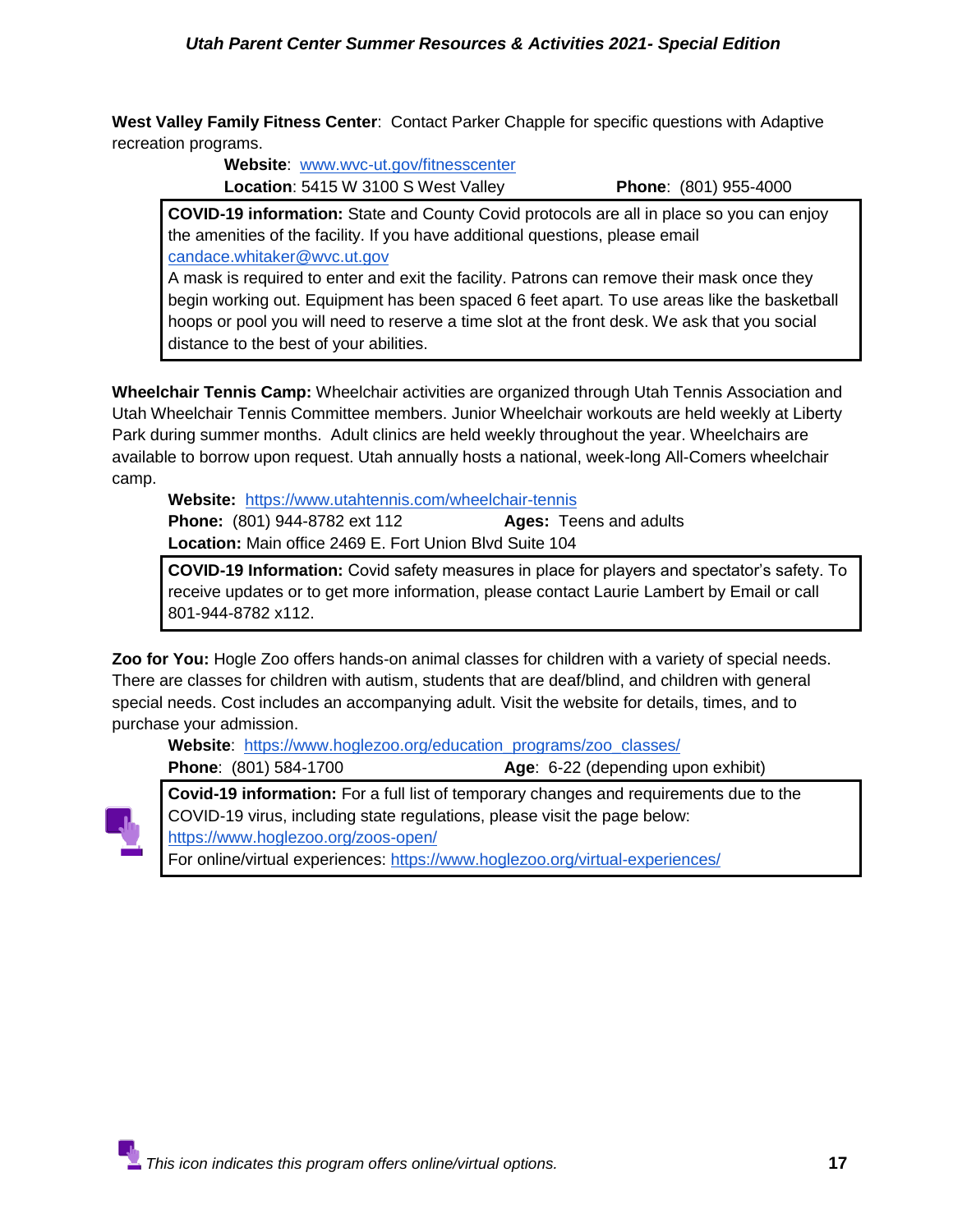## <span id="page-17-0"></span>*Summit County*

**National Ability Center (NAC)**: The NAC & Splore Utah has combined to offer the development of lifetime skills for people of all ages and abilities by providing affordable outdoor sports and recreational experiences in a nurturing environment. Some of the programs available are day camps, swimming, horseback riding, and many more. Please visit their website for a complete listing of what is available.

**Website:** <http://discovernac.org/>

| <b>Phone:</b> (435) 649-3991 | <b>Location: Park City</b>                      |
|------------------------------|-------------------------------------------------|
| Ages: Vary based on program  | <b>Cost and Duration:</b> Vary based on program |

**Covid-19 information:** In-person outdoor programming and virtual programming available.

**Note:** Your health and safety are our first priority. We've consulted with healthcare professionals, other industry leaders, participants, staff, and more, and we are thrilled to welcome you back to limited in-person, outdoor programming. As we reopen, we will be continuing our commitment to care with a strategic, phased reopening plan. You'll find the same dedicated and caring NAC team you've come to know but things may look  $-$  and feel  $-$  a little bit different. To see what you can expect in the different phases of re-opening and what you can access from NAC at home go to: https://discovernac.org/phase-two-programmingdetails/

**Summit Community Gardens:** This activity is a community-based garden serving as a destination to gather, learn and grow! Summer camps offer the opportunity for children to learn about a different gardening theme each week with hands-on gardening activities – working in the garden, completing nature projects, learning about how plants grow, and having free time to play outside. This is an inclusive program with volunteers required to help those with disabilities get the most out of the camp experience.

**Website:** <https://www.summitcommunitygardens.org/summer-camps>

**Phone:**Solane 406-581-1060 **Email:** [sloane@summitcommunitygardens.org](mailto:sloane@summitcommunitygardens.org) **Location:** 4056 Shadow Mountain Dr, Park City, UT 84098 **Ages:** 1st-6th grade **Cost and Duration:** \$250 for week long camps; June-Aug

**Covid 19 Information:** Maintain at least 6 feet between yourself and other gardeners. Bring a mask to wear when others are in the garden. Cleaning protocols for tools and nozzle/spigots. If possible, bring your own tools from home.

**C.A.S.T for Kids:** This event is designed to provide children with disabilities, ages 6 – 18, the opportunity to enjoy a quality outdoor recreational experience through the sport of fishing. Take to the water with C.A.S.T. for an unforgettable morning of fishing and boating! Registration will begin late Spring. Contact Melanie Castillo for info or to register. Visit the website for a calendar and location of events.

> **Website:** <https://castforkids.org/c-a-s-t-for-kids/>**Phone:** 801-885-3486 **Location:** Soldier Creek Recreation Area, Heber City  **Age:** 5-17, caretakers must come to the event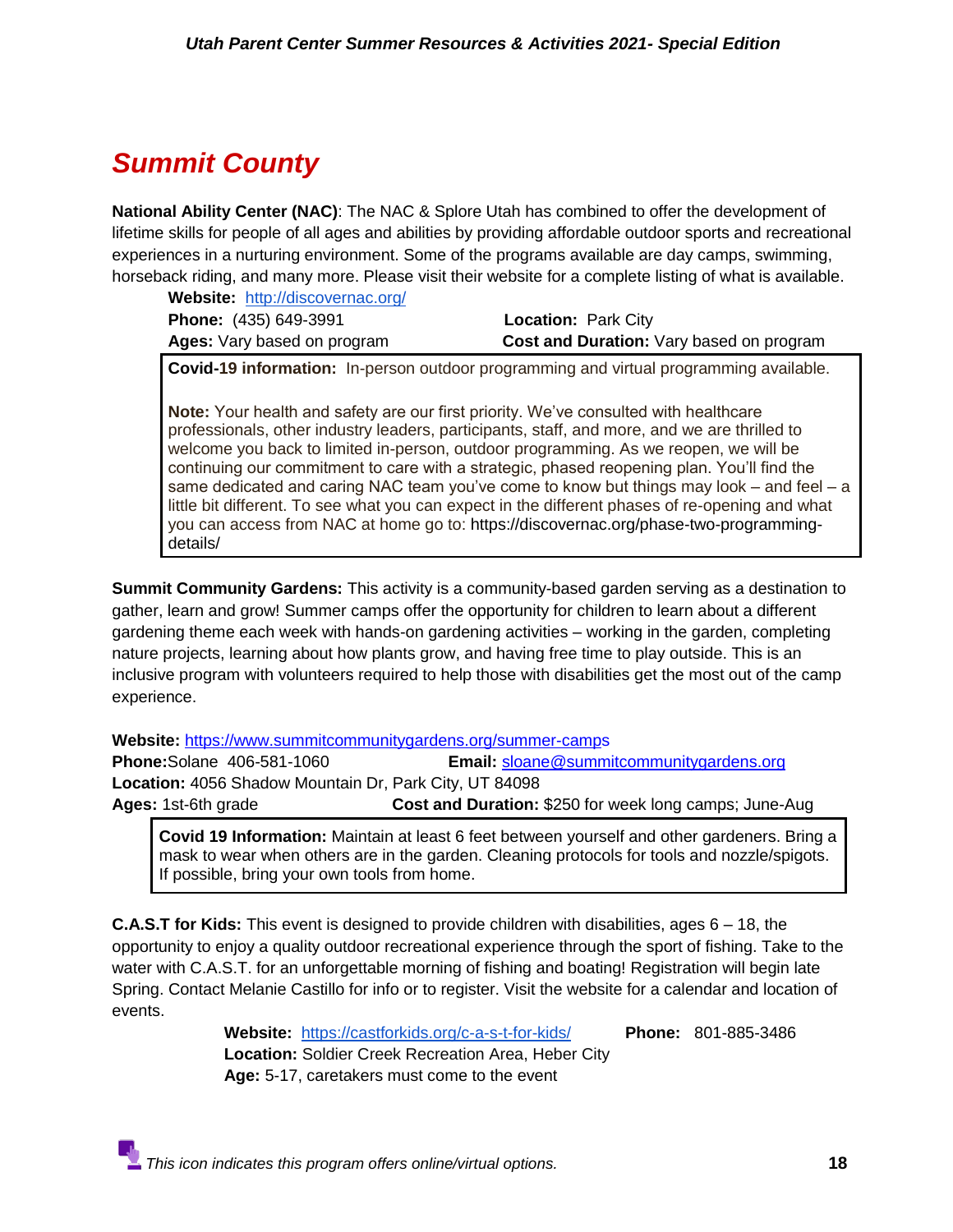**COVID-19 information:** Guidelines will be in place to stagger start times for participants, with precautions in place for safety and social distancing. Face masks are required. Date this year will be **Saturday, August 7, 2021.**

## <span id="page-18-0"></span>*Tooele County*

**Utah Independent Living Center (Tooele Satellite):** The UILC is a non-residential facility that provides services which enhance the independence of people with disabilities.

**Website:** [www.uilc.org/](http://www.uilc.org/) **Phone:** (435) 843-7353 **Location:** 52 N Main St, Tooele **Ages:** 14-22

**Cost and Duration:**Vary based on program **Email:**Michelle mgra[y@uilc.org](mailto:wniblock@uilc.org)



**COVID-19 Information:** In light of concerns about the COVID-19 virus and current restrictions, the Utah Independent Living Center will be partially open to the public only for individual appointments with staff; please call to make an appointment. We are requesting that masks be worn while meeting at our building. Some classes will be held in-person if there is enough interest. Most classes are held virtually via ZOOM meetings. Transportation will be very limited and not available for all classes. We are open and answering phones from 8:00 am to 4:00 pm including over the lunch hour. Limited Loan Bank service is available from 8:00 am until 3:30 pm. Please note: The Tooele location may not be offering a Summer Program for 2021. Please call the Utah Independent Living Center's Salt Lake location for more information.

## **Boys & Girls Club:** Programs open to children of all abilities.

**Website:** <https://www.gslclubs.org/>**Age:** Grades K-12 **Location:** 438 W 400 N **Phone:** 435-843-5719

**COVID-19 information:** Call to check on Summer programs available at this location. COVID-19 RESTRICTIONS & INFORMATION: Due to the Coronavirus pandemic, we are implementing special safety procedures at our Clubs: Clubs are operating with limited enrollment. All youth must have their temperature taken and will not be admitted if they are ill. Parents must report if anyone in the household tests positive for COVID-19.

**Camp Hobé:** A special summer camp designed for children with cancer and their siblings, who are often forgotten in the cancer experience. Camp Hobé gives kids the opportunity to participate in camp activities just like children whose families are not affected by cancer. The camp program provides medical and psychosocial supervision to ensure children are safe both mentally and physically during camp. Camp is held each June. Sessions are usually held the middle two weeks of the month.



**Website:** [www.camphobekids.org](http://www.camphobekids.org/) **Phone:** (801) 631-2742 **Duration:** 1 day/ 1 overnight/ 1 week **Location:** Camp Wapiti, Tooele **Ages:** 4-19 **Cost:** \$15- \$35 **COVID-19 information:** Please call to get current information on offerings for Summer 2021.

**Tooele City:** Tooele City Parks and Recreation Youth Services offers a variety of non-traditional recreation opportunities for youth and families of all ages. There are many offerings for children and families from Kraft clubs, activities in the park, as well as, a concert series for families.

**Website:** <https://tooelecity.org/city-departments/parks-recreation/youth-services/kids-youth-programs/> **Phone:** (435) 843-2142 **Duration**: June- Aug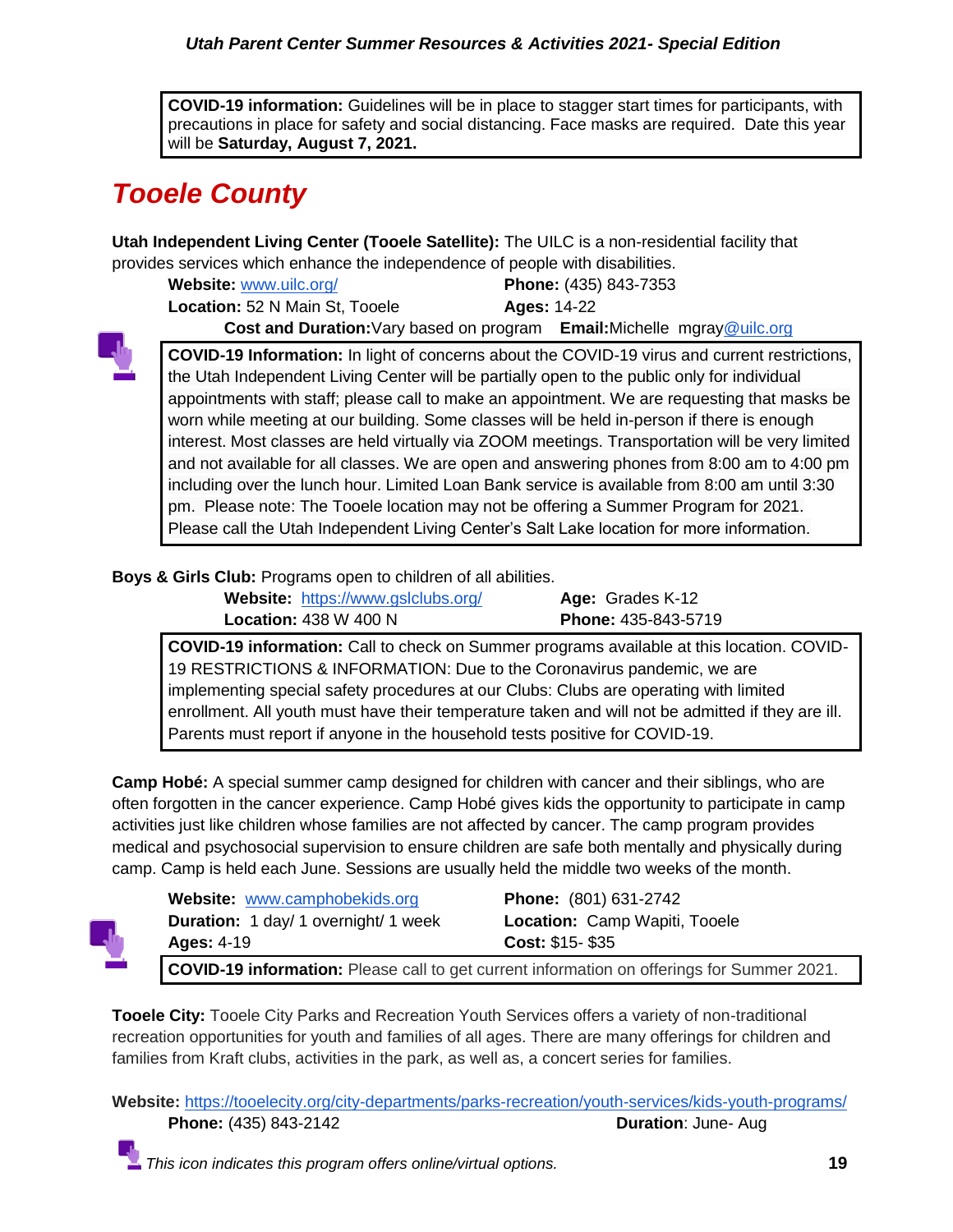**Location**: 90 North Main Street Tooele, UT 84074 **Ages**: 2-12

**COVID-19 information:** Please call to get current information.

## *Utah County*

**Adaptable Art**: Students will get to make something to take home each day. This class is designed for special needs students. Art projects will be adapted so that each student will be successful. Let's make art special together! Parents are invited to stay in this class. Two classes - ages 4-7 and 8-15. The class will be an hour long. Times are to be announced but will be between 9 am and 2 pm.

**Website:** <http://spanishfork.org/dept/parkrec/arts/youthartsfestival.php> **Location:** Spanish Fork High School **Phone:** 801-804-4600

**Email:** [yaf@sfcn.org](mailto:yaf@sfcn.org) **Cost**: Free for kids with special needs

**COVID-19 information:** We will be following the state's current phased guidelines. Participants should have their symptoms checked prior to each session. For minors, it will be the responsibility of the parent or guardian to do this. Participants or spectators should be kept home if they have any of the following COVID-19 symptoms: fever, cough, sore throat, chills, headache, muscle aches, shortness of breath, or decreased sense of smell or taste. For more information on program-specific adjustments, call the Recreation Office at 801.804.4600**.**

**Boys & Girls Club:** Programs open to children of all abilities.

**Website:** <https://www.gslclubs.org/>**Age:** Grades K-12 **Location:** 60 E. 100 N., PRICE, UT 84501 **Phone:** 435-637-6066

**COVID-19 information:** Due to the Coronavirus pandemic, we are implementing special safety procedures at our Clubs. Only staff and Club members are allowed in the building. Parents can call the Club or ring for service inside the first set of doors. All youth must have their temperature taken and will not be admitted to the Club if they are ill. Parents must report if anyone in the household tests positive for COVID-19.

**Brigham Young University - Athletic Connection:** This program connects BYU Student Athletes with individuals with Down Syndrome to learn skills through fun games and activities. The program usually meets at the UPC (University Parkway Center).

| <b>Website:</b> https://yserve.byu.edu/programs/athletic-connection |                                          |
|---------------------------------------------------------------------|------------------------------------------|
| <b>Phone: Brian (208) 971-7191</b>                                  | <b>Email:</b> athleticconnection@byu.edu |
| <b>Location: BYU Campus</b>                                         | <b>Cost:</b> Call for fee information    |
| <b>COVID-19 information:</b> Contact program for updates.           |                                          |
|                                                                     |                                          |

**C.A.S.T for Kids:** This event is designed to provide children with disabilities, ages 6 – 18, the opportunity to enjoy a quality outdoor recreational experience through the sport of fishing. Take to the water with C.A.S.T. for an unforgettable morning of fishing and boating! Registration will begin late Spring. Contact Melanie Castillo for info or to register. Visit the website for a calendar and location of events.

> **Website:** <https://castforkids.org/c-a-s-t-for-kids/>**Phone:** 801-885-3486 **Location:** Soldier Creek Recreation Area, Heber City  **Age:** 5-17, caretakers must come to the event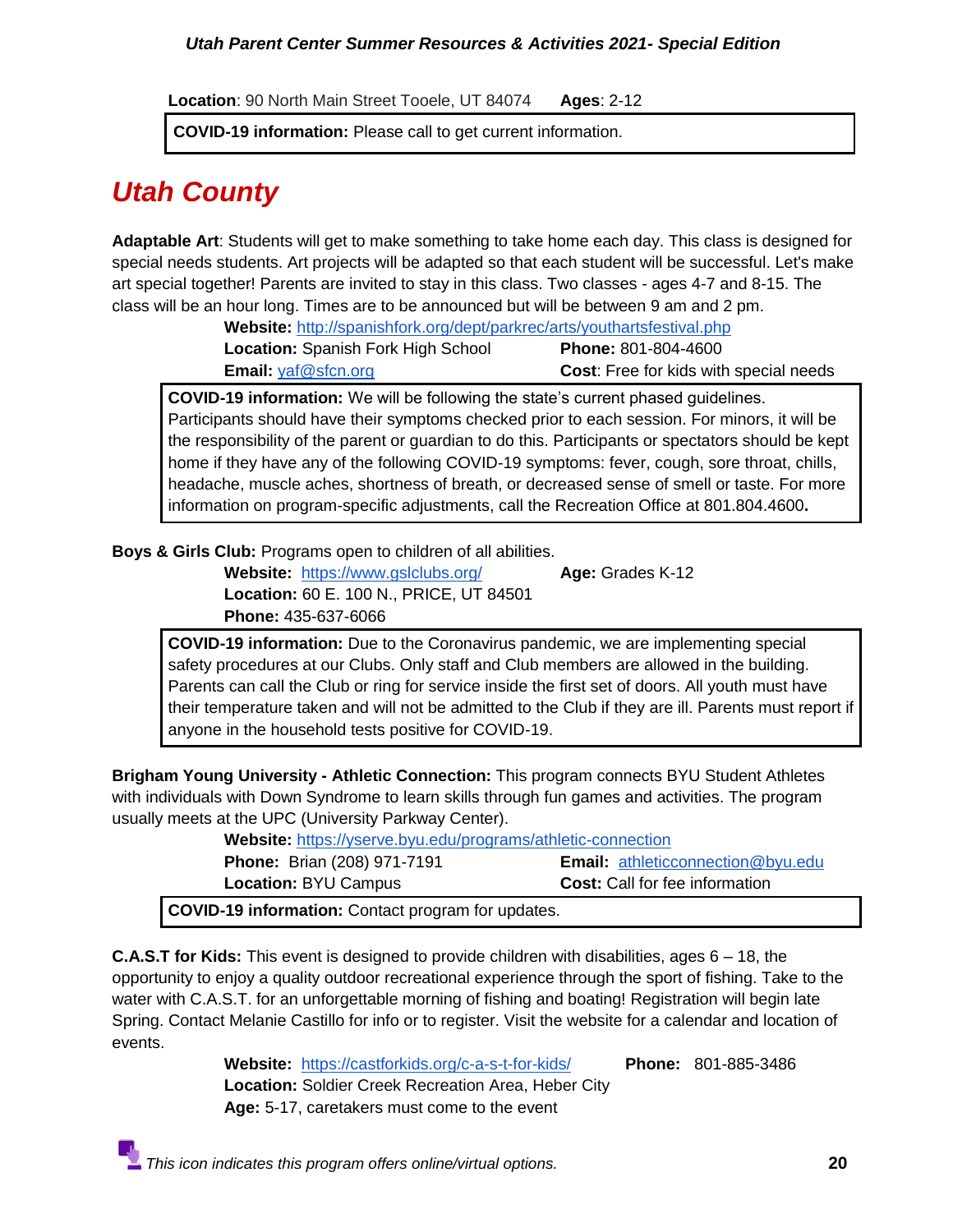**COVID-19 information:** Guidelines will be in place to stagger start times for participants, with precautions in place for safety and social distancing. Face masks are required. Date this year will be Saturday August 7, 2021.

**Courage Reins Therapeutic Riding Center:** Horseback riding lessons for all ages and abilities.

**Website:** [www.couragereins.org](http://www.couragereins.org/) **Phone:** (801) 756-8900 **Location:** 5870 W 10400 N Highland

**COVID-19 information:** They are open and running on a modified schedule to allow for surfaces and equipment to be cleaned between clients. Clients are asked to wear a mask, if they are able to but will not be excluded if they are not able to. Family members and volunteers are asked to wear a mask. If a client needs a side walker, the family is asked to provide that and the side walker must be over 14 years old. The lessons are scheduled by the quarter.

**The Dance Club**: The Dance Club offers a free weekly dance class to those with both physical and cognitive disabilities. The classes help your little dancer to improve movement and rhythm. There is an open enrollment held Saturdays 10:00-11:00 am.

> **Website:** <http://www.thedanceclub.com/special-needs.html> **Phone:** (801) 224-4400 **Location** :983 N State Orem, UT. 84057

**COVID-19 information:** Please call for current programing information.

**Easter Seals GoodWill**: Assists families in the Provo, Utah school district who have infants or toddlers ages birth to 3 years old with developmental delays and/or disabilities with a no-cost screening evaluation.

> **Website**:<https://www.esgw.org/provo-early-intervention/> **Phone:** (801) 852-4525 **Location:** 3550 N University Ave Suite 100-125, Provo UT 84604

**COVID-19 information:** Please call for current programing information.

**Eaton Alliance:** Provides around the clock living solutions to people with Autism and other developmental disabilities in all aspects of life in a variety of programs. Programs include: residential, day programs, supported living, host homes, and professional parenting.

**Website:** [www.eatonalliance.com](http://www.eatonalliance.com/) **Phone:** (801) 766-8541 **Location:** 679 N 1500 W, Orem UT

**COVID-19 information:** Contact program for updates.

**Hoofbeats to Healing:** Hoofbeats to Healing is dedicated to providing therapeutic horseback riding, using an effective natural approach to horseback riding therapy. They work with a variety of different disabilities. For more information, check out their website.

**Website**: [www.hoofbeats.us](http://www.hoofbeats.us/) **Phone:** (801) 836-4325 or **Email**[:Tamtrot@gmail.com](mailto:Tamtrot@gmail.com)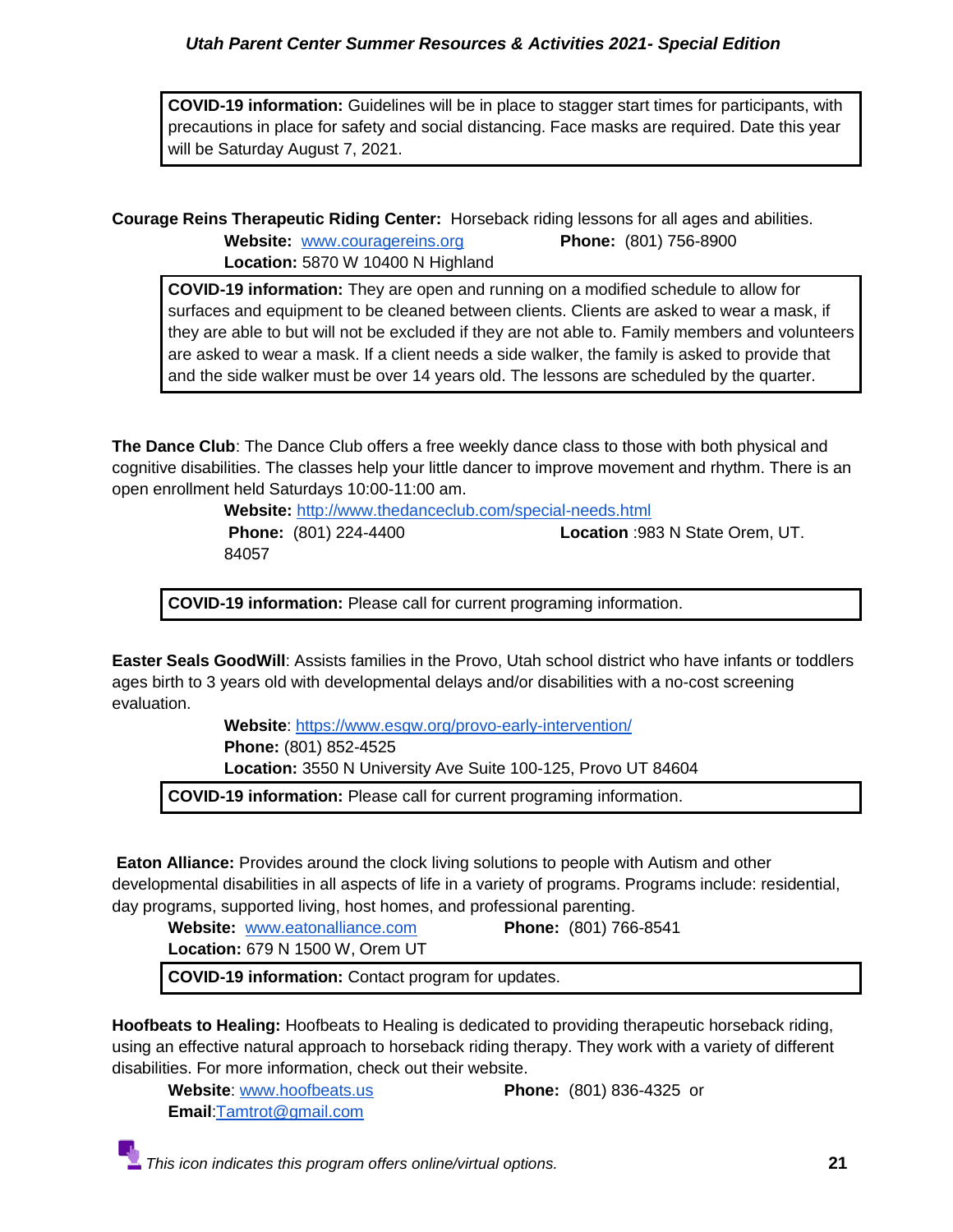**Location:**[1218 North 800 West,](https://www.google.com/maps/place/Hoofbeats+To+Healing/@40.3907372,-111.9343636,15z/data=!4m5!3m4!1s0x0:0xa84ba5d049eb1567!8m2!3d40.3843251!4d-111.9351375) Saratoga Springs, UT

**COVID-19 information:** All programs are open. Call for details.

**Kids Who Count**: We offer one on one ABA therapy in home as well as here at the center in Salem, Utah. We typically work with individuals that are between the ages of 2 and 9 years of age with an Autism Spectrum Disorder Diagnosis. Our services are typically covered by most health insurance plans. We offer a free in home consultation to families who are interested in ABA therapy for individuals with ASD.

**Website:** <https://kidswhocount.org/>**Hours:** Monday- Friday 9 am to 5 pm **Phone: (**801)-423-3000 **Location:** 345 N. SR 198, Salem

**COVID-19 information:** Birth to 3 in home early intervention services. Autism services for 2 – 9 year olds are held in the center with temperatures being taken before each visit. The provider will wear a mask and the client is asked to wear a mask if they are able to.

**Lehi Adaptive Programs**: Adaptive programs designed and modified exclusively for patrons with disabilities of any age. Programs include: Zumba, volleyball, swimming, bowling, and basketball.

| Website: https://www.lehi-ut.gov/legacy-center/adaptive-programs/ |                                     |
|-------------------------------------------------------------------|-------------------------------------|
| <b>Phone: (385)201-1000</b>                                       | <b>Location:</b> Lehi Legacy Center |
| <b>COVID-19 information:</b> Contact program for details.         |                                     |

**North Eastern Services:** Supports opportunities for people to achieve independence, enhance selfesteem, and sustain a full quality of life. Programs include residential, day services, behavior supports, afterschool and summer programs, finance support, and supported living.

**Website:** [www.nesutah.com](http://www.nesutah.com/)

**Phone:** (801) 701-0872 for girls program in Lehi, (801) 426-4961 for boys program in Orem

**COVID-19 information:** Lehi – for clients receiving funding from Division of Services for People with Disabilities (DSPD), community outings may be limited. DSPD Covid protocol will be followed. They are not able to take private pay. Orem - call for details**.**

**Provo Recreation Adaptive Activities**: Summer camp for special needs students. Camps include swimming, activities, and a weekly field trip. They are also offering adaptive tennis this summer for children 8-17 with physical or cognitive disabilities. They have new sports wheelchairs that are available for use if needed. They also offer adaptive swimming groups, yoga, soccer, Special Olympics, and more!

> **Website**: <http://www.provo.org/departments/recreation/adaptive-programming> **Phone**: (801) 852-6600 **Ages**: 6-12 for summer camps **COSTS:** Fee Residents \$85/week, Non-Residents \$95/week

**COVID-19 information:** Masks required. Limited class sizes for Summer Camps.

**Recreation and Rehabilitation Services (RAH)**: RAH helps individuals with disabilities rise to new heights of personal achievement and development. All activities and programs are designed to meet the needs and enhance the lives of participants. They also have day-timers groups, bowling, dinners, swimming, social skills, and special needs scouts. For ages 18- adult.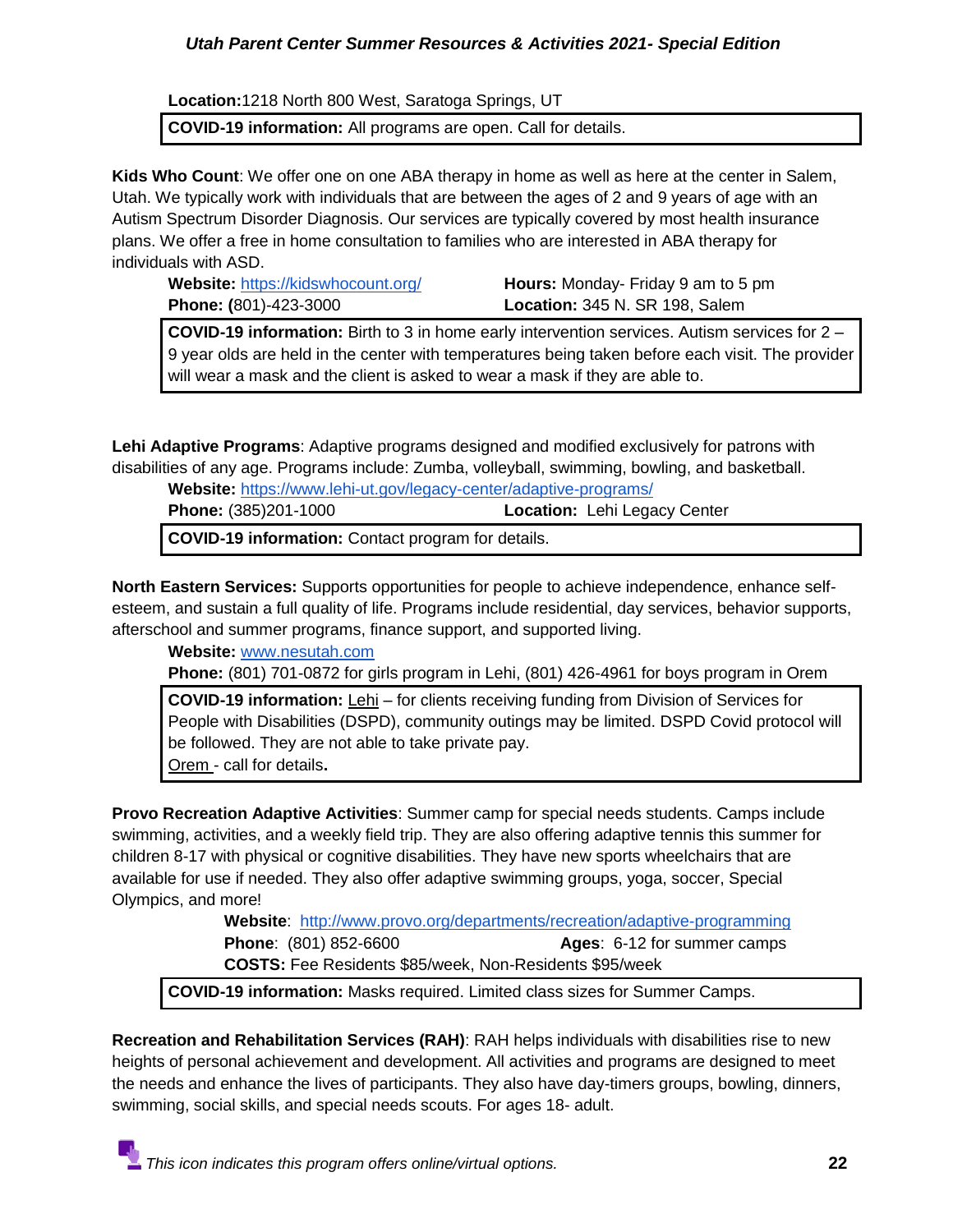

**Website:** <http://www.rahservices.org/>

**Phone:** (801) 374-8074 **Location:** 815 N. 800 W**,** Provo

**COVID-19 information:** You need to be a member to participate: contact RAH to complete the form, make sure you qualify and pay a yearly fee. Please call for current program offerings for Summer 2021.

**Rise Services:** Community based summer programs. Summer programs provide children with enjoyable and fun recreational activities that include skill development. The programs have a high staff-to-child ratio and offer a much-needed break for parents while their child is out of school for the summer. Our summer programs are supervised and directed by a highly skilled and credentialed team including our Licensed Clinical Social Worker. Structured programs focus on positive behavioral supports and behavior plans which are developed and directed by our Master's level behavioral team.

**Website**:<http://riseservicesinc.org/services/utah/>**Location:**1358 W. Business Park Dr. Orem **Phone:** 801-373-1197 **Email:** [utfsplacements@riseservicesinc.org](mailto:utfsplacements@riseservicesinc.org) **COVID-19 information:** Contact program for Summer 2021 offerings.

**Special Olympics:** Offers summer games where individuals with disabilities can compete in a variety of sports including things like cycling, track and field, soccer, and softball.



**Website**: [http://www.sout.org](http://www.sout.org/) **Phone**: (801) 363-1111 **Age:** 8-Adulthood

**COVID-19 information:** All events are tentative based on COVID-19 levels. Some activities are offered virtually. Contact organization for program information.

**SwimKids:** Where Fun & Safety Meet. With over 30 years'- worth of experience teaching children 4 months and up, SwimKids can tailor lessons specifically to your child's needs and abilities. Our welltrained, enthusiastic and caring instructors are eager to teach your child to swim.

> **Website**: [https://www.swimkidsutah.com](https://www.swimkidsutah.com/) **Email:** [pg@swimkidsutah.com](mailto:pg@swimkidsutah.com) **Phone**: (801) 691-7946 (call or text) **Location**: 550 W 220 S Street, PG

**COVID-19 information:** Limited class size, screening in place with temperature taking each time, chairs and touch points cleaned between lessons, parents asked to wear masks, and clients are asked to bring their own goggles. Please arrive only 5 min prior to the scheduled lesson.

**TURN Community Services, Inc:** Offers various activities through their summer day camps. They also offer Saturday Day Camp and activities throughout the year for all ages. Turn accepts private pay and DSPD clients.

| Website: www.turncommunityservices.org | <b>Phone:</b> (801) 343-3900         |
|----------------------------------------|--------------------------------------|
| <b>Location: 1921 N 1120 W, Provo</b>  | Age: 6-22 (specifically summer camp) |

**COVID-19 information:** At this time**,** all public TURN Events have been canceled. Please check the website for updated information.

**Utah County Parks and Recreation Adapted Aquatics**: Programs are provided year-round with swimming instruction for children with cognitive and physical disabilities.

**Phone: Chad Barth** (801) 229-7159 in Orem or **Joey Byington** (801) 763-3084 in American Fork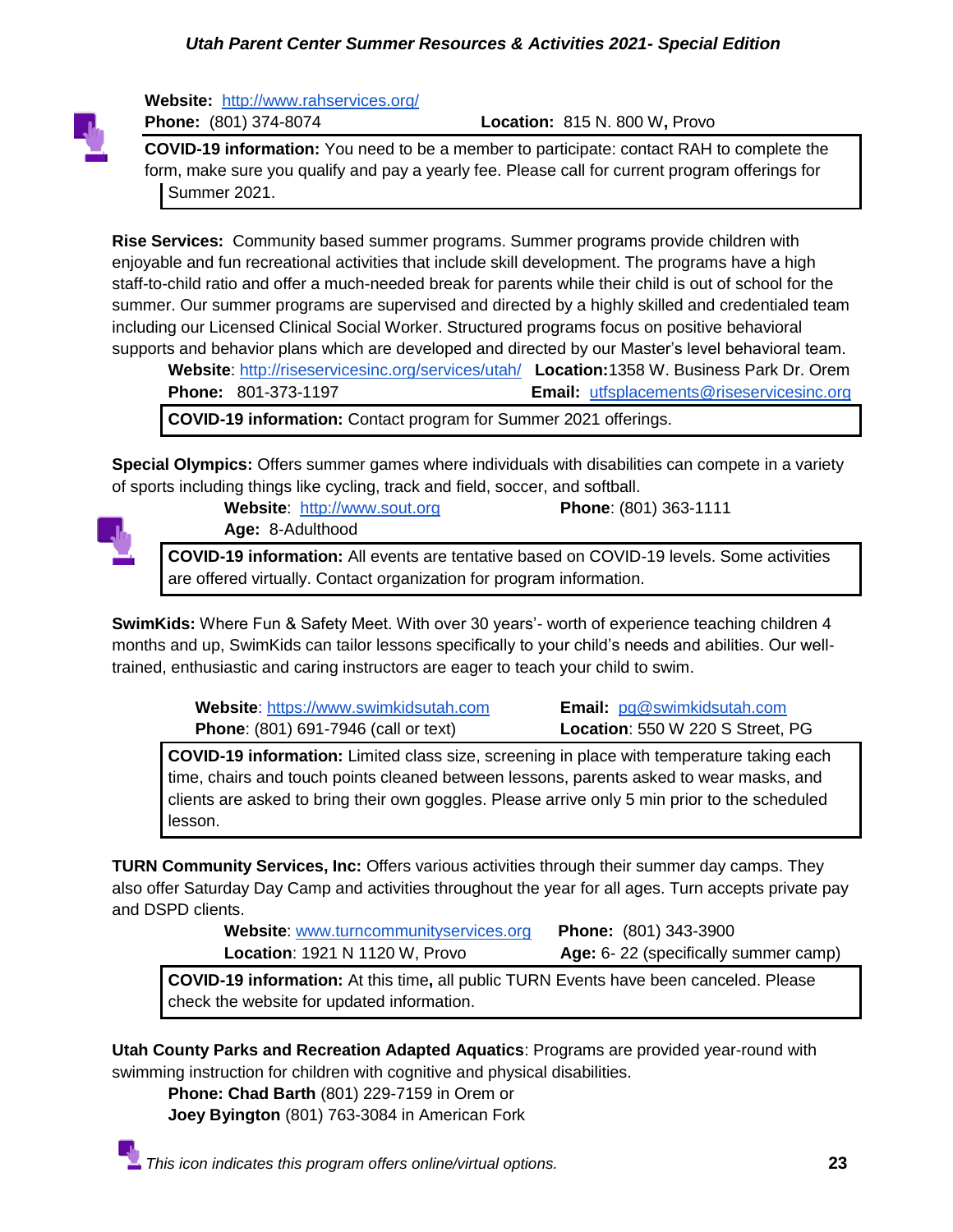**COVID-19 information:** Contact program for updates.

**VIP Adaptive League:** The VIP Special Needs Sports League in Mapleton City is a unique organization that serves children and adult's ages 5-22 who have any mental and/or physical disabilities. For the children involved, this program allows them the opportunity to participate in the great games of baseball, soccer, and basketball that all their friends and siblings are doing without feeling left out.

> **Website:** <http://parksandrec.mapleton.org/information/vip-adaptive-league-info/> **Phone:** (801) 806-9114 **Email:** [parksandrec@mapleton.org](mailto:parksandrec@mapleton.org) **Age: 5-22 years Location: Mapleton Cost**: \$15 per sport

**COVID-19 information:** Contact program for details.

## <span id="page-23-0"></span>*Juab, Millard, Piute, Sanpete, Sevier, & Wayne (Six County Association)*

**Ability 1st:** Ability 1st in Ephraim empowers people with disabilities to live independently through education and provides disability resource information.

 **Phone:** (435) 283-4949



**COVID-19 information:** Virtual activities will be happening including virtual field trips. Information about Pre-ETS is also available along with Virtual job shadowing. Call the office for details in Juab and Sanpete Counties.

**Learning Disabilities Association of Utah:** Supports individuals with learning disabilities and the people who work with them;

> **Website:** <https://ldaamerica.org/lda-chapters/utah/> **Phone:** 801- 553-9156

**COVID-19 information:** Contact program for details.

**TURN Community Services, Inc**.: Offers various activities through their summer day camps. They also offer Saturday Day Camp and activities throughout the year for all ages. Turn accepts private pay and DSPD clients.

> **Website**: [www.turncommunityservices.org](http://www.turncommunityservices.org/) **Age:** 6- 22 ( summer camp) **Sevier**: 167 W 100 S, Richfield **Phone:** (435) 893-8787

**COVID-19 information:** Summer camps cancelled. Contact program for updates.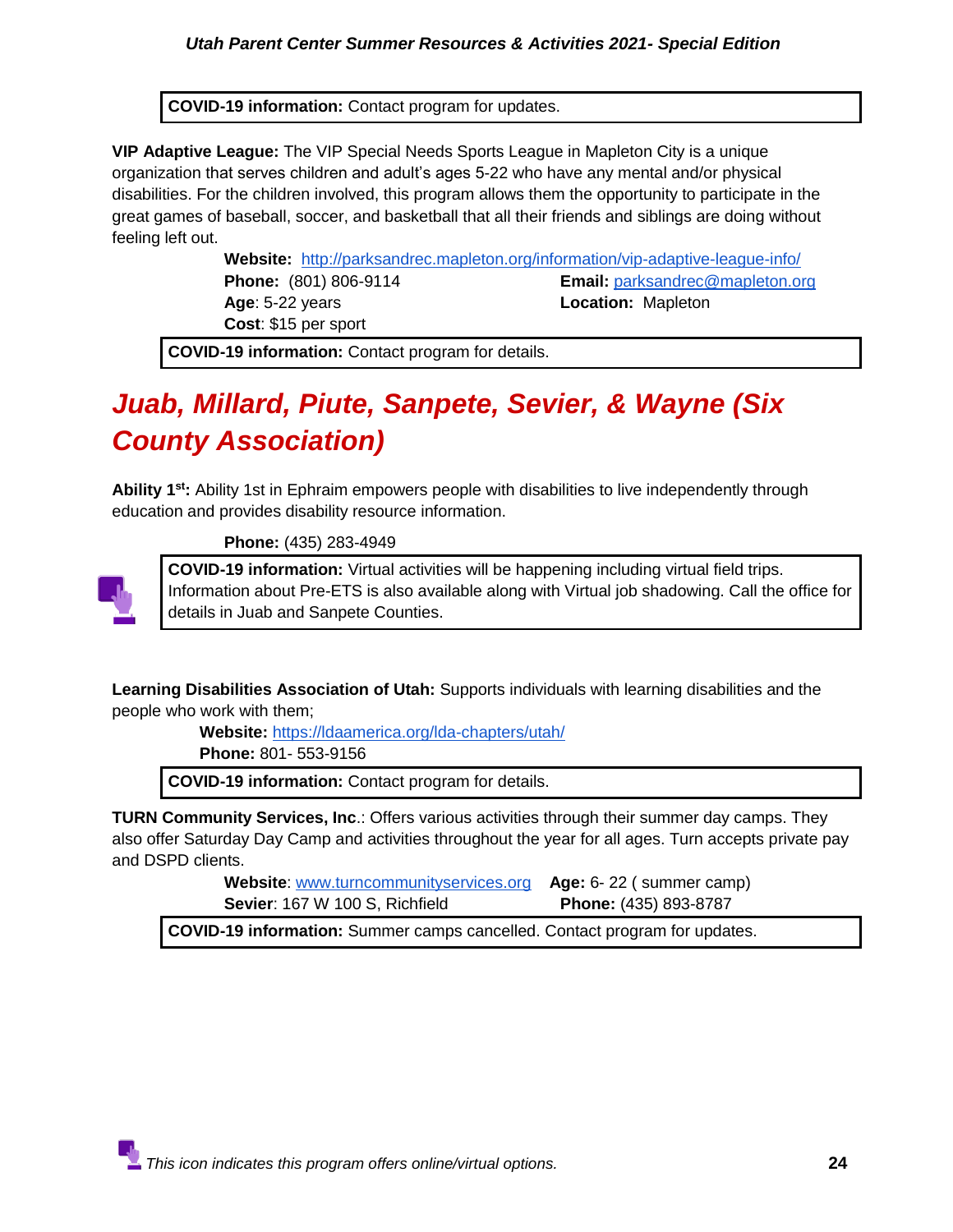## <span id="page-24-0"></span>*Beaver, Iron, Garfield, Kane and Washington Counties*

**C.A.S.T for Kids:** This event is designed to provide children with disabilities, ages 5 – 17, the opportunity to enjoy a quality outdoor recreational experience through the sport of fishing. Take to the water with C.A.S.T. for an unforgettable morning of fishing and boating! Contact Jarrett Edwards for info or to register. Visit the website for a calendar and location of events.

> **Website:** <https://castforkids.org/c-a-s-t-for-kids/>**Phone:** (719) 850-0618 **Location:** Lake Powell Page, Arizona **Age:** 5-17, caretakers required **Email:** [jarrett@jarrettedwardsoutdoors.tv](mailto:jarrett@jarrettedwardsoutdoors.tv)

**Covid-19 Information:** This event will not be held for 2021.

Girls on the Run: Girls entering  $3<sup>rd</sup> - 5<sup>th</sup>$  grades will enjoy building friendships in a fun and inclusive setting that includes interactive games, being physically active, and expressing creativity through arts and crafts and storytelling. Camp GOTR provides a one-of-a-kind opportunity for girls to develop selfconfidence, have fun with friends, and learn life skills they can use now and as they grow.

> **Website:** [www.gotrsouthernutah.org](http://www.gotrsouthernutah.org/) **Cost:** \$150.00 **St. George**: [melissa.miller@girlsontherun.org](mailto:melissa.miller@girlsontherun.org) **Phone**: 435-703-0299

Covid-19 Summer camps will be held for girls entering or exiting 3<sup>rd</sup>-5<sup>th</sup> grade this year. Please visit www.girlsontherunutah.org/Camp-GOTR for summer camp information and dates.

**Red Rock Center for Independence:** Evening Respite program for adults; specific youth transition skills programs for ages 14-21. Children ages 5-13

 **Website:** [https://www.rrci.org](https://www.rrci.org/) **Phone:** (435) 673-7501

**Covid-19** The center is currently closed to the public due to the ongoing recommendations regarding Covid-19. They can still help through the phone (435) 673-7501 and email: [rrci@rrci.org](mailto:rrci@rrci.org)

**SwimKids:** Where Fun & Safety Meet. With over 30 years'- worth of experience teaching children 4 months and up, SwimKids can tailor lessons specifically to your child's needs and abilities. Our welltrained, enthusiastic and caring instructors are eager to teach your child to swim.

> **Website**: [https://www.swimkidsutah.com](https://www.swimkidsutah.com/) **Email:** [info@swimkidsutah.com](mailto:info@swimkidsutah.com)  **Phone**: (801) 691-7946 (call or text)

**Location:** 449 So Valley View Drive, St George

**Covid-19 Information:** Limited class size, screening in place with temperature taking each time, chairs and touch points cleaned between lessons, parents asked to wear masks, and clients are asked to bring their own goggles. Please arrive only 5 min prior to the scheduled lesson.

**TURN Community Services, Inc**.: Offers various activities through their summer day camps. They also offer Saturday Day Camp and activities throughout the year for all ages. Turn accepts private pay and DSPD clients.

**Website:** [www.turncommunityservices.org](http://www.turncommunityservices.org/) **Age:** 6-22 (summer camp)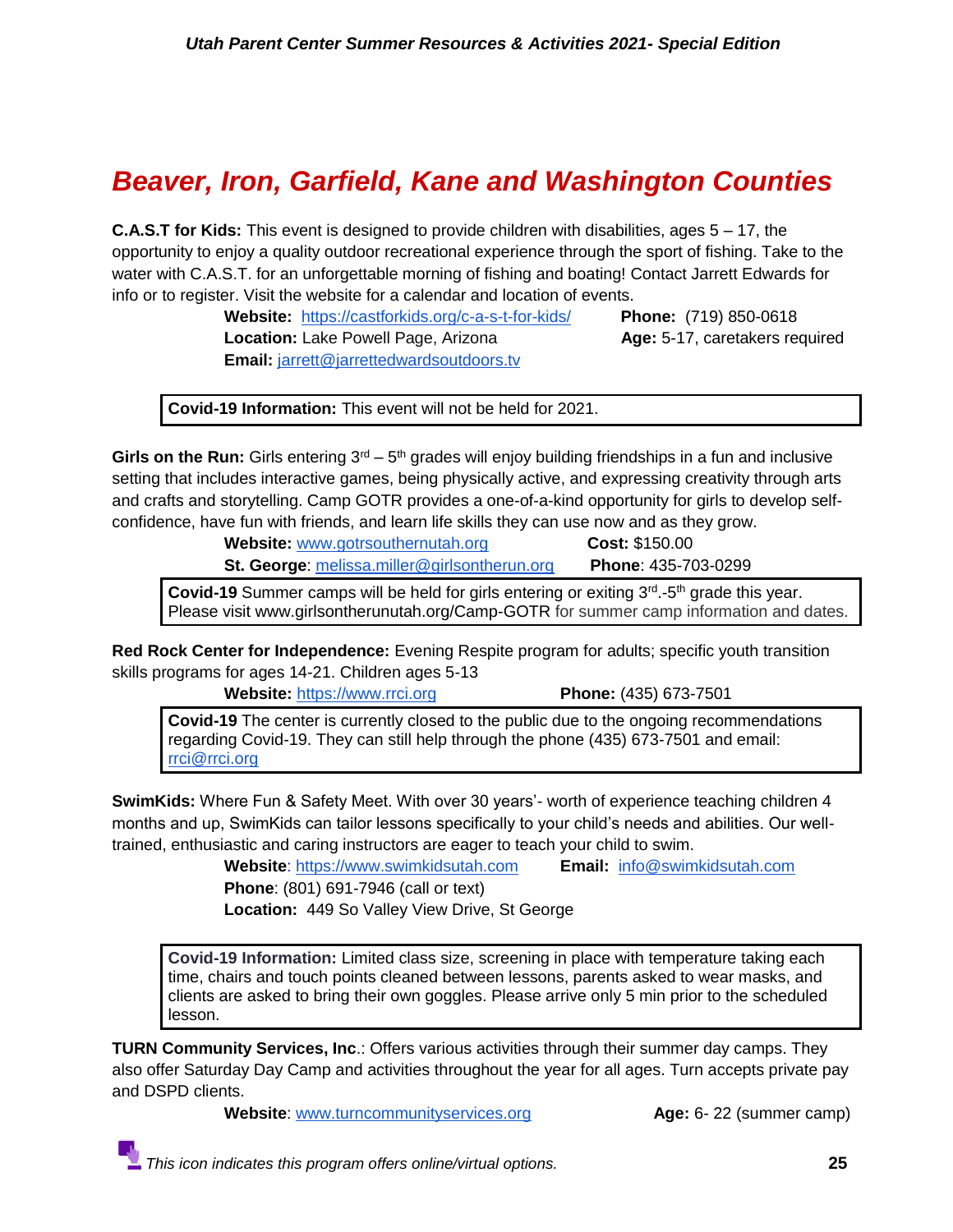**Iron**: 44 W Harding Ave, Suite 101, Cedar City **Phone:** (435) 586-1128 **Washington**: 523 E Sunland Drive, Suite #5A, St. George **Phone:** (435) 673-5251

**Covid-19 Information:** Contact program for current Summer 2021 offerings.

## <span id="page-25-0"></span>*STATEWIDE*

**Accessible Wildlife for People with Disabilities**: The Utah Department of Natural Resources (DNR) encourages people with disabilities to take advantage of our natural resources. DNR's Divisions and other public and private agencies have developed parks, campgrounds, trail systems, fishing piers, and other programs to enable access to our natural resources throughout the state.

**Website:** <http://wildlife.utah.gov/disabled-access> **Age:** All Ages

**Covid-**19 information: Check with the county to see if there are any guidelines or directives[:](https://coronavirus.utah.gov/special-orders/) <https://coronavirus.utah.gov/special-orders/> Frequently Asked Questions: [https://wildlife.utah.gov/news/utah-wildlife-news/887-hunting-](https://wildlife.utah.gov/news/utah-wildlife-news/887-hunting-fishing-utah-covid-19.html)

[fishing-utah-covid-19.html](https://wildlife.utah.gov/news/utah-wildlife-news/887-hunting-fishing-utah-covid-19.html) Contact Local or Regional DWR:<https://wildlife.utah.gov/about-us/contact-dwr.html>

**Adaptive Adventures:** Based out of Boulder and Chicago, Adaptive Adventures has multiple Lake Powell adaptive water "sport weeks" where participants can enjoy fishing, kayaking, water skiing, boating, etc. Programs are for all ages and abilities.

**Website:** <https://adaptiveadventures.org/>

**Email**: Chris [Chris@adaptiveadventures.org](mailto:Chris@adaptiveadventures.org)

**Cost:** Prices vary but price will include food, lodging, and equipment.

## **Covid-19 information:**

Note: They have unfortunately had to cancel/postpone in person programming, but are providing online virtual programming to all. There will be Zoom based instructional programs, Webcasts, healthy happy hour, guest speakers, Friday night films, and more. Check out the Events Calendar and register[:](https://adaptiveadventures.z2systems.com/np/clients/adaptiveadventures/publicaccess/eventCalendarBig.jsp)

[https://adaptiveadventures.z2systems.com/np/clients/adaptiveadventures/publicaccess/eventC](https://adaptiveadventures.z2systems.com/np/clients/adaptiveadventures/publicaccess/eventCalendarBig.jsp) [alendarBig.jsp](https://adaptiveadventures.z2systems.com/np/clients/adaptiveadventures/publicaccess/eventCalendarBig.jsp)

**Autism on the Seas:** Autism on the Seas has been in collaboration with Royal Caribbean International since 2007 in developing cruise vacation services to accommodate adults and families living with children with special needs, including but not limited to Autism, Asperger syndrome, Down syndrome, Tourette syndrome, cerebral palsy, and all cognitive, intellectual, and developmental disabilities. We provide cruises with our staff that assist adults and families in accommodating the typical cruise services, as well as providing specialized respite and private activities/sessions that allow our guests the use of the ships entertainment venues in an accommodated and assisted manner.

**Website**: [www.autismontheseas.com](http://www.autismontheseas.com/) **Phone**: 1-800-516-5247

**COVID-19 information**:<https://autismontheseas.com/covid-19>

**AYSO VIP Soccer – Where Everyone Plays®:** Provides a quality soccer experience for children and adults with physical or mental disabilities that make it difficult to successfully participate on mainstream teams. VIP Buddies ensure that every player has a great AYSO experience.

**Website**: [www.ayso.org/play/programs/](http://www.ayso.org/play/programs/)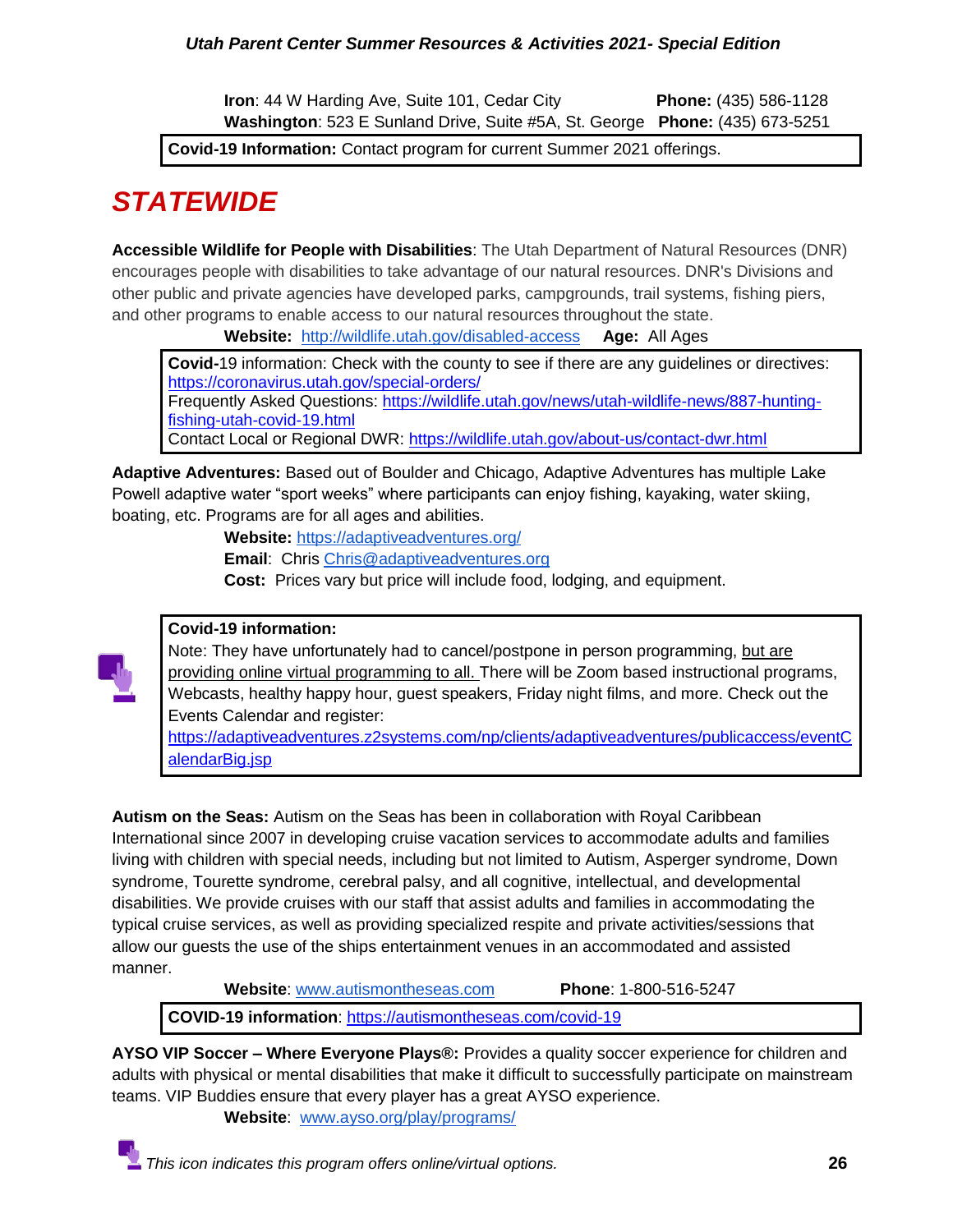**COVID-19 information:** Contact your regional office[:](https://www.aysonational.org/Default.aspx?tabid=856037) <https://www.aysonational.org/Default.aspx?tabid=856037>

**Best Buddies:** Dedicated to enhancing the lives of people with intellectual disabilities by providing opportunities for one-on-one friendships and integrated employment.



**Website:** [www.bestbuddiesutah.org](http://www.bestbuddiesutah.org/)

**Covid-19 information:** Virtual opportunities [-https://www.facebook.com/bestbuddiesut](https://www.facebook.com/bestbuddiesut)

**Camp Roger:** Provides a residential summer camp with counselors trained in the needs of campers with disabilities. Other day and holiday camps are available.

> **Website**:<http://www.ymcautah.org/camps> **Phone:** (877) 690-9622 **Age:** 4-18

**Covid-19 information:** Covid-19 and Summer Camp- latest information here: <https://ymcautah.org/administrative/the-latest-news-from-our-y-concerning-covid-19/> check site - <http://www.ymcautah.org/camps> - for camp Schedule

**Care About Childcare:** Offers summer childcare guides for counties throughout the state.The website also helps match parents with childcare providers and has a link to locate free summer lunches and meals for kids under "Summer Activity Guides"

**Website**: <https://jobs.utah.gov/occ/cac.html>

**Location**: Utah

**Covid-19 information:** Check website for updates.

**Common Ground Outdoor Adventure:** Common Ground's mission is to provide life-enhancing outdoor recreational opportunities for youth and adults with disabilities. Activities include canoeing, cycling, snowshoeing, skiing, hiking, climbing, and fishing with all necessary equipment provided.

**Website:** <http://cgadventures.org/> **Phone:** (435) 713-0288

**Location:** Logan

**Covid-19 information:** Check website for updates.



**Family to Family Network (FtoFN):** The Family to Family Network (FtoFN) is a statewide family support network run by volunteers. It is designed to educate, strengthen, and support families of persons with disabilities, especially those who are on the waiting list or are in services with the Division of Services for People with Disabilities (DSPD). Network leaders are parents of individuals with special needs and link families to local resources, services, and disability-friendly events. Please see their Facebook page for information on events in your area, or contact the Utah Parent Center at 801-272- 1051 to be added to their mailing list. The FtoFN is a project of the Utah Parent Center.

**Website**:<https://www.facebook.com/utahfamilytofamilynetwork/>

**Covid-19 information:** Contact program for details and virtual opportunities.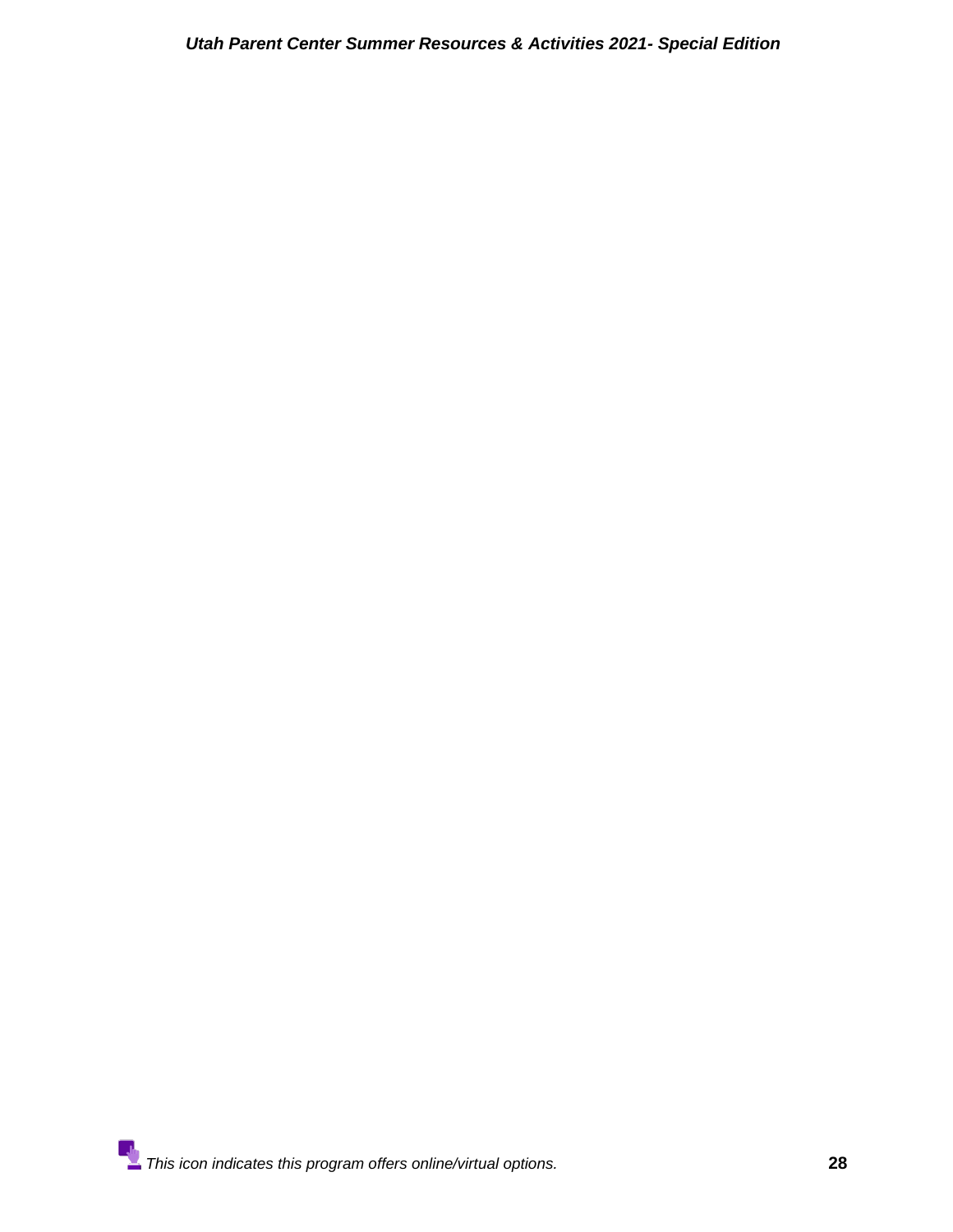**Hiking Utah Mountains:** Enjoy the great outdoors as a family on wheelchair accessible trails. TrailLink has a list of accessible, paved hiking trails in Utah. Each trail will be short in length, surfaced for accessibility, and provide descriptions of the hike. You can look at the website or they all can be downloaded from your App Store (look for TrailLink).

**Website:** [www.traillink.com/stateactivity/ut-wheelchair-accessible-trails.aspx](http://www.traillink.com/stateactivity/ut-wheelchair-accessible-trails.aspx) **COVID-19 information:** Contact program for details.

**Leader Dogs for the Blind:** Summer Experience Camp is for 16-17yr olds who are legally blind. To help teens prepare for the next stage of their lives, we offer leadership development, an introduction to guide dogs, and the opportunity to spend time with peers. GPS devices are incorporated throughout the week in a variety of useful environments, including a college campus. Campers also experience tandem biking, beep kickball, rock wall climbing and more!"

This free program combines fun activities with exploring mobility options like guide dog travel, discovering leadership skills and building friendships with peers facing similar challenges. Campers receive a free HumanWare GPS to help increase their travel independence. They also have the opportunity to learn about living and working with a guide dog. This year, Summer Experience Camp is open to teens ages 16 and 17 within a six-hour driving radius of the Leader Dogs for the Blind campus. For more information about how we are preparing for a safe camp, visit our website.



**Website:** <https://www.leaderdog.org/programs/summer-experience-camp/> **Address:** Client Services Department P.O. Box 5000, Rochester, MI 48308-5000

**Covid-19 information:** Virtual Summer Experience Camp - Presented by AAA Camp dates: Tuesday, June 22–Tuesday, June 29, 2021 **Application deadline: Thursday, April 1**

**MDA Camp:** MDA Summer Camp is a magical place where anything is possible — from swimming to zip-lining and horseback riding to dancing under a disco ball and gaining valuable life skills. Each summer, thousands of kids attend life-changing, overnight camps around the U.S. — at no cost to their families, thanks to our generous supporters.

**Website:** <https://www.mda.org/summer-camp>

## **Covid-19 information:**

MDA Summer Camp Update - The Muscular Dystrophy Association's top priority is the health and safety of our campers, volunteers, and staff. After much consideration of the current and forecasted situation regarding the coronavirus (COVID-19) pandemic and discussion with trusted medical professionals, MDA has made the difficult decision not to hold in-person summer camp programs in 2021.

While we are confident that this is the right decision for the safety of our community, we join campers, volunteers, and camper families in feeling disappointed. We understand the MDA camp community looks forward to these life-changing weeks at camp every year, and this decision was not made lightly. While there is no way to replace being together at in-person camp, we remain committed to bringing fun to campers while helping them stay connected through virtual programming.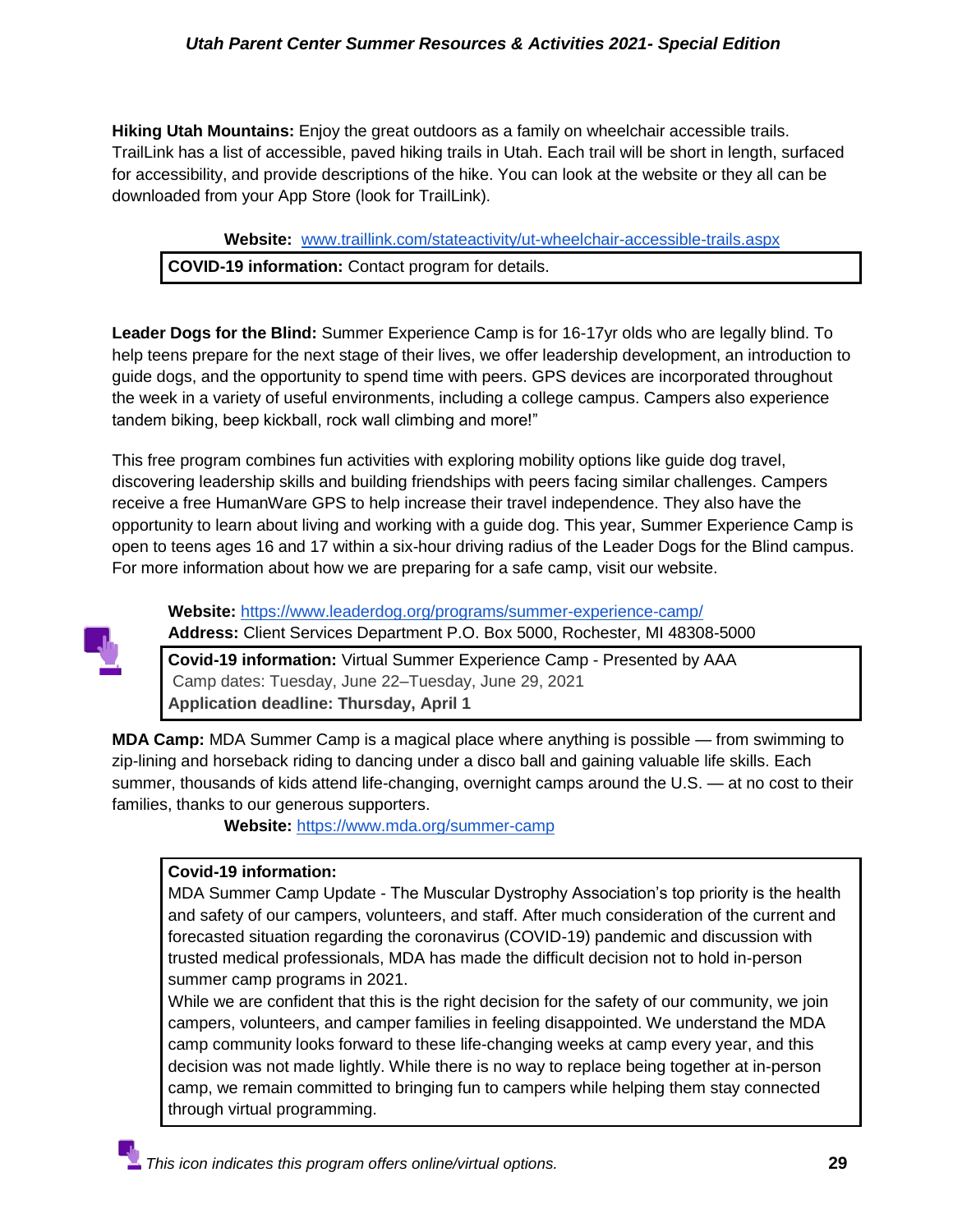#### <https://www.mda.org/virtual-camp>

**Megaplex:** Offers a sensory friendly summer movie series for children. All sensory friendly showings will be at 10:30 am. Just \$10.00 for 10 weeks!

> **Website:** <https://www.megaplextheatres.com/i/kidsmovies> **Phone:** Call your local theater for details

#### **Covid-19 information:**

Kids Summer Movie Program Update:

We plan to offer our popular Kids Summer Movie program in the future. We will also continue to provide the best family-friendly entertainment options available when the situation permits. We look forward to seeing you back at Megaplex Theatres soon.

**National Ability Center**: National Ability Center is definitely worth the drive up to Park City. They offer just about every kind of outdoor recreational activity a person could do (including: rock climbing, swimming, archery, sledge hockey, cycling, water-skiing, kayaking, wakeboarding, paddle board, snowboarding, snowshoeing, and Nordic skiing, (to name some activities). It empowers individuals of all abilities by building self-esteem, confidence, and lifetime skills through sport, recreation, and educational programs. Forms and a complete list of programs can be found on their website.

> **Contact Information:** [www.discovernac.org](http://www.discovernac.org/) **Location:** Park City, UT **Phone:** 435.649.3991 x 625

**Covid-19 information:** Rentals and Virtual programming available, also limited in-person outdoor programming



**Note:** Your health and safety are our first priority. We've consulted with healthcare professionals, other industry leaders, participants, staff and more, and we are thrilled to welcome you back to limited in-person, outdoor programming. As we reopen, we will be continuing our commitment to care with a strategic, phased reopening plan. You'll find the same dedicated and caring NAC team you've come to know but things may look  $-$  and feel  $-$  a little bit different. To see what you can expect in the different phases of re-opening and what you can access from NAC at home go to[:](https://discovernac.org/phase-i-programming-details/) <https://discovernac.org/phase-i-programming-details/>

**National Parks and Federal Recreation Lands:** Free Access Pass is a lifetime pass for U.S. citizens or permanent residents with permanent disabilities. The pass provides access to, and use of, Federal recreation sites that charge an Entrance or Standard Amenity. The pass admits the pass holder and passengers in a non-commercial vehicle at per vehicle fee areas and pass holder + 3 adults, not to exceed 4 adults, at per person fee areas (children under 16 are admitted free). The pass can only be obtained in person at the park.

**Website:** <https://www.nps.gov/planyourvisit/passes.htm>

**COVID-19 Response** Face masks are required on NPS-administered lands where physical distancing cannot be maintained and in all NPS buildings and facilities. Park operations vary based on local public health conditions. Before visiting, please check the park website to determine its operating status. Additional details are available at www.nps.gov/coronavirus. Please recreate responsibly.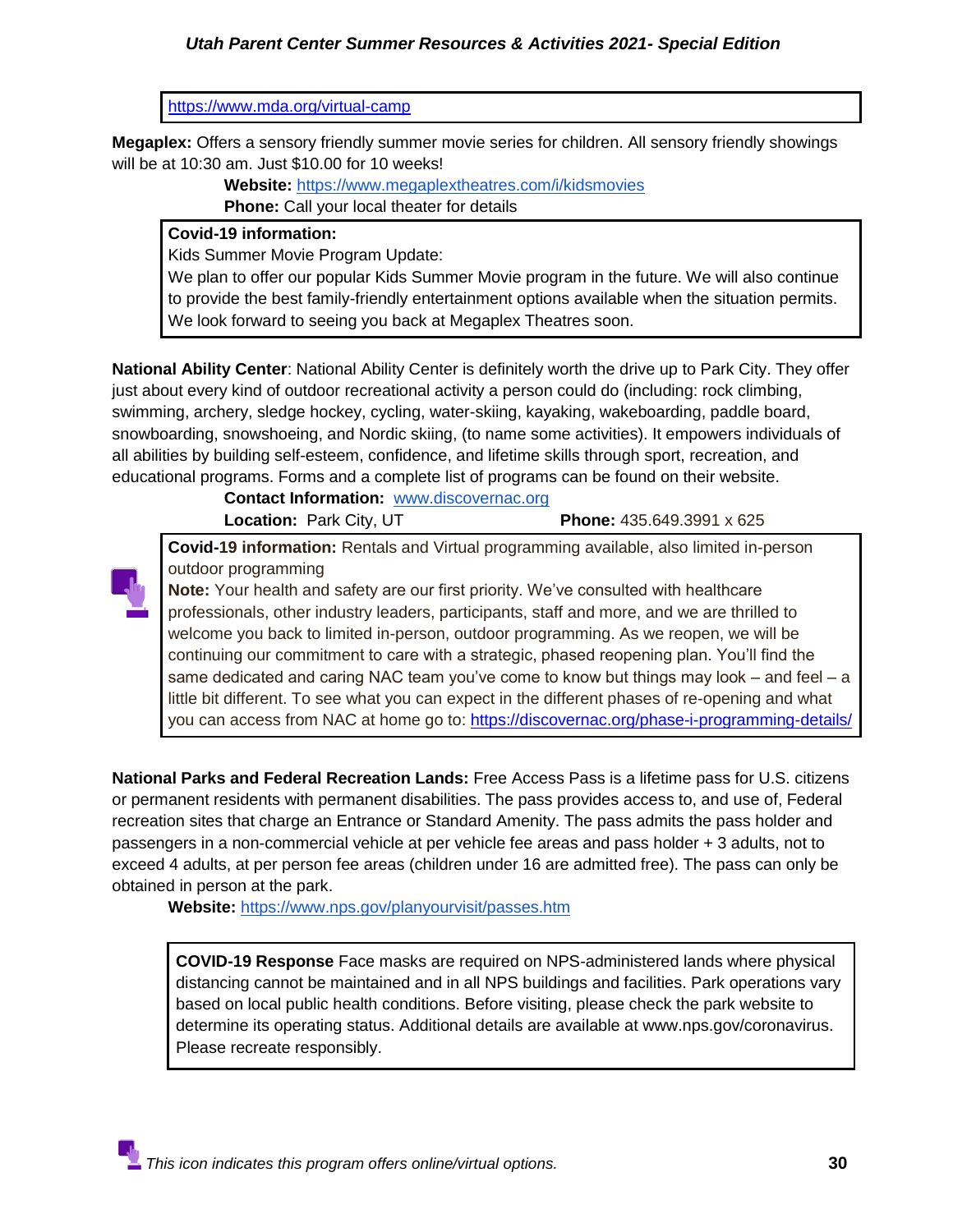**Rite Care Learning Centers:** Tutor children with language and/or learning disabilities for free with help from a tutor. The participation of the parent or other attending adult is essential. When the adult learns along with the child, tutoring sessions can be reinforced at home and the child is much more likely to make significant progress. All it takes to enter the program is a simple phone call.

| <b>Phone:</b> (801) 627-8878                                       | Website: http://utahscottishrite.org/rite-care/ |
|--------------------------------------------------------------------|-------------------------------------------------|
| <b>Location: Ogden, UT</b>                                         | <b>Cost: Free</b>                               |
| Covid-19 information: Check the website for activity availability. |                                                 |

**Special Olympics:** Offers summer games where individuals with disabilities can compete in a variety of sports including things like cycling, track and field, soccer, and softball.



**Age:** 8-Adulthood **Covid-19 information:** All events are tentative based on covid-19 levels. Check the website for activity availability**.**

**Website**: [http://www.sout.org](http://www.sout.org/) **Phone**: (801) 363-1111 ex 223

**Utah Mountain Bike Elevate Program:** In partnership with the NAC and the Utah High School Cycling League, a unique opportunity to any high school student with a disability to learn how to mountain bike with the goal of competing as a member of their school's mountain bike team. Email Dallen to register.

Our mountain biking season is from April 1st through October 23rd. Our program is for students 7-12 grade. They must register with the team based on the middle or high school that they attend or live in the school boundary for. Students must register prior to July 7th for the season.

\$285 for high school riders, \$235 for middle school. Teams also have fees averaging \$300. Transportation, meals and lodging for events is not covered in the cost. Scholarships, loaner bikes and some riding equipment is available through the league and team.

> **Website**[:https://www.utahmtb.org/elevate-program/](https://www.utahmtb.org/elevate-program/)  **Email**: [dallen@utahmtb.org](mailto:dallen@utahmtb.org) **Age:** Middle-High school students

**Covid-19 information**: Contact Dallen at [dallen@utahmtb.org](mailto:dallen@utahmtb.org)

**Utah's National Parks**: Utah's National Parks do not have specific programs for those with disabilities. They still offer junior ranger programs that can be tailored to the needs of your child. Stop by the visitor center as soon as you get to the park to talk with a ranger about such accommodations. Some parks offer "kits" or ranger-led programs that allow children of all abilities to experience Utah's great natural resources. Check park websites or visitor centers for wheelchair accessible trails and paths.

**Website:** [www.nps.gov/Utah](http://www.nps.gov/Utah) **Cost:** Park entrance fee

Face masks are required on NPS-administered lands where physical distancing cannot be maintained and in all NPS buildings and facilities. Park operations vary based on local public health conditions. Before visiting, please check the **[park website](https://www.nps.gov/findapark/index.htm)** to determine its operating status. Additional details are available at **[www.nps.gov/coronavirus](https://www.nps.gov/aboutus/news/public-health-update.htm)**. Please **[recreate](https://www.nps.gov/planyourvisit/recreate-responsibly.htm)  [responsibly](https://www.nps.gov/planyourvisit/recreate-responsibly.htm)**.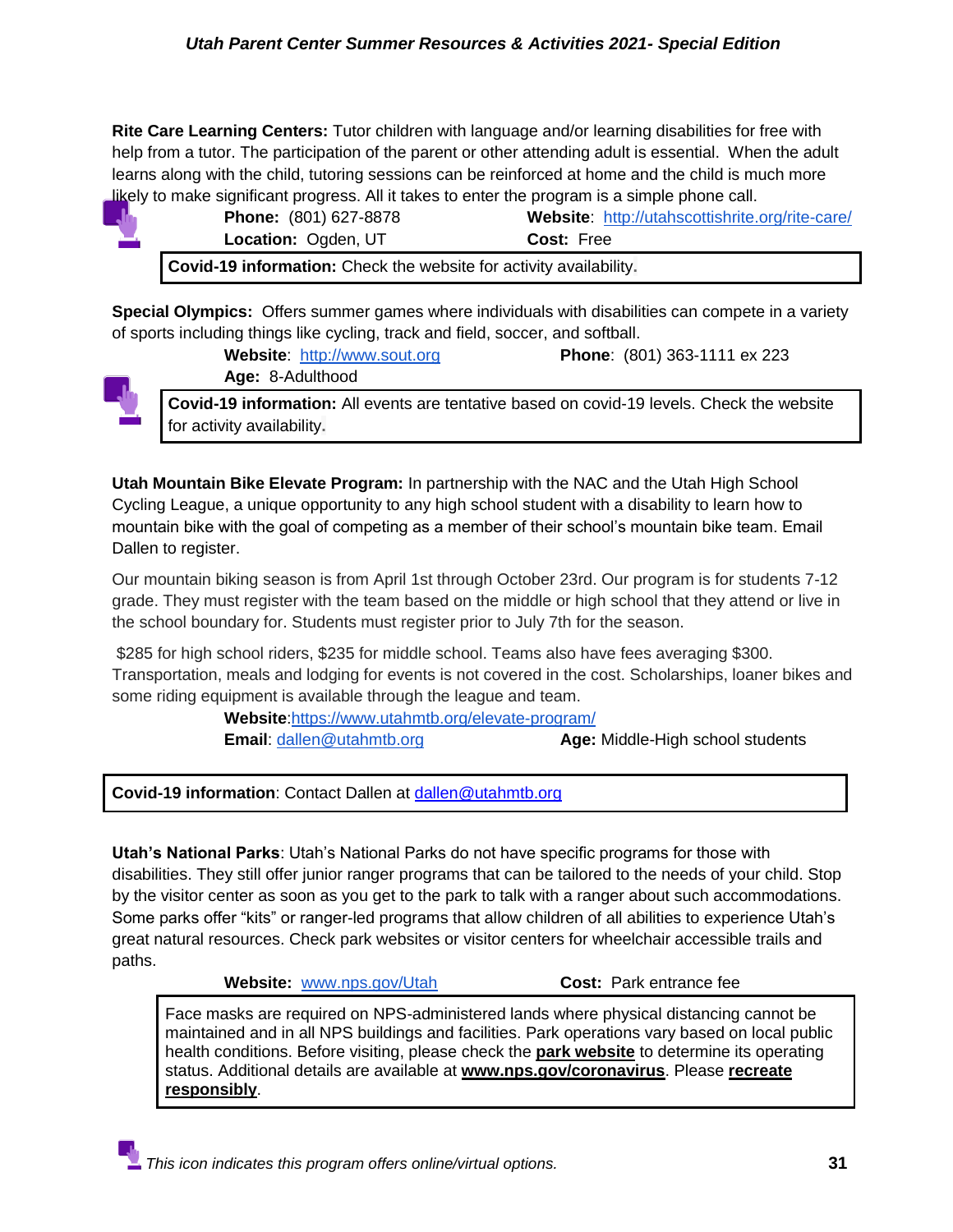**Utah Lakes and Rivers:** Utah Division of Wildlife Resources has free licenses for Utah residents with physical and cognitive disabilities. Individuals must apply for the license at <http://wildlife.utah.gov/disabled-access/> . The DWR website has a complete list of over 50 accessible fishing docks. They will also have many different accommodations for hunting as well.

**Email**: [DWRcomment@utah.gov](mailto:DWRcomment@utah.gov) **Phone:** (801) 538-4700 **Website:**<https://wildlife.utah.gov/>

**COVID 19 updates**, visit: [https://wildlife.utah.gov/news/utah-wildlife-news/887-hunting-fishing](https://wildlife.utah.gov/news/utah-wildlife-news/887-hunting-fishing-utah-covid-19.html)[utah-covid-19.html](https://wildlife.utah.gov/news/utah-wildlife-news/887-hunting-fishing-utah-covid-19.html)

**Utah State Parks:** Many Utah State Parks, like the National Parks, have trails that are accessible by everyone. State parks in Utah with such trails are Dead Horse Point, East Canyon, Fremont Indian, Jordanelle, Snow Canyon, and the Historic Union Pacific Rail trails. Many others have accessible fishing docks, including Bear Lake, Deer Creek, Huntington, Millsite, Quail Creek, Red Fleet, Rockport, Sand Hollow, Starvation, Utah Lake, Willard Bay, and more.

**Website:**<https://stateparks.utah.gov/>**Phone:** 801-538-7220.

**COVID-19 information:** This page will be updated as more information evolves and becomes available; <https://stateparks.utah.gov/2020/03/16/covid-19-updates/>

## <span id="page-31-0"></span>*Classes/Camps (Non Disability Specific)*

**4-H Summer Camps:** The structure of these camps is unique and helpful for both the kids attending and parents looking for summer activities.

> **Website:** <https://utah4h.org/projects/specializedprograms/camps/> **Phone:** (435) 797-4444

**Covid-19 information**: See events calendar for upcoming virtual events and camp openings. Contact your county extension office for further information.

**\*Star Camp:** Missions to Mars, Rockets, Astronaut training, Field trips, Science classes, experiments, and engineering. Stay overnight, work in a team, and have the time of your life at Star Camp!

**Website[:https://douglassciencecenter.org/home/star-camp/](https://douglassciencecenter.org/home/star-camp/) Phone:** (801) 917-4829 **Email:** [info@douglassciencecenter.org](mailto:info@douglassciencecenter.org) **Ages: 5-15 Location:** DaVinci Academy of Science and the Arts- 2033 Grant Ave, Ogden, UT 84401 **Cost:**\$75-\$399 payment plans and discounts available.

**Covid-19 information: Finalized procedures will be updated in May. You can find the update on the website.** [https://douglassciencecenter.org/wp](https://douglassciencecenter.org/wp-content/uploads/2021/01/COVID-Precautions.pdf)[content/uploads/2021/01/COVID-Precautions.pdf I](https://douglassciencecenter.org/wp-content/uploads/2021/01/COVID-Precautions.pdf)f in-person is not an option for your family, Star Camp offers "Camp in a box". They will mail camp to you!

**\*Previously known as Astro Camp Utah**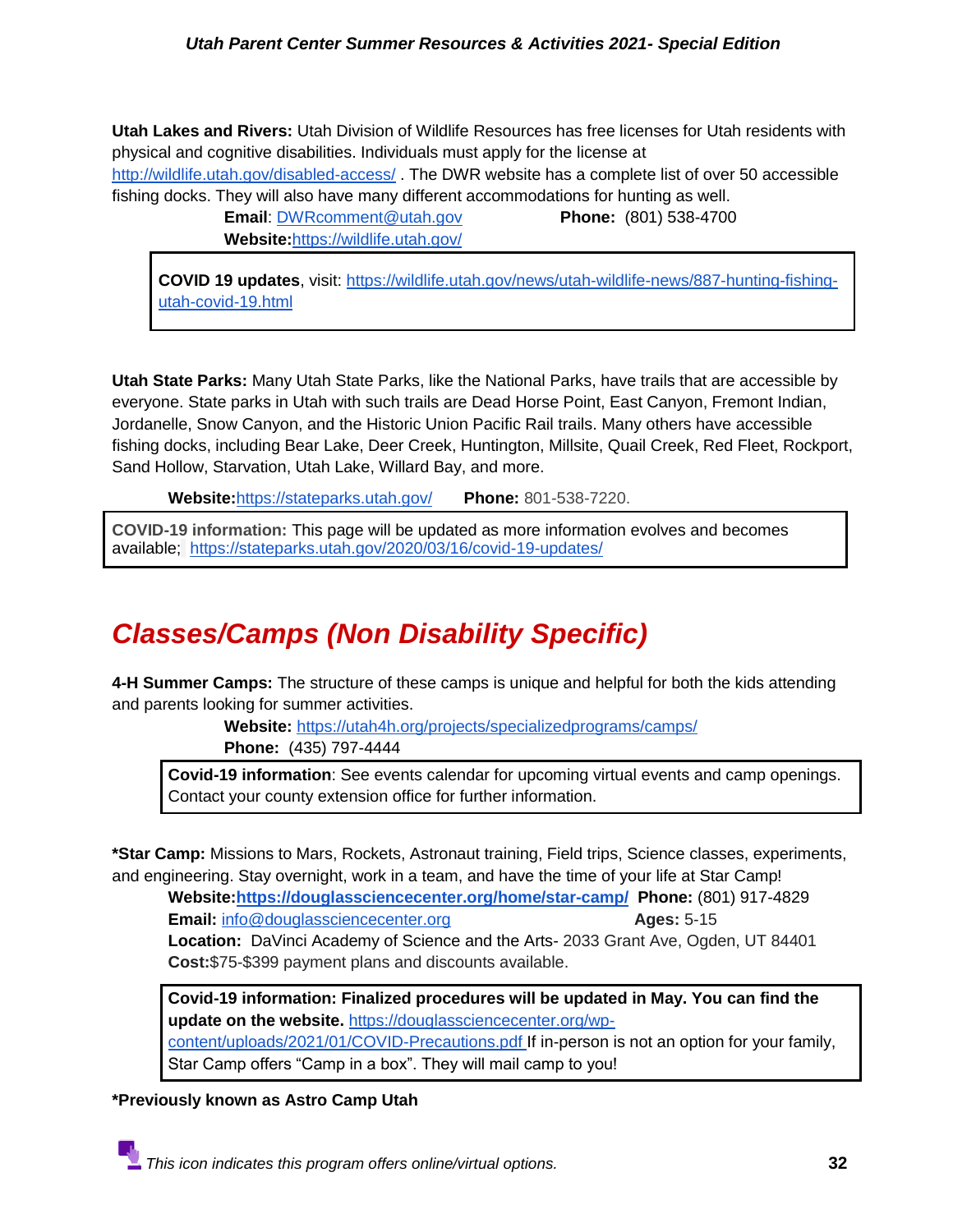**Bike Collective:** Earn a Bike program with Bike Collective. It is a rigorous six-week introductory bike mechanics course offered free to anyone ages 6-18. Each class is 1.5 hours long, twice a week, totaling 18 solid hours of instructional time. Upon graduation, students earn their own bicycle to keep and ride with pride.

**Website:** <https://bicyclecollective.org/> **Phone:** (801) FAT-BIKE (328-2453) **Ages:** 6-18 **Location:** Salt Lake, Provo, Ogden, St.George **Covid-19 information:** All programs suspended until further notice, check for updates.

**Camp Resource-** <https://www.campresource.com/>

Filter by State for Utah and specific choices about camp types.

**Camp Snowbird:** There is a new adventure each day in beautiful Little Cottonwood Canyon for all campers ages 4-12. Campers will explore the canyon through nature hikes, science experiments, arts and crafts and supervised swims.

> **Website:** [www.snowbird.com/summer/summercamps](http://www.snowbird.com/summer/summercamps)  **Phone**: (801) 947-8222

**Covid-19 information:** All summer camp sessions have been cancelled for the 2021 summer season.

**Higher Ground Learning:** Higher Ground Learning has partnered with [the University of Utah's Youth](http://continue.utah.edu/search/advanced?s=HIGHER+GR&show=50)  [Education program](http://continue.utah.edu/search/advanced?s=HIGHER+GR&show=50) since 2004. Each summer we offer over 30 workshops designed to get kids off of the couch and excited about learning. Classes such as Freakonomics, Build Your Own Longboard, Fashion Design and Dissection Inspection provide an opportunity for kids of all interests to learn in a fun and safe environment. Whether you have an artist or a scientist, our workshops are designed to create love for a lifetime of learning.



**Website:** <https://www.highergroundlearning.com/summer>

**Phone:** (801) 524-0817 **Email:** [info@highergroundlearning.com](mailto:info@highergroundlearning.com) **Location:** Salt Lake City **Ages:**8-18 **Cost:** \$160-\$350

**Covid-19 information:** All classes offered are online until further notice. Please check the website at the beginning of April 2021 for a finalized update.

**Hogle Zoo:** Offers educational programs including zoo classes, zoo camps, and volunteer activities. **Website**: [http://hoglezoo.org/education\\_programs/zoo\\_classes](http://hoglezoo.org/education_programs/zoo_classes)

**Phone**: (801) 584-1700 **Age**: Grades K-12



**Covid-19 information:** Many camps and classes are available on-site and virtual. Check the events calendar for more information or call 801-584-1769 [https://www.hoglezoo.org/events\\_experiences/events\\_calendar/](https://www.hoglezoo.org/events_experiences/events_calendar/) Masks are required for on-site visits. For online/virtual experiences:<https://www.hoglezoo.org/virtual-experiences/>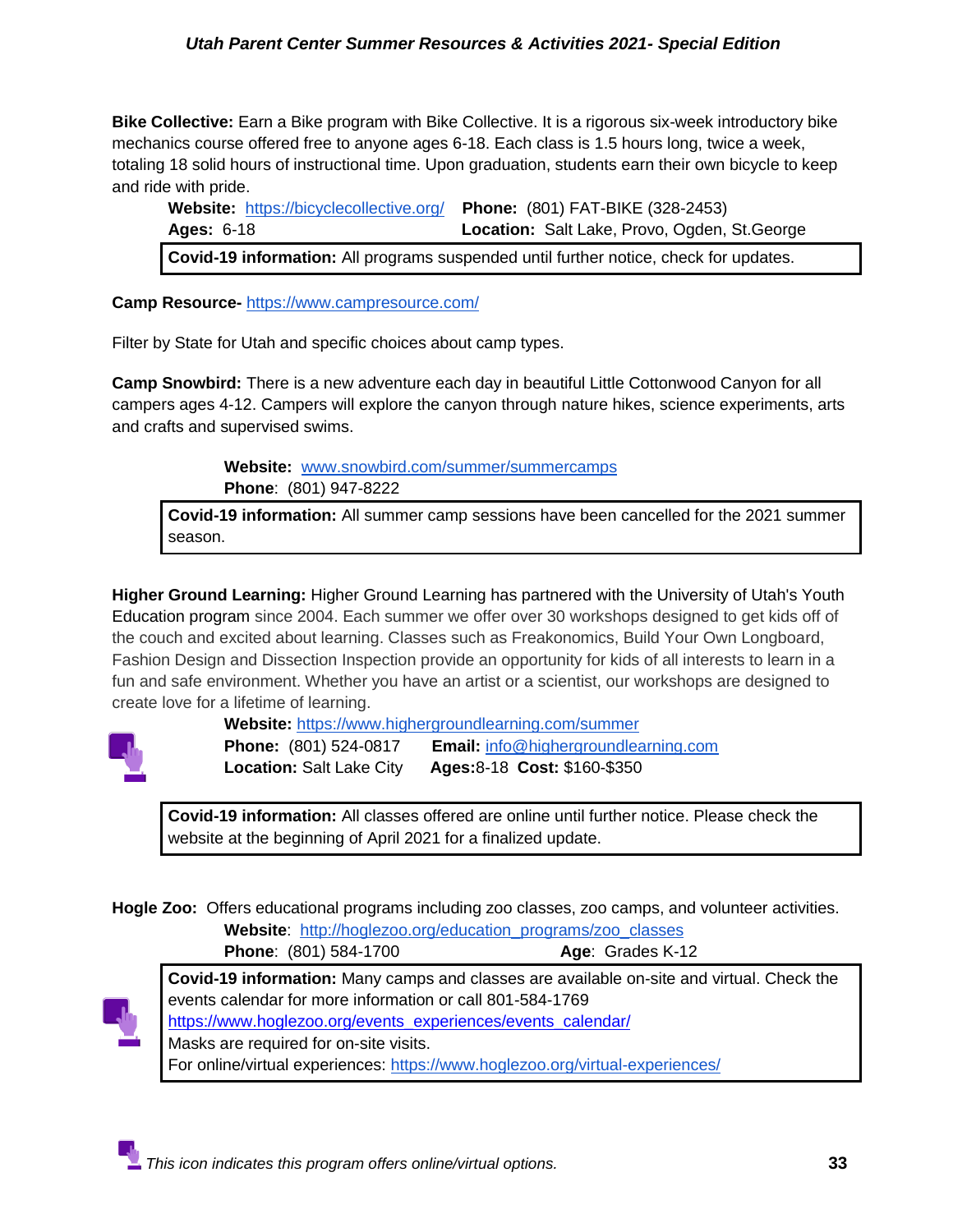**Kids Camps.com-** [http://www.kidscamps.com/summer\\_camps/utah-summer-camps.html](http://www.kidscamps.com/summer_camps/utah-summer-camps.html) Different categories to search from. Click on the advanced search to be more specific.

**COVID-19 information:** Contact program for details.

**The Leonardo**: The Leonardo Summer Camps are an excellent match for children with curious minds, who love hands-on experiments and fun experiences! Your child will encounter academically and socially interesting topics that engage in multi-disciplinary themes. Our summer camps provide a cohesive experience that stretches the imagination, challenging your child to see the world around them in a different way. We want to encourage campers to use critical thinking skills to answer any questions they may ask!

**Website:**<https://theleonardo.org/summer-camps>



**Phone:** (801) 531-9800 **Ages:** 6-13 **Cost:** Half day- \$150, Member cost: \$135 (\*Half Day Camps are for campers going into grades 1-3 only.) Full day- \$300 (Member cost:\$270)

**Covid-19 information:** Camps are open! And we are continually evaluating and updating our policies to ensure the safety of all campers and staff as we open for camps. In advance of the beginning of each camp, our staff will hold a parent orientation to answer questions. **\*\*Youth and family programs are available online at** <https://theleonardo.org/leo-at-home>

**Little Gym:** Combining physical activity, gymnastics, games, and arts & crafts, we'll help your child beat the summer heat or winter blues with seasonal camps at The Little Gym! Check out your location for more information.

**Website:** <https://www.thelittlegym.com/Parties-Camps#camps-anchor>

|                              | Covid 10 information: Contact vour local Little Cym for more details |
|------------------------------|----------------------------------------------------------------------|
| Ages: $3-12$                 | <b>Cost:</b> Varies by location                                      |
| <b>Phone:</b> (801) 581-9866 | <b>Location:</b> Cottonwood Heights, Draper, Park City, SLC          |

**Covid-19 information:** Contact your local Little Gym for more details.

**Mad Science Summer Camps**: We offer kids 3-hour experiences that are entertaining educational ways to keep their minds engaged during the summer months! They will be wowed by green glowing liquid, messages written in secret code, autonomous robots, and mystery substances that change from solid to liquid in seconds. There's something for everyone! **Register before May 31st to get \$10 off!**



**Website**:<https://greatersaltlake.madscience.org/parents-camps.aspx> **Phone**: (801) 292-8646 **Email:**[laurie@madsciencegslc.com](mailto:laurie@madsciencegslc.com) **Age:** 3-12 **Location:** Look for your area: [Location map](https://greatersaltlake.madscience.org/parents-camps-places.aspx) **Cost:** \$145-\$180

**Covid-19 Information:** Email questions to Laurie at laurie@madsciencegslc.com

**Mathnasium:** Our goal is to significantly increase your child's math skills, understanding of math concepts, and overall school performance, while building confidence and forging a positive attitude.



**Website:** [www.mathnasium.com](http://www.mathnasium.com/) **Location:** Over 10 locations to choose from find your **Phone:** (877) 601-6284 **Ages:** 2nd grade-12th grade

**Location and local:** <https://www.mathnasium.com/maps/maps/search/?q=Utah>

**Covid-19 Information:** In-person and online programs available. Contact a location near you.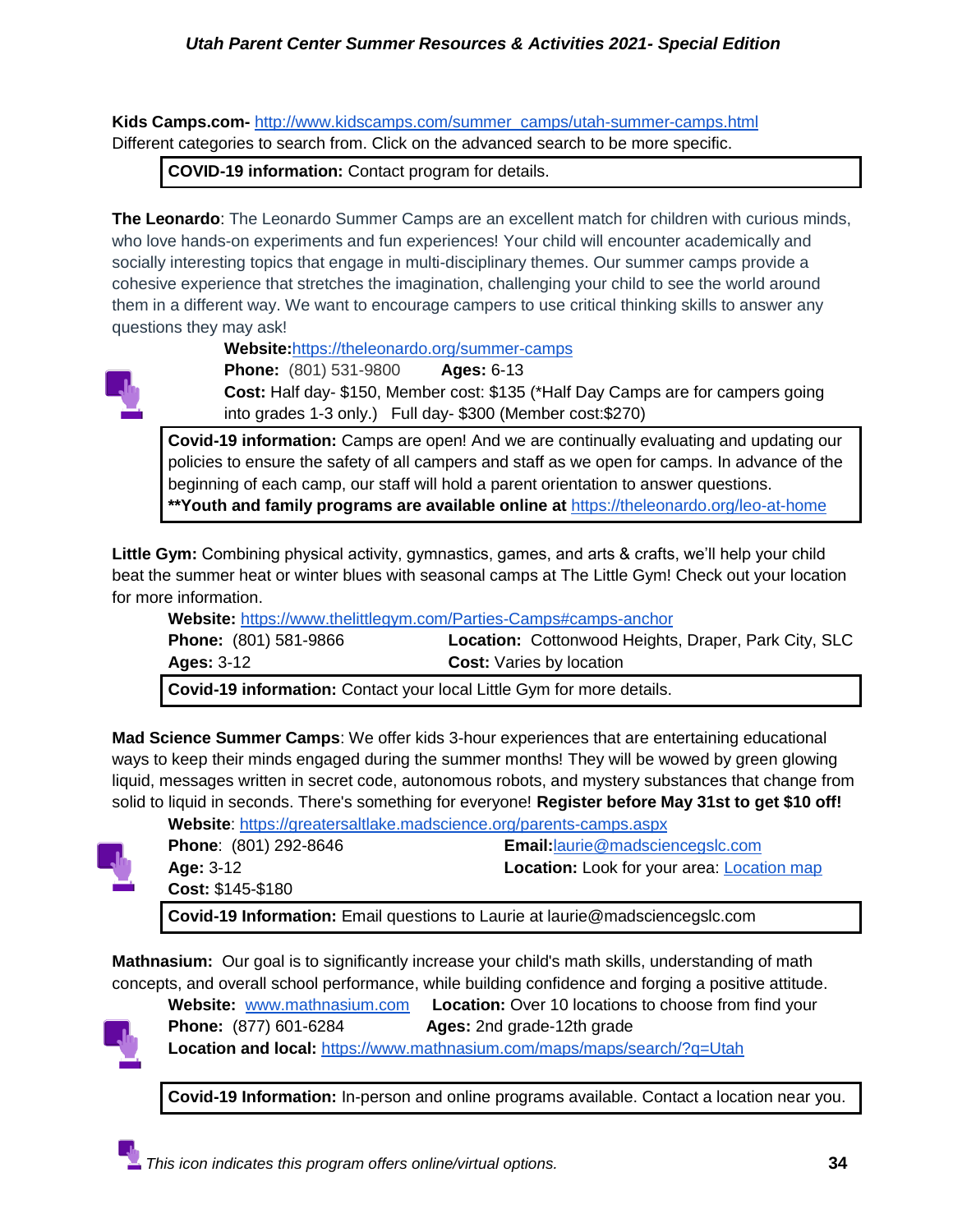**Real Salt Lake Youth Camps:** Real Salt Lake Youth Camps are offered for children 3-18 years old. These soccer camps are held throughout Utah and surrounding states and will run June-August.

**Website:** <https://yda.rsl.com/programs/camps/>

**Phone**: (801) 727-2714

**Covid-19 information:** [https://yda.rsl.com/wp-content/uploads/2020/06/Soccer-School-](https://yda.rsl.com/wp-content/uploads/2020/06/Soccer-School-Restrictions.pdf)[Restrictions.pdf](https://yda.rsl.com/wp-content/uploads/2020/06/Soccer-School-Restrictions.pdf)

**Red Butte Garden**: Hey kids! Spend a week at Red Butte Garden in our fun and educational day camps. Discover science, nature, art, and more—all while making new friends, and exploring the great outdoors! Morning and full-day week-long camps offer flexible scheduling options. Spend a week or more with us this summer in the Garden! **Registration required. Please register for the grade your camper will be entering this fall, 2021.** 

> **Website:** <https://redbuttegarden.org/kids-classes/summer-camp-2021/> **Phone**: 801-581-8454 **Location:** Salt Lake **Email:** [summercamps@redbutte.utah.edu](mailto:summercamps@redbutte.utah.edu) **Ages:**1st-4th grades **Cost:** Members:\$124-\$252 , Public:\$155-\$315 **Dates:** June 7th-July 30th 2021

**Covid-19 information:** [https://dhsyi82ptcyu5.cloudfront.net/media/documents/covid-19-new](https://dhsyi82ptcyu5.cloudfront.net/media/documents/covid-19-new-summer-camp-guidelines.pdf)[summer-camp-guidelines.pdf](https://dhsyi82ptcyu5.cloudfront.net/media/documents/covid-19-new-summer-camp-guidelines.pdf)

**Rowland Hall Summer Works:** Provides an active and engaging day camp experience for students from a wide variety of schools across the Salt Lake area. Every summer, campers make friends, learn new skills, create memories, and have a blast!

 **Website:** <http://www.rowlandhallsummer.org/>

**Phone:** 801-924-2971 **Email:**[summerworksadmin@rowlandhall.org](mailto:summerworksadmin@rowlandhall.org)  **Age:** 4-those entering 9th grade **Location:** Salt Lake City **Cost:**<http://www.rowlandhallsummer.org/tuition.html>

**Covid-19 Information:** <http://www.rowlandhallsummer.org/covid-19-faq.html>

**Scales & Tails Utah:** We offer entertaining, educational, and interactive reptile and bird shows to cities all over Utah. We will travel to your location and perform our show for your child's birthday, scout group, classroom, school assembly, or any kind of event that you would have us come to. This will be the second year we are offering a summer camp for kids to be held in our animal shop!

**Website**[:https://www.scalesandtailsutah.com/](https://www.scalesandtailsutah.com/) **Phone:** (801) 577-7182 **Cost:** \$250-\$375



**COVID-19 UPDATE**: General Admission is being limited to 10 people per one-hour time block. We are offering our travel shows and will follow State guidelines for the number of participants. Masks are required for all of our products in-house and traveling. Please call to inquire for more details.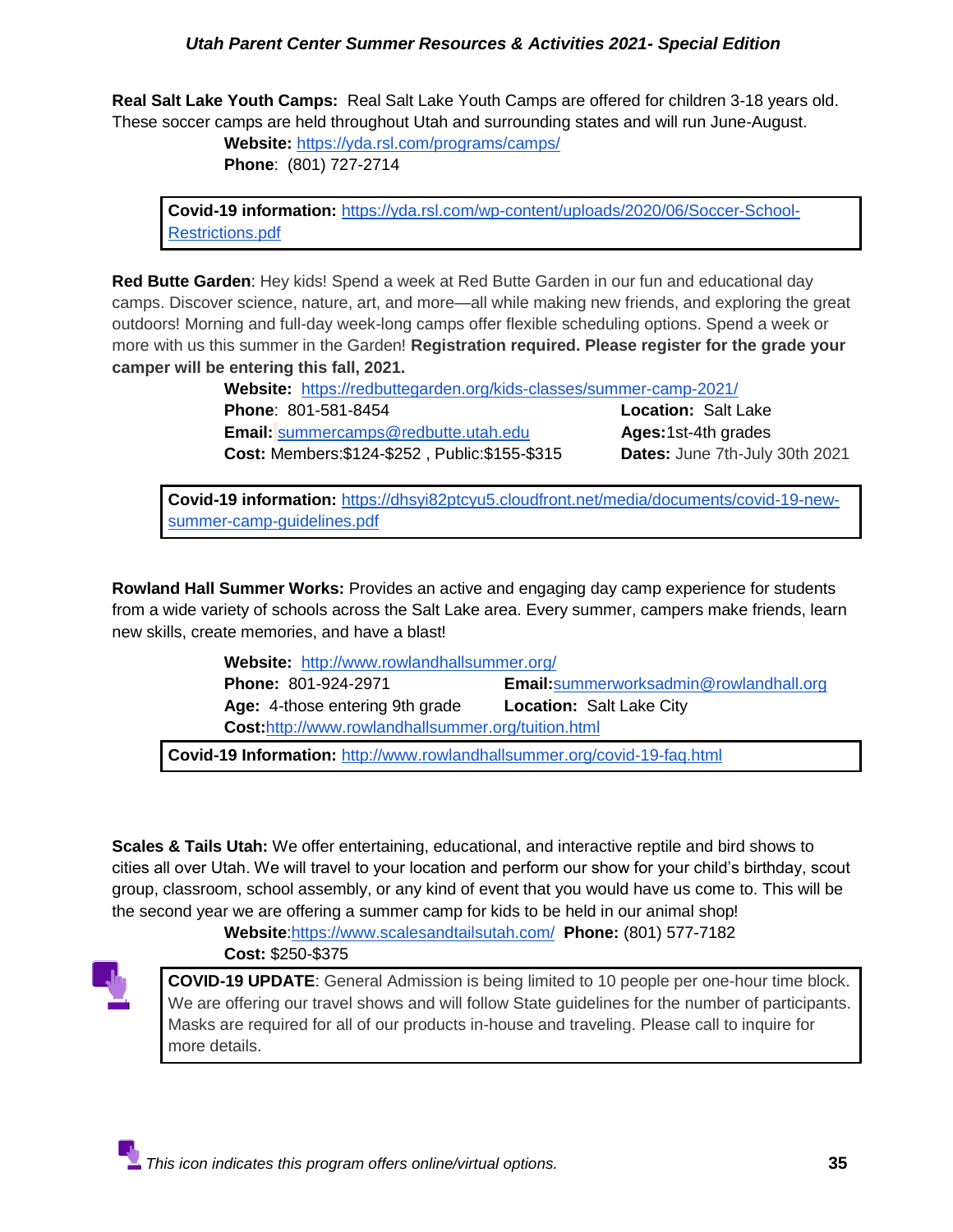**My Summer Camps-** <http://www.mysummercamps.com/camps/utah-summer-camps.html> Look for camps in Utah. Filter by city.

**Covid-19 information**: Check with the individual camp you are interested in program availability/guidelines.

**Summer Fit:** Fit promotes a Whole Child approach to learning and helps build healthy habits during the summer for a successful school year. The Summer Fit Activity Book series reviews and previews basic skills in reading, writing, math, and language arts, along with weekly core values and a daily fitness routine to keep children busy, active, and learning. **Includes free summer supplemental activities, free summer fitness videos, downloadable kindergarten readiness kits and more.** 



**Website:** <https://www.summerfitlearning.com/>**E-mail:** [kelly@summerfitlearning.com](mailto:kelly@summerfitlearning.com) **Phone:** (480) 665-1042

**COVID-19 information:** Contact program for details.

**Thanksgiving Point:** Summer at Thanksgiving Point means there is no chance for the summertime blues! This year, watch your child transform through fun learning experiences as they blast to the past discovering dinosaurs, live in the moment creating unique art, and see the future experimenting with topics in STEM. Children will connect with each other and the world around them while becoming more confident to reach for their stars as they gain valuable skills that will stay with them, even when summer is gone.

Debuting in 2021, several camps have been specifically designed to give campers a fully immersive experience with unique behind the scenes experiences in Thanksgiving Point's venues. Signature Summer Camps follow the same schedule structure as regular summer camps, and will include immersive classrooms and activities, and opportunities to continue the learning as a family once camp is over. Learn more below under 'Signature Camps' or in respective age groups.

**Phone:** (801)-768-4971 **Ages:**3-18 **Cost:** \$40-\$140 **Website:** <https://www.thanksgivingpoint.org/education/summer-day-camps/>

**Covid-19 Information/Response:** We understand that many families likely have concerns about Summer Day Camps and how they are affected by COVID-19. We have communicable-disease control plans in place that can be revised in cooperation with public health authorities as additional guidance is provided. We will continue to make new updates as new information becomes available.

More information about Covid-19 Response available at <https://thanksgivingpoint.org/education/summer-day-camps/>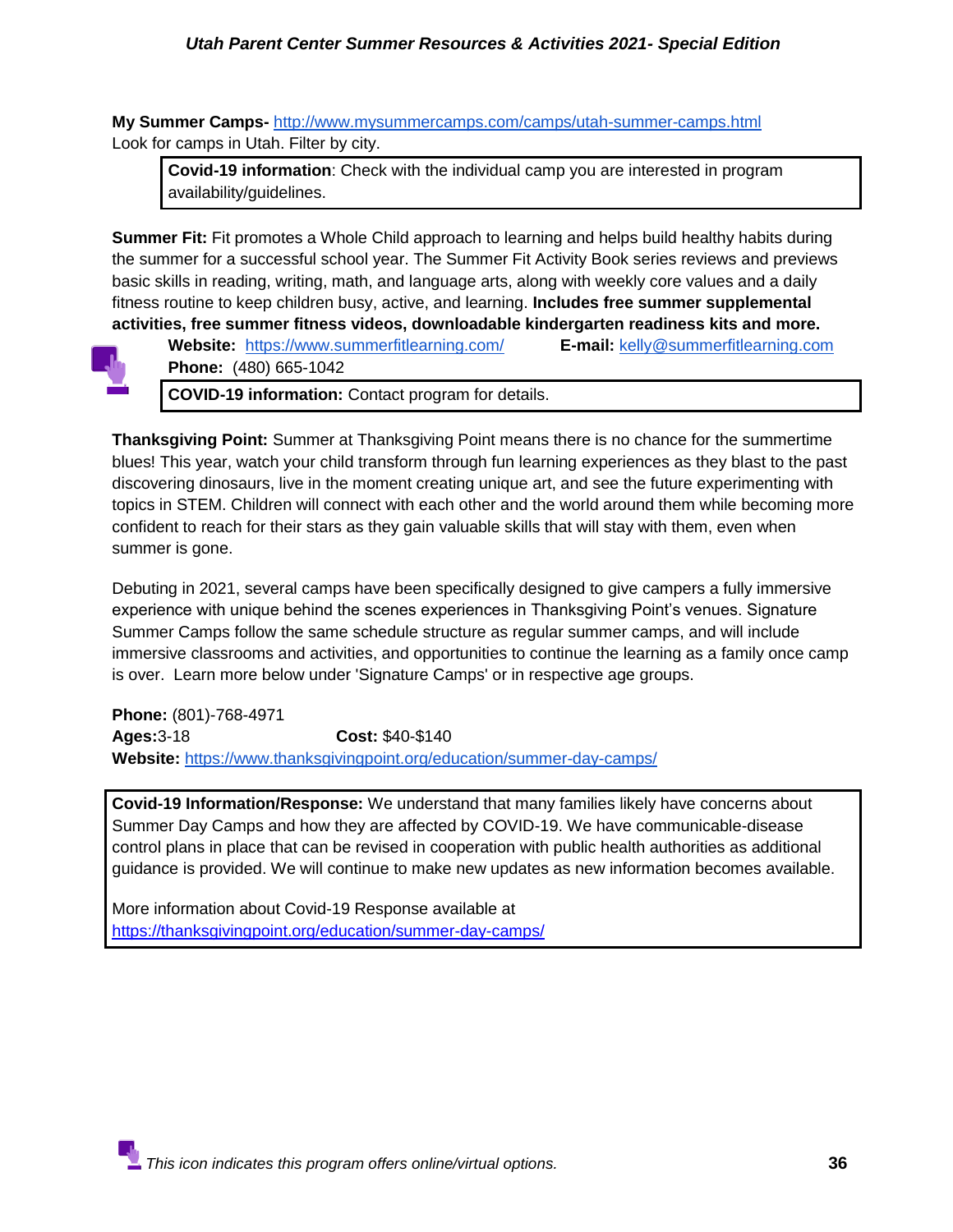**Utah Museum of Natural History Camps:** At NHMU, we are committed to cultivating lifelong skills in STEAM (Science, Technology, Engineering, Art, and Math) investigations that promote independence, nurture teamwork, and inspire resiliency and innovation while providing time to explore the natural world. This summer, we're offering two experiences; at home and at the Museum! NHMU summer camp experiences at the Museum and at home deliver fantastic science- and nature-based experiences to your kids. Our Summer@NHMU programs take full advantage of the Museum's exhibits and collections as well as the incredible natural environments around our site. Our Summer@Home lineup provides the supplies, the excitement, and the expert facilitation you expect of our programming, all in the comfort of your own home. No matter which camp program you choose, your child will:

- explore the natural world from new perspectives,
- put the scientific method into action,
- engage in authentic experiences with Museum staff and collections,
- make new friends and have fun!

**Website**:<https://nhmu.utah.edu/summer-camp> **Phone:** (801) 585-3948 **Age:** Kinder-5th grade **Email:**[programs@nhmu.utah.edu](mailto:programs@nhmu.utah.edu) **Cost:**\$100-\$310

**Covid -19 information:** Screening participants and staff for COVID-19 symptoms before entering the facility.

Requiring a face covering at all times by staff and campers.

Scheduled disinfection of high touched surfaces several times throughout the day and use of electrostatic foggers and sanitizers each evening in lab spaces.

Scheduled hand washing times throughout the day; hand sanitizer stations throughout the facility.

Camp activities will be re-designed in order to reinforce physical distancing.

Eliminating shared supplies when possible. When not possible, items will be sanitized between use.

Summer@Home:We recognize that for some families, Summer@NHMU may not be the best fit this year. For those who would prefer an at-home experience, this is the program for you! Summer@Home camp sessions will be offered in a half-day format.

Sessions will run Monday - Thursday only.

We will not offer camp programming the weeks of July 5 and July 19.

**Utah Olympic Oval:** Family Fitness and recreation. Children participate in FUNdamental classes where they learn the fundamentals of sport such as throwing, balance, and more.

**Website:** <https://utaholympiclegacy.org/utah-olympic-park-summer-sport-programs/>

**E-Mail:** [mterwillegar@uolf.org](mailto:mterwillegar@uolf.org) **Phone:** (801) 968-6825 **Ages:** 7-10

**Covid-19 information**: All FUNdamentals Camps for the summer season have been canceled. Please contact Matt Terwillegar for more information. [Matt Terwillegar](http://utaholympiclegacy.org/instructor/matt-terwillegar/) (Program Manager) 435.602.9401 | [mterwillegar@uolf.org](mailto:mterwillegar@uolf.org)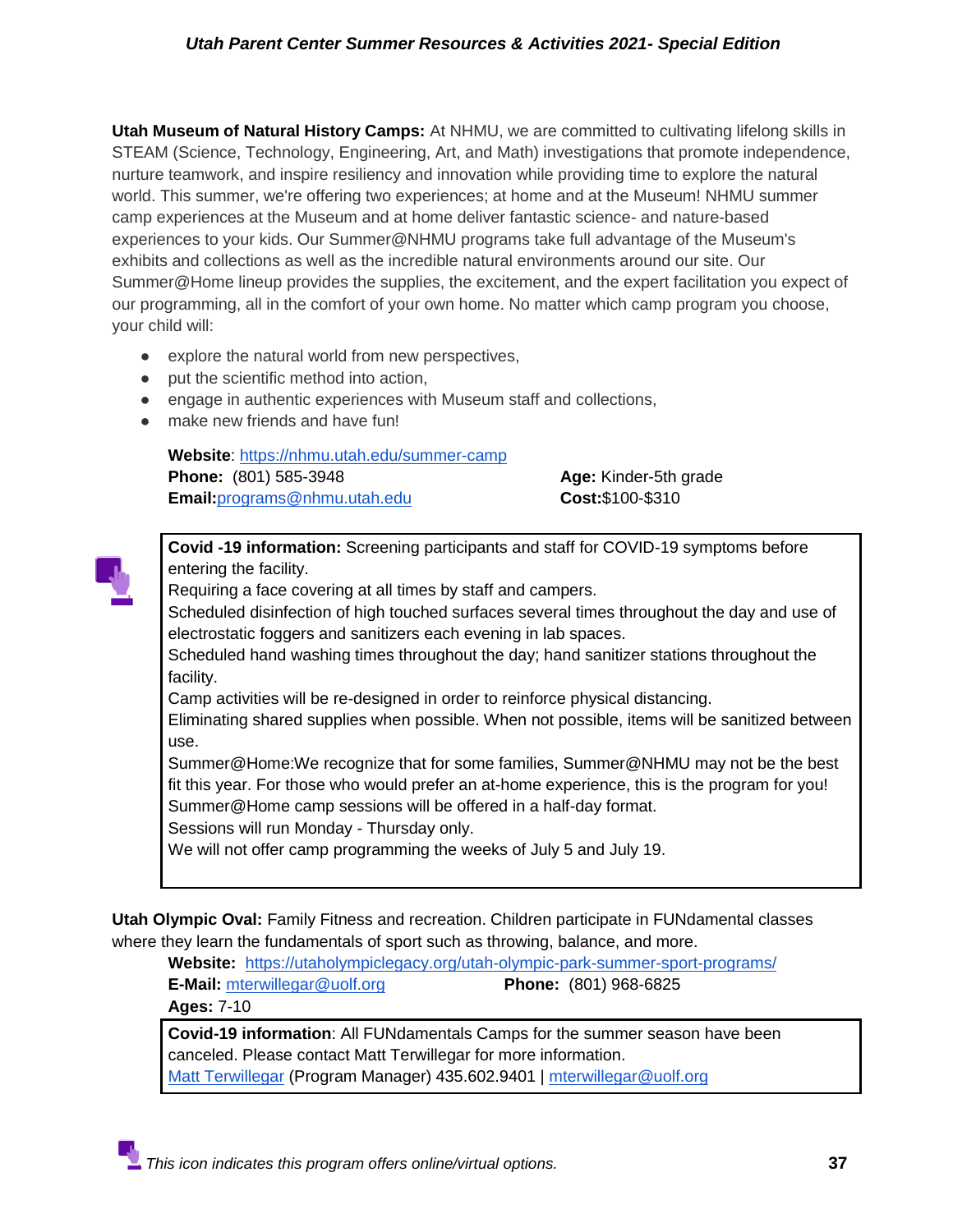**Wasatch Community Gardens**: We invite you to explore the garden and the natural world and eat health, tasty snacks with us through our Summer Camp in a Box program! All of the elements that campers love about being in the garden - experiments, crafts, games, and healthy snacks - will again be available in a take-home format so campers can participate remotely. Sign up for a box full of activities and recreate the wonder of garden-based learning at home - no garden or internet required!

**Website:**<https://wasatchgardens.org/youth/summer-camp-box> **Phone:** (801) 359-2658 **Ages:**Kinder-8th grade **Cost:** \$35/week-\$85/week

**Covid-19 information:** Due to concerns related to COVID-19 and our Campus construction project, Wasatch Community Gardens will not hold in-person summer camps for 2021. We feel that this is the best course of action to keep our campers and staff safe and healthy. We will miss having campers in the garden, but that doesn't mean the summer fun can't continue!

**Wasatch Kids Camp:**Wasatch Kids Camps is thrilled to offer both day camps and overnight travel camps for children ages 6-13! Registration is done on a week-by-week basis, allowing parents and children to decide between several camp options throughout the summer. Whether you fancy regular day camps, or travel camps, we have something for you!

> **Website:** <https://www.wasatchkidscamps.com/calendars> **Phone:** (801) 263-2267 **Email:**[office@wasatchkidscamps.com](mailto:office@wasatchkidscamps.com)  **Age:** 6-16

Covid-19 information: 2021 registration is open. Get ready to have some fun!

**Wheeler Historic Farm:** Boys and girls, ages 6-10 years old enjoy turn of the century farm life and outdoor adventure. Activities include: milking cows, farm chores, horseback riding, feeding animals, gardening, historic house tours, hiking, art, wagon rides, and more-- Half and full day.

**Website:** <https://slco.org/wheeler-farm/camps--classes/summer-camp/>

**E-Mail:** [wheeler1@slco.org](mailto:wheeler1@slco.org) **Ages**:6-10 **Phone:** (385) 468-1755 **Cost:**\$100-\$125

**Covid-19 information:** Make sure to wear a face covering when you cannot maintain 6 feet (or one cow) apart from others while visiting the farm!

**Summer Fun National Summer Camp Directory**: Links to over 200 camp Web sites serving children with disabilities, as well as useful information and resources to help create a rewarding summer camp experience for you and your child.

 **Website:** <http://fcsn.org/camps/>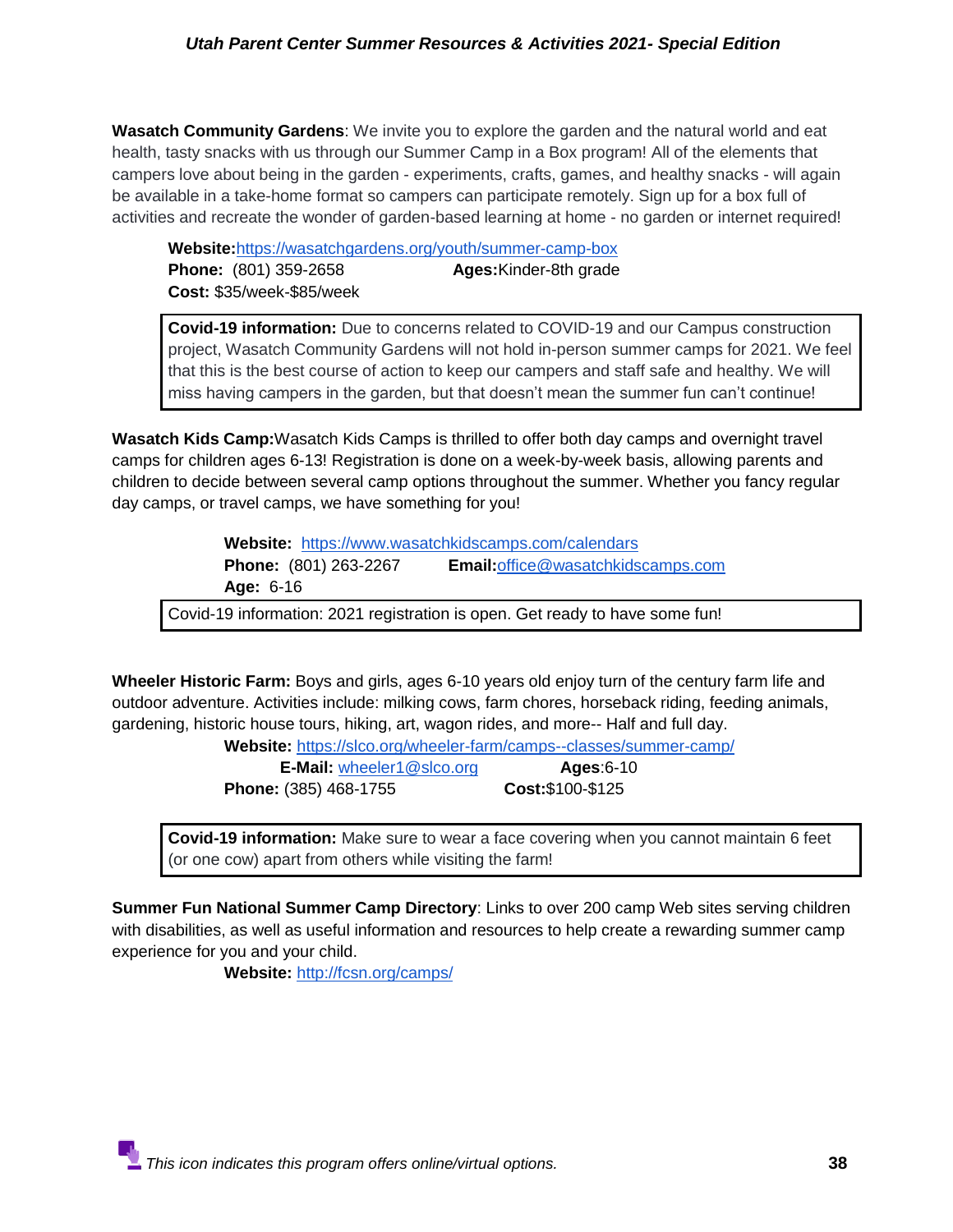## <span id="page-38-0"></span>*Community Education*

### <span id="page-38-1"></span>*Canyons Community Education*

**Website:** <http://www.canyonsdistrict.org/community-ed>

**Phone:** 801-826-5000

Covid-19 information: <https://web.canyonsdistrict.org/covid-19/>

### **Davis Community Education**

**Website:** <https://dace.djusd.net/>

**Phone:** (801) 402-0720

**Covid-19 information:** Call for updates.

#### **Murray Community Education**

**Website**:<http://www.murrayschools.org/community-education-classes/> **Phone:** 801-264-7400

**Covid-19 information:** Call for updates.

*\*\*Many other districts in Utah also offer Community Education classes. Call your local school district to see what they offer.\**\*

## <span id="page-38-2"></span>*Free and Low Cost Activity Ideas*

**Find a Museum:** Find a local Utah Museum (some are free, we recommend calling for pricing/hours.) **Website:** <http://www.utah.com/museums/>

**Covid-19 information:** Check with each location for details and virtual opportunities.

**Gilgal Sculpture Gardens:** Located at 749 East 500 South in Salt Lake City, Gilgal Sculpture Garden was envisioned, designed, and created by Thomas Battersby Child, Jr. in the mid-twentieth century. Tucked in the middle of the block behind houses and businesses, many are still unaware of its existence and enjoy a true sense of discovery when they visit the garden for the first time. Gilgal Sculpture Garden contains 12 original sculptures and over 70 stones engraved with scriptures, poems, and literary texts. As a whole, Gilgal Sculpture Garden is significant as the only identified "visionary art environment" in Utah.

**Website:** <http://gilgalgarden.org/about-gilgal-sculpture-garden/>

**COVID-19 information:** Contact program for details.

**Letterboxing:** It's like getting a treasure map and looking for a hidden treasure. There are letterboxes all over the United States. The website has all the instructions of how to get started and on your way. There are a wide variety of adventures to suit all ages. This is a good alternative for geo cashing!

**Website:** <http://www.letterboxing.org/GettingStarted.php>

**COVID-19 information:** Contact program for details.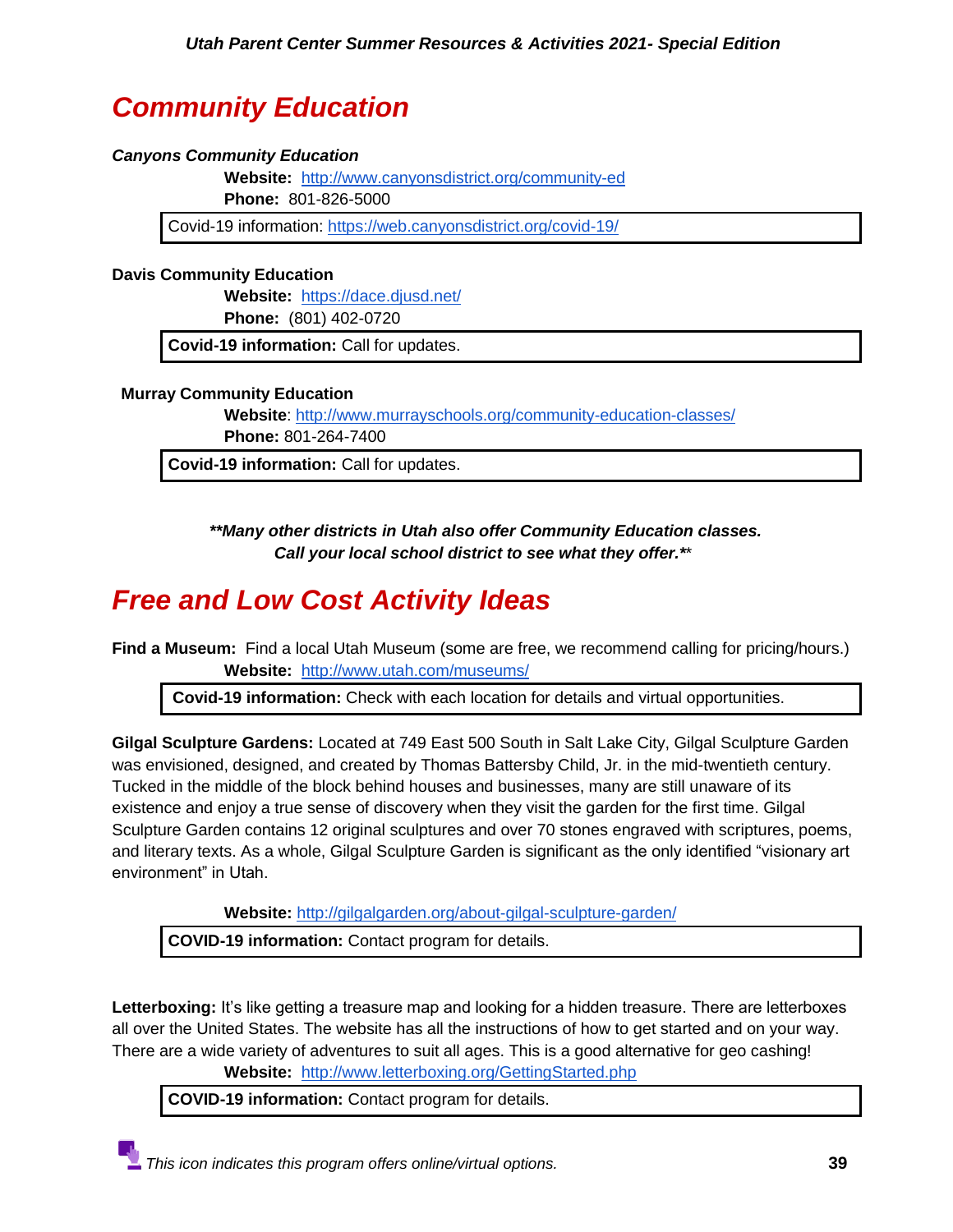**Now playing Utah**: A website that offers information on upcoming activities including free events. **Website:** [http://www.nowplayingutah.com/#](http://www.nowplayingutah.com/)



**COVID-19 Updates and Information:** At nowplayingutah.com your safety is our priority. Please check safety protocols for events before attending. We will maintain our Covid-19 [Affected Events list.](https://www.nowplayingutah.com/categories/covid19/) If you haven't yet, check out our list of [Virtual events and resources.](https://www.nowplayingutah.com/categories/virtual/) Additionally, you can find which [organizations and venues](https://www.nowplayingutah.com/categories/phased-reopening/) are open. Stay safe, and remember to wash your hands!

**Start your own 4H Club!** Kids K-12 can join an open club or create one with 5 kids (from 3 families) at your school or in your neighborhood – 4H provides training and curriculum to parent volunteers who lead the group – dues are \$1 (covers insurance). Not just horses and livestock, 4H offers opportunities in everything from robotics to mock legislature to cooking to dog training! Summer Camps are open to all kids.

**Website:** [http://saltlakecounty4-h.org](http://saltlakecounty4-h.org/)

**Covid-19 information: Check website for updates and virtual opportunities.**

**Free meals for children through the Utah food bank:** The Utah Food Bank runs a program called "Kids Café" that feeds children throughout the state at various locations.

 **Website:** <https://www.utahfoodbank.org/programs/kids-cafe/>

**Covid-19 information: Check website for updates and virtual opportunities.**

**USDA Free meals for kids through the Summer Food Service Program:** Free meals at various locations for kids. Find a summer site in your community with our [Summer Meal Site Finder](https://www.fns.usda.gov/summerfoodrocks) mapping tool. You can also text "Summer Meals" to 97779 or call 1-866-348-6479 to find a site near you.

 **Website:** <https://www.fns.usda.gov/sfsp/summer-food-service-program>

**Covid-19 information: Check website for updates and virtual opportunities.**

**Hill Aerospace Museum:** 30 acres of military aircraft to look at and walk through. It is located at the northwest corner of Hill Air Force Base. Most of the museum is wheelchair accessible.

**Website:** <https://www.aerospaceutah.org/>

**Call: 801-777-7554 for COVID 19 updates**

**Wheeler Farm:** Free historic working farm. There are small fees for hayrides and milking cows. **Website:** <http://slco.org/wheeler-farm/>

**Covid-19 information:** Make sure to wear a face covering when you cannot maintain 6 feet (or one cow) apart from others while visiting the farm!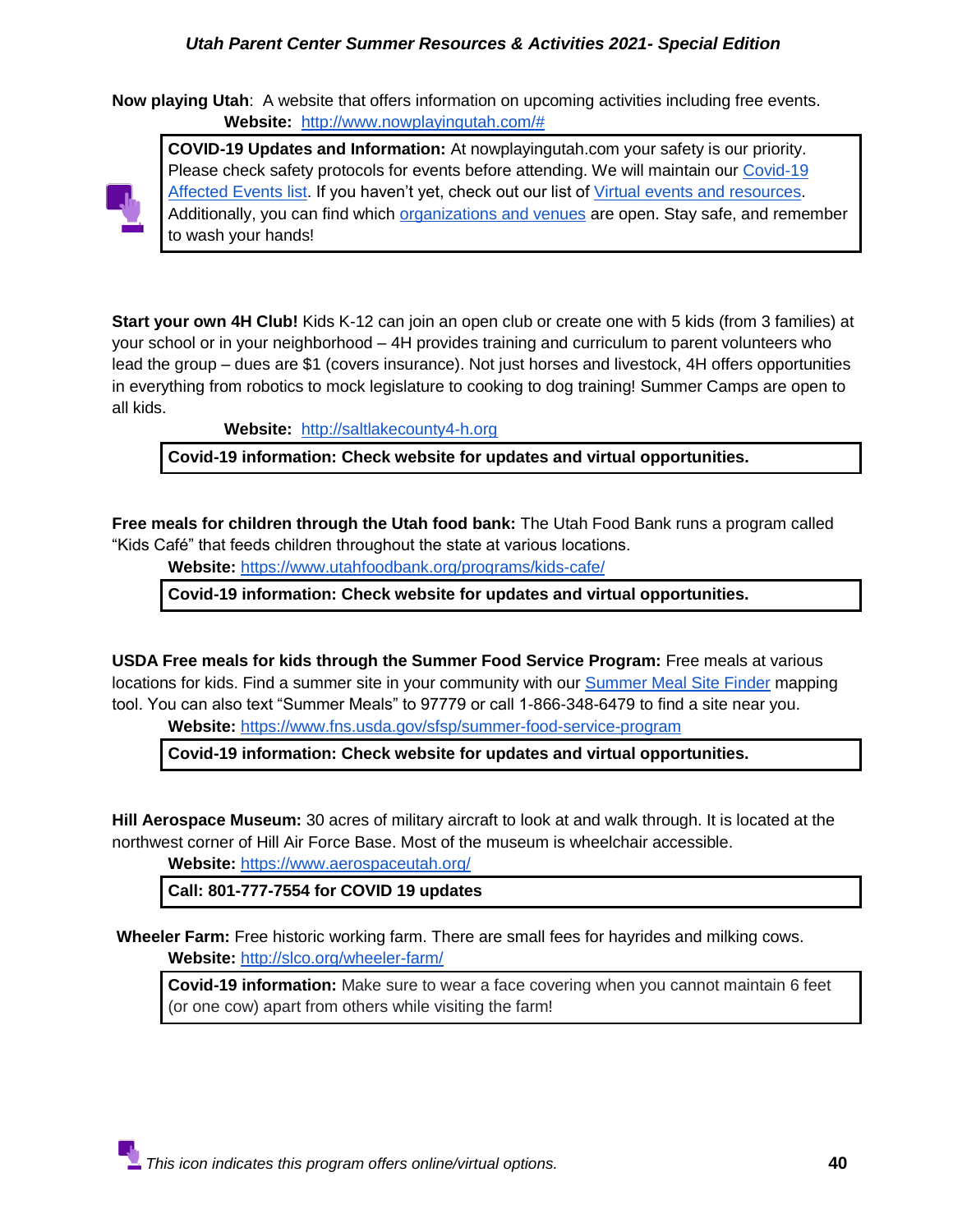**Granite Unplugged:** Play Unplugged is all about encouraging kids to put down their electronics and get out and play. This is done by creating a symbiotic relationship between kids, parents, and local businesses. This relationship creates an incentive for all to participate as one motivates the other. Kids earn a Brag Badge for every activity they complete. The badges are specifically designed to be fun, colorful, and highly collectable. Some examples of Brag Badge activities include: fishing, hunting for bugs, hiking, and more!

 **Website**: [https://www.weplayunplugged.com](https://www.weplayunplugged.com/) **Email**: [info@weplayunplugged.com](mailto:info@weplayunplugged.com) **Phone:** 435-625-1289

**Utah Valley Free Things To Do**: List of free activities in Utah Valley. **Website**: <http://www.utahvalley.com/packages-coupons/free-things.aspx>

**Salt Lake City Free Attractions:** A list of free activities in Salt Lake City. **Website:** <https://tipsforfamilytrips.com/utah/free-things-to-do-in-salt-lake-city/>

**Park City Free Attractions:** A list of free activities in Park City. **Website:** <http://www.saltproject.co/blog/7-free-things-do-kids-park-city>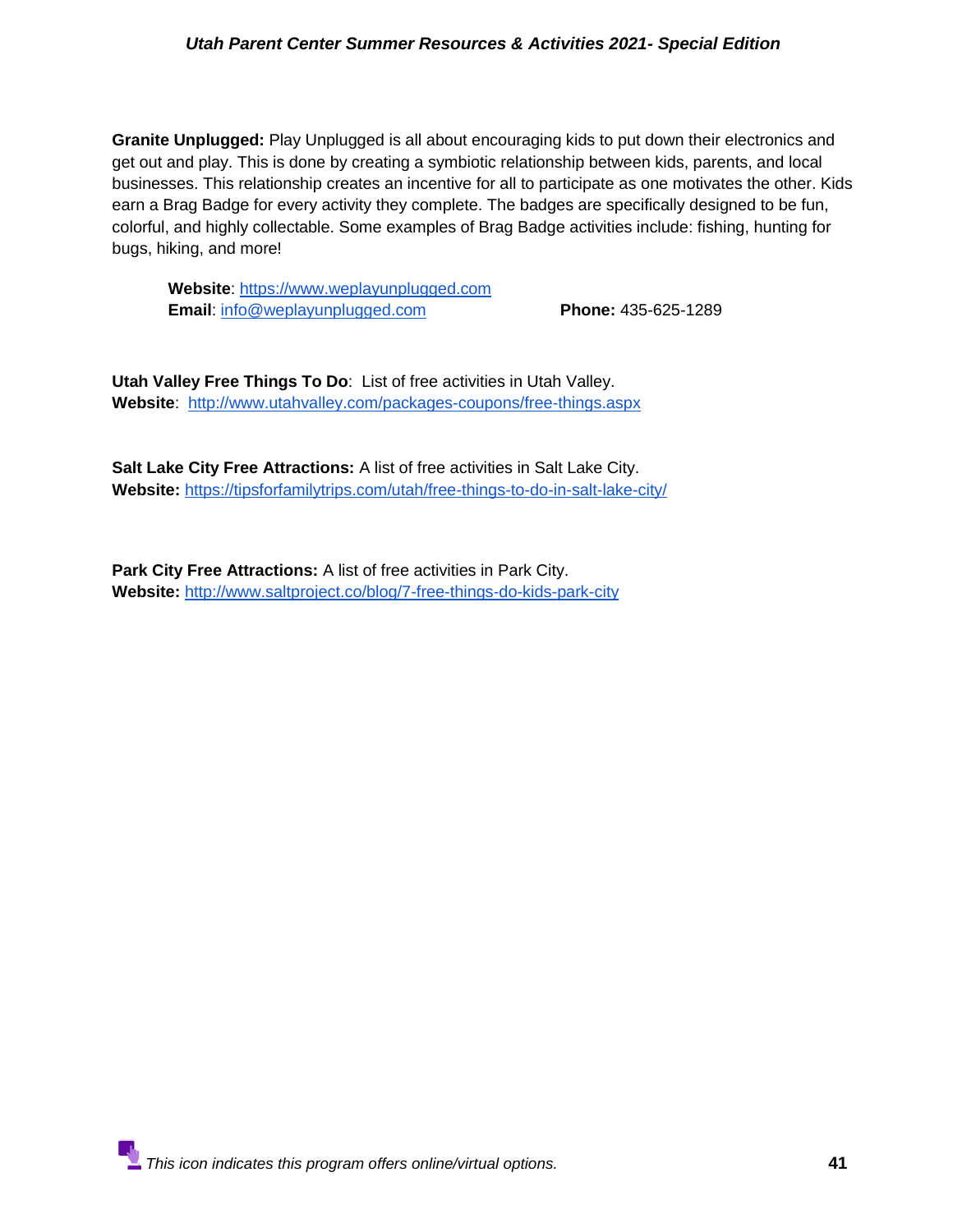## **Adaptive/ All Ability Playgrounds:**

**Covid-19 information:** Contact your city parks department for updates and information on parks, splash pads and, athletic fields.

**Orem, UT: [Address:](https://www.google.com/search?rlz=1C1GCEV_enUS845US845&q=all+together+playground+address&stick=H4sIAAAAAAAAAOPgE-LVT9c3NEw2Mig0K7e01JLNTrbSz8lPTizJzM-DM6wSU1KKUouLF7HKJ-bkKJTkp6eWZKQWKRTkJFamF-WX5qUoQFUAAE9SBsRSAAAA&ludocid=16365484700818293283&sa=X&ved=2ahUKEwiejtasl7rvAhVeJzQIHX-wDGsQ6BMwGHoECCkQAg)** 200-298 100 N, Orem, UT 84057 **Phone:** [\(801\) 229-7099](https://www.google.com/search?q=All+together+playgound+in+Orem&rlz=1C1GCEV_enUS845US845&oq=All+together+playgound+in+Orem&aqs=chrome..69i57j0i22i30l3j69i64.8983j0j4&sourceid=chrome&ie=UTF-8)

**St. George, UT:** <https://www.sgcity.org/legacy/thunderjunctionallabilities/> **Address:** 1851 South Dixie Drive

**West Jordan, UT:** <https://www.facebook.com/pages/Sierra-Newbold-Memorial-Park/295360153956860> **Address:** [5900 W New Bingham Hwy West Jordan](https://l.facebook.com/l.php?u=https%3A%2F%2Fwww.google.com%2Fmaps%2Fdir%2F%3Fapi%3D1%26destination%3D40.593655441436%252C-112.03586676023%26fbclid%3DIwAR3Eqow18Hmp4awcdbnxoqXQA9mAfjfT0hi2t1b1nmEaVQhZYbwoSlZzLzo&h=AT05h3fnCD5-z8cno01fT58SNdCdHxMTljG-SxjrrkDV-1PEVC8dJFaS3TEKy6cmobjsEJqjcfoY_62GwZ9ln2CJPGrEbWxnYKLswkuyoRTCLnvqC2Umoeni_aGoG4aEqggFsg)

**South Jordan, UT (under construction)**: <http://www.sjc.utah.gov/all-inclusive-playground-coming-to-south-jordan-city/>

**Syracuse, UT:** <https://www.syracuseut.gov/286/The-Syracuse-Island> <https://www.syracuseut.gov/facilities/facility/details/centennialpark-5> **Address:** 1800 S 2000 W, Syracuse, UT 84075

**Logan, UT:** <http://utahsadventurefamily.com/whittier-center-adventure-playground/> **[Address:](https://www.google.com/search?rlz=1C1CHBF_enUS912US912&q=whittier+center+adventure+playground+logan+address&stick=H4sIAAAAAAAAAOPgE-LVT9c3NEzOiY8vqUjJ05LNTrbSz8lPTizJzM-DM6wSU1KKUouLF7EalWdklpRkphYpJKfmlQCpxJQyIKO0KFWhICexMr0ovzQvRSEnPz0xTwGqCQC2fwKnZQAAAA&ludocid=13271117828730252263&sa=X&ved=2ahUKEwjSz7zmt7rvAhWDcc0KHVd4D4EQ6BMwHXoECC8QAg)** 290 N 400 E, Logan

**Snowbird, UT** (Ask the hotel for a map, it is tricky to find, down a walkway behind some trees): <https://www.snowbird.com/adaptive-sports/>

**Salt Lake City:** <https://www.slc.gov/parks/>

**Eagle Mountain (under construction):** 

5806 Pony Express Pkwy, Eagle Mountain **Salt Lake County Park District:** Offers information about where to find public Parks in Salt Lake City **Website:** <http://parks.slco.org/>

**Covid-19 information[:](https://slco.org/parks-recreation/covid-updates/)** <https://slco.org/parks-recreation/covid-updates/>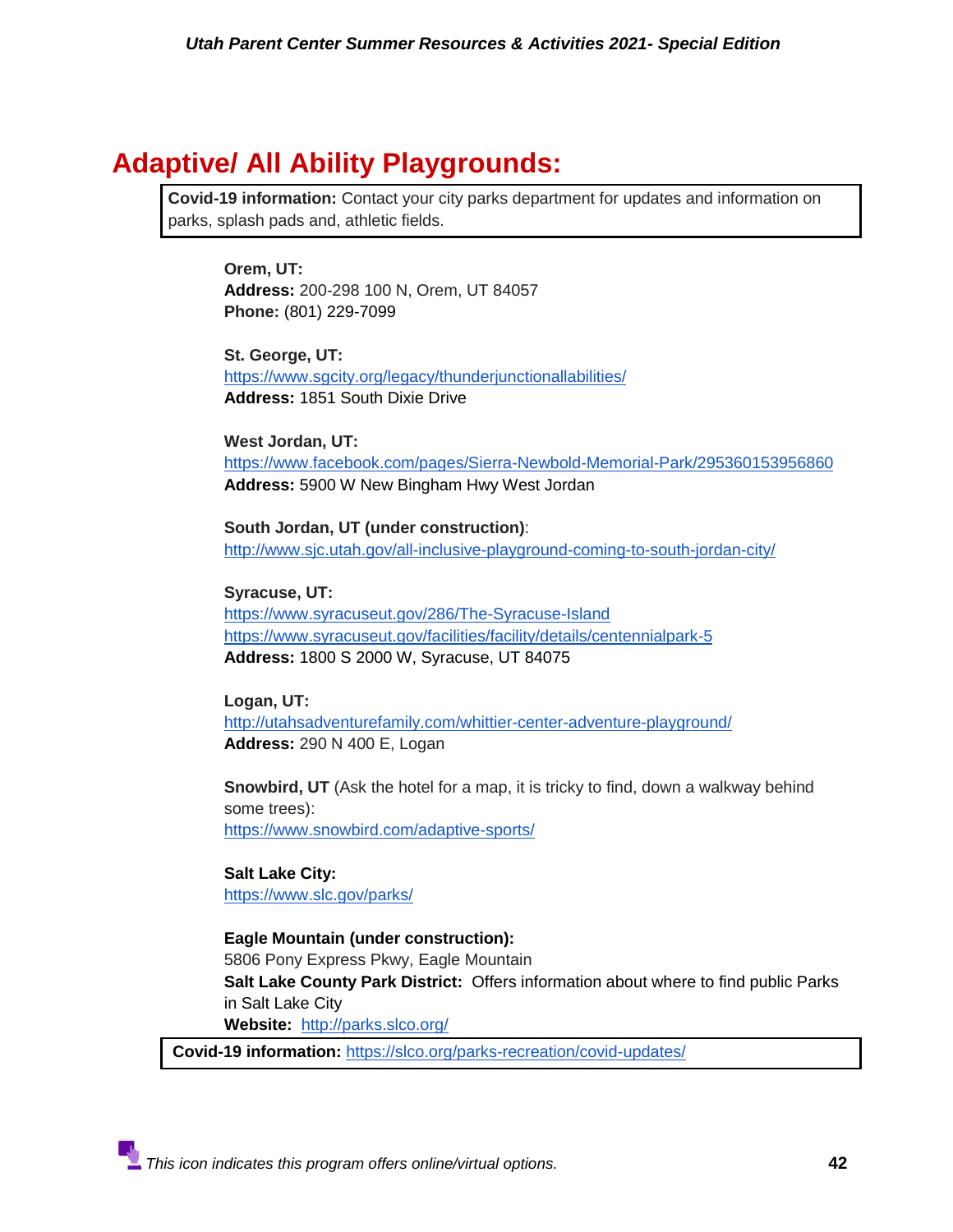**Salt Lake County Library**: Online activities, classes, and summer reading programs for kids/teens

**Website:** <http://slcolibrary.org/>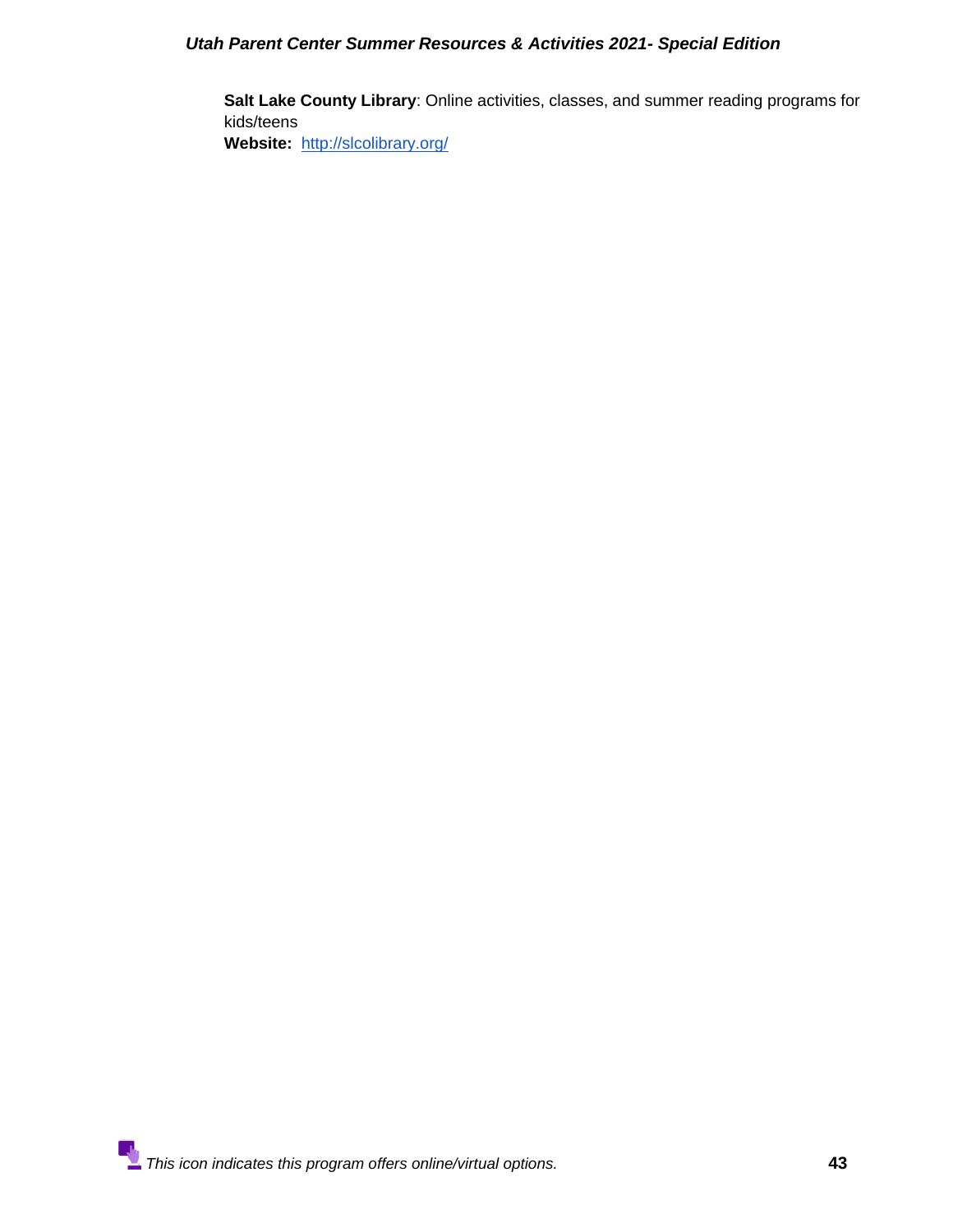## <span id="page-43-0"></span>*From Home – Online/Virtual Opportunities*

**Music Together Online – Hello Music MT -** Online Classes open now <https://www.hellomusicmt.com/mtonline.html>

**Red Butte Garden Virtual Resources** <https://redbuttegarden.org/plan-your-garden-visit/online-classes-virtual-resources/>

**Mindfulness classes for Kids** 

<https://www.mindfulschools.org/free-online-mindfulness-class-for-kids/>

**National Park Virtual Tours**  <https://www.nationalparks.org/connect/blog/take-virtual-visit-national-park>

**Louvre Museum Tour** <https://www.louvre.fr/en/visites-en-ligne>

**Animal Live Cams** - **Bears, Birds, Dogs, Cats, Africa and more!**

<https://explore.org/livecams/african-wildlife/olifants-river>

#### **Arts and Culture Harry Potter History of Magic Exhibit**

<https://artsandculture.google.com/project/harry-potter-a-history-of-magic>

**Google Arts and Culture App For apple devices:** <https://apps.apple.com/app/arts-culture/id1050970557> **For Android devices:**  [https://play.google.com/store/apps/details?id=com.google.android.apps.cultural&hl=en\\_US](https://play.google.com/store/apps/details?id=com.google.android.apps.cultural&hl=en_US)

## **Virtual Tour of the National Museum of the United States Airforce and a virtual cockpit experience**

<https://www.nationalmuseum.af.mil/Visit/Virtual-Tour/>

#### **FREE Educational Resources and Tips for Parents by Danika Taylor**

[https://docs.google.com/document/d/1kTO2OKQgSzNuo0JvaeJjeQpuQYLy2mqZhJB23L2rQ\\_U/edit?f](https://docs.google.com/document/d/1kTO2OKQgSzNuo0JvaeJjeQpuQYLy2mqZhJB23L2rQ_U/edit?fbclid=IwAR3EI-JFHm7yzltQovy5t7df5mdx7NCVRCSmCPUXPCI2_W1NFp8QB_oMpAQ) [bclid=IwAR3EI-JFHm7yzltQovy5t7df5mdx7NCVRCSmCPUXPCI2\\_W1NFp8QB\\_oMpAQ](https://docs.google.com/document/d/1kTO2OKQgSzNuo0JvaeJjeQpuQYLy2mqZhJB23L2rQ_U/edit?fbclid=IwAR3EI-JFHm7yzltQovy5t7df5mdx7NCVRCSmCPUXPCI2_W1NFp8QB_oMpAQ)

**12 World Class Museums You Can Visit online** <https://www.mentalfloss.com/article/75809/12-world-class-museums-you-can-visit-online>

**Learn to Code for Free - Coding Programs for Kids** <https://mommypoppins.com/coding-kids-free-websites-teach-learn-programming>

**Ocean Voyager Live Web Cams - Georgia Aquarium** <https://www.georgiaaquarium.org/webcam/ocean-voyager/>